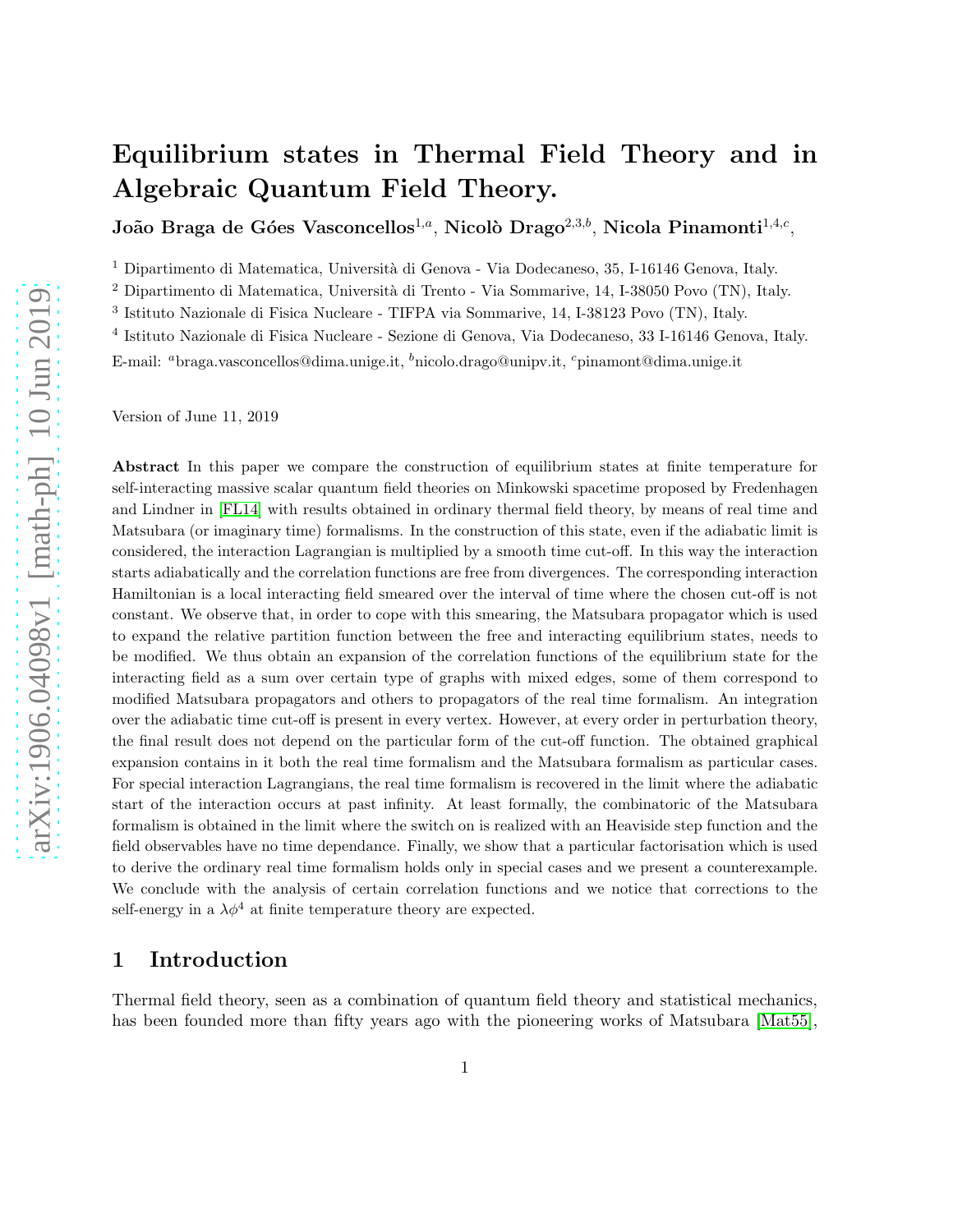Keldysh [\[Kel65\]](#page-38-2) and Schwinger [\[Sch61\]](#page-39-0) (see also [\[NS84\]](#page-39-1), [\[vH86\]](#page-39-2)). At that time, one of the main motivations was the analysis of phase transitions of hadronic matter predicted to occur at high temperature in quantum cromodynamics [\[McL85\]](#page-38-3). The formalism of thermal field theory has also been also applied to the analysis of baryogenesis in the early-universe (see e.g. [\[Ka84,](#page-38-4) [CH88,](#page-37-0) [PSW04a,](#page-39-3) [PSW04b\]](#page-39-4)) and to derive transport equations for a system of quantum fields like in the study of the dynamics of quark-gluon plasma (for a more recent application, see [\[CM05\]](#page-37-1) for instance).

Extensive reviews of the methods of thermal field theory can be found in the book of Le Bellac [\[Le00\]](#page-38-5) or in the book of Kapusta and Gale [\[KG06\]](#page-38-6). The connection of thermal field theory with rigorous quantum statistical mechanics can be found in the review of Landsman and van Weert [\[LW97\]](#page-38-7). Here we would like to briefly recall the standard picture of thermal field theory which consists in the analysis of a self-interacting quantum theory at finite temperature. Self interaction is treated by means of perturbation theory, hence interacting fields are represented with free fields at finite temperature. It is furthermore necessary to consider the modifications of the equilibrium state due to interaction. This is usually done in the following way. Let us start with a free quantum field theory, initially prepared in a free equilibrium state at a given temperature. At a certain time  $t_i$ , the perturbative interaction is switched on, both the state and the dynamics are perturbed, and the system is left to evolve. In particular, the  $n-point$ Green functions for points located in the future of  $t_i$  are formally

<span id="page-1-0"></span>
$$
G(x_1,\ldots,x_n) = \frac{1}{Z(0)}\frac{\delta^n}{\delta j(x_1)\ldots\delta j(x_n)} \left\langle T_C \exp i \int_C dx \, \mathcal{L}_I(x) + j(x)\phi(x) \right\rangle\Big|_{j=0},\tag{1}
$$

where brackets correspond to averaging with respect to the initial free equilibrium state at a given inverse temperature  $\beta$  and j is a complex-valued source. The time ordering  $T_C$  and the integral of the interaction lagrangian  $\mathcal{L}_I$  over the time coordinate  $x^0$  is done along a contour  $C$  in the complex plane. The standard contour which is used is known as Keldish-Schwinger contour. This contour has usually three branches, it starts at  $t_i$  goes up to  $t_f$  then back to  $t_i$  and the final branch goes from  $t_i$  to  $t_i - i\beta$ . The first two branches take into account the perturbation of the fields in the interaction picture. It is thus necessary to chose a  $t_f$  which is larger than the time coordinates of every point  $x_i$ . The last branch is over imaginary time and it is necessary to modify the free equilibrium state into an interacting equilibrium state and thus it corresponds to the relative partition function constructed with the free and interacting dynamics.

It is usually very difficult to derive a set of Feynman rules for the perturbative representation of correlation functions in [\(1\)](#page-1-0). However, if one is interested in computing the relative partition function only, it is possible to discard the first two branches of the contour  $C$  and consider an integration from  $t_i$  directly to  $t_i - i\beta$ . This analysis is named **Matsubara** or imaginary time formalism. The very same analysis holds if one is interested in computing correlation functions at imaginary times. Notice that  $n$ -point functions with all the time arguments along this vertical complex contour are correlation functions of an Euclidean field theory. Arguably, one of the greatest advantages of the Matsubara, or imaginary time formalism lies on the fact that the set of Feynman rules obtained with such analysis are quite similar to those of a field theory in a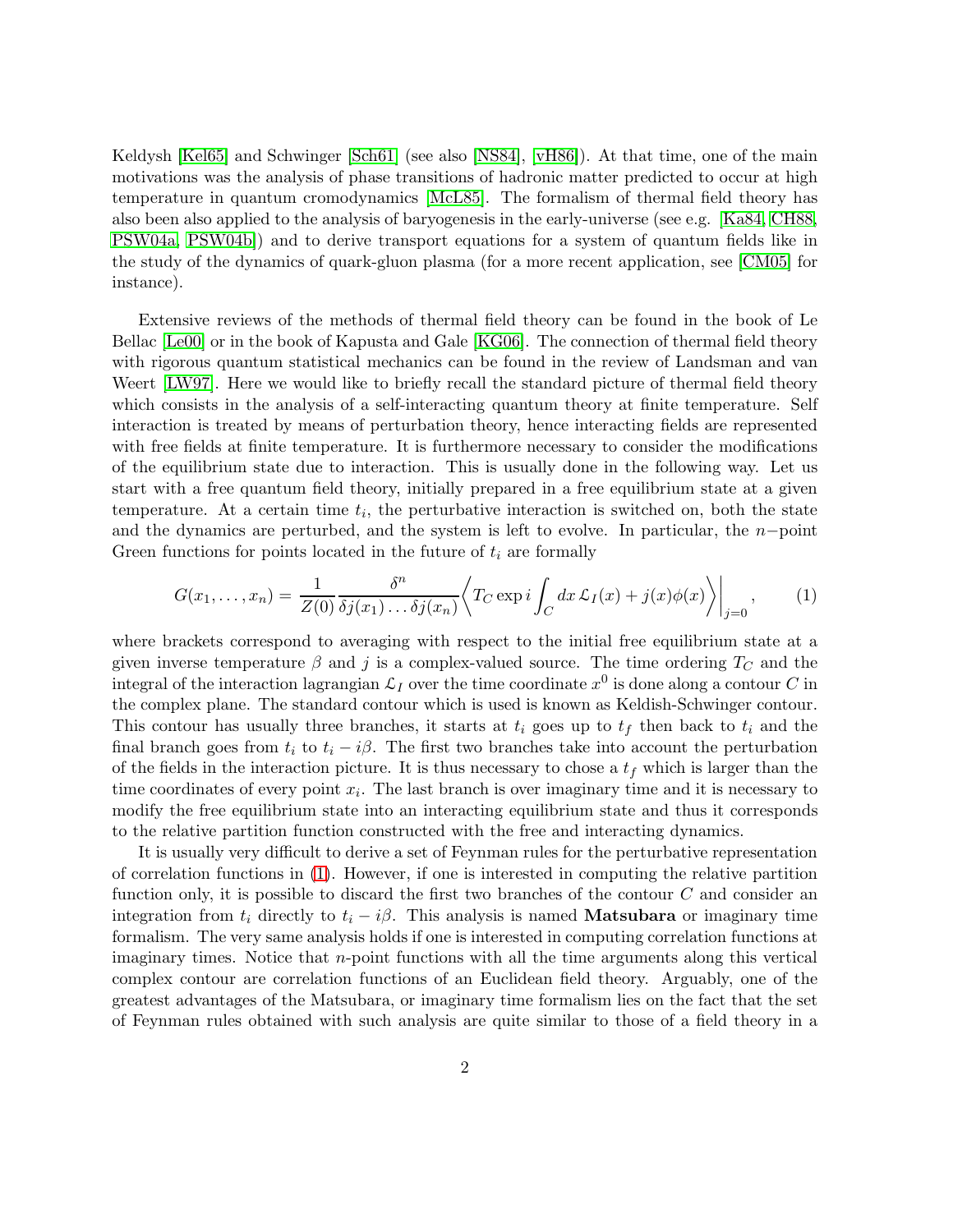vacuum state. However, to obtain Green functions in Minkowski spacetime, it is necessary to perform a Wick rotation of Euclidean correlation functions, a task which is usually not trivial, see [\[OS75a,](#page-39-5) [OS75b\]](#page-39-6) for details about the analytic continuation of correlation functions.

Another possibility starts from the observation that in some cases, in the limit where  $t_i \rightarrow$  $-\infty$  or equivalently where all points  $x_j$  in [\(1\)](#page-1-0) are rigidly translated to future infinity, the contribution of the last branch, from  $t_i$  to  $t_i - i\beta$  factorizes from the correlation functions. If this is the case the integration over the imaginary part of the contour can be discarded. The computational scheme obtained in this way is known as real-time formalism.

As already said above, for a generic contour  $C$  where all the branches are not discarded, it is not easy to obtain a set of Feynman rules for the perturbative representation of [\(1\)](#page-1-0). Furthermore, since the interaction is switched on instantaneously, some divergences in certain correlation functions are expected. This problem could be overcome using an adiabatic or smooth switching on function. Unfortunately, in this way the interaction Hamiltonian is not local in time, hence the integration over the imaginary part of the path turns out to be problematic. Moreover, in the limit where  $t_i \rightarrow -\infty$  the contribution of relative partition function, (the integration of the last branch from  $t_i$  to  $t_i - i\beta$ ) factorizes only in very special cases, see [\[DFP18\]](#page-37-2) for further details. Finally, as we shall see in the loop computation of section [4,](#page-27-0) the real time formalism is very sensitive to the way in which the interaction is switched on.

Recently, another approach to the perturbative treatment of quantum field theories at finite temperature has been developed within the framework of perturbative algebraic quantum field theory [\[BF00,](#page-37-3) [BDF09,](#page-37-4) [BFV03,](#page-37-5) [HW01,](#page-38-8) [HW02,](#page-38-9) [FK15\]](#page-38-10). In this formalism, Fredenhagen and Lindner [\[FL14\]](#page-38-0) and Lindner in [\[Li13\]](#page-38-11) have shown how it is possible to construct equilibrium states (KMS states at finite temperature) for an interacting quantum field theory in the adiabatic limit. In those works, the authors used in the realm of quantum field theories, ideas proper of rigorous quantum statistical mechanics as, for example, the construction of equilibrium states for a perturbed dynamics studied by Araki in [\[Ar73\]](#page-36-0). To make this connection clear we recall that the starting point of the construction of equilibrium states in rigorous quantum statistical mechanics [\[BR87,](#page-36-1) [BR97\]](#page-37-6) is a  $C^*$ -dynamical system  $(\mathfrak{A}, \tau_t)$ , where  $\mathfrak{A}$  is the  $C^*$ -algebra generated by the observables of the theory and where  $\tau_t$  is the one-parameter group of \*-automorphisms which implements the time evolution. Equilibrium states at inverse temperature  $\beta$  are the normalized positive functionals over  $\mathfrak A$  which satisfy the Kubo Martin Schwinger (KMS) condition. We recall here that a state  $\Omega$  satisfies the KMS condition at inverse temperature  $\beta > 0$ , also called  $\beta$ –KMS, with respect to the time evolution  $\tau_t$ , if, for every  $A, B \in \mathfrak{A}, F(t) := \Omega(A \tau_t(B))$  is analytic in the domain  $\text{Im}(t) \in (0, \beta)$ , bounded on its closure, and such that  $F(t + i\beta) = \Omega(\tau_t(B)A)$ .

KMS states enjoy another important property, in particular they are stable under perturbation of the dynamics. We consider for simplicity the case where  $\mathfrak A$  is represented as a set of bounded operator over some Hilbert space  $\mathcal H$  and, in this representation,  $\tau_t$  is generated by an Hamiltonin H which is a (possibly unbounded) selfadjoint operator over  $\mathcal{H}$ . Let  $H_I$  be a selfadjoint element of  $\mathfrak{A}$ , then the dynamics perturbed by  $H_I$  is the one generated by  $H + H_I$ . We denote the corresponding one-parameter group of \*-automorphisms by  $\tau_t^{H_I}$ . A given  $\beta$ -KMS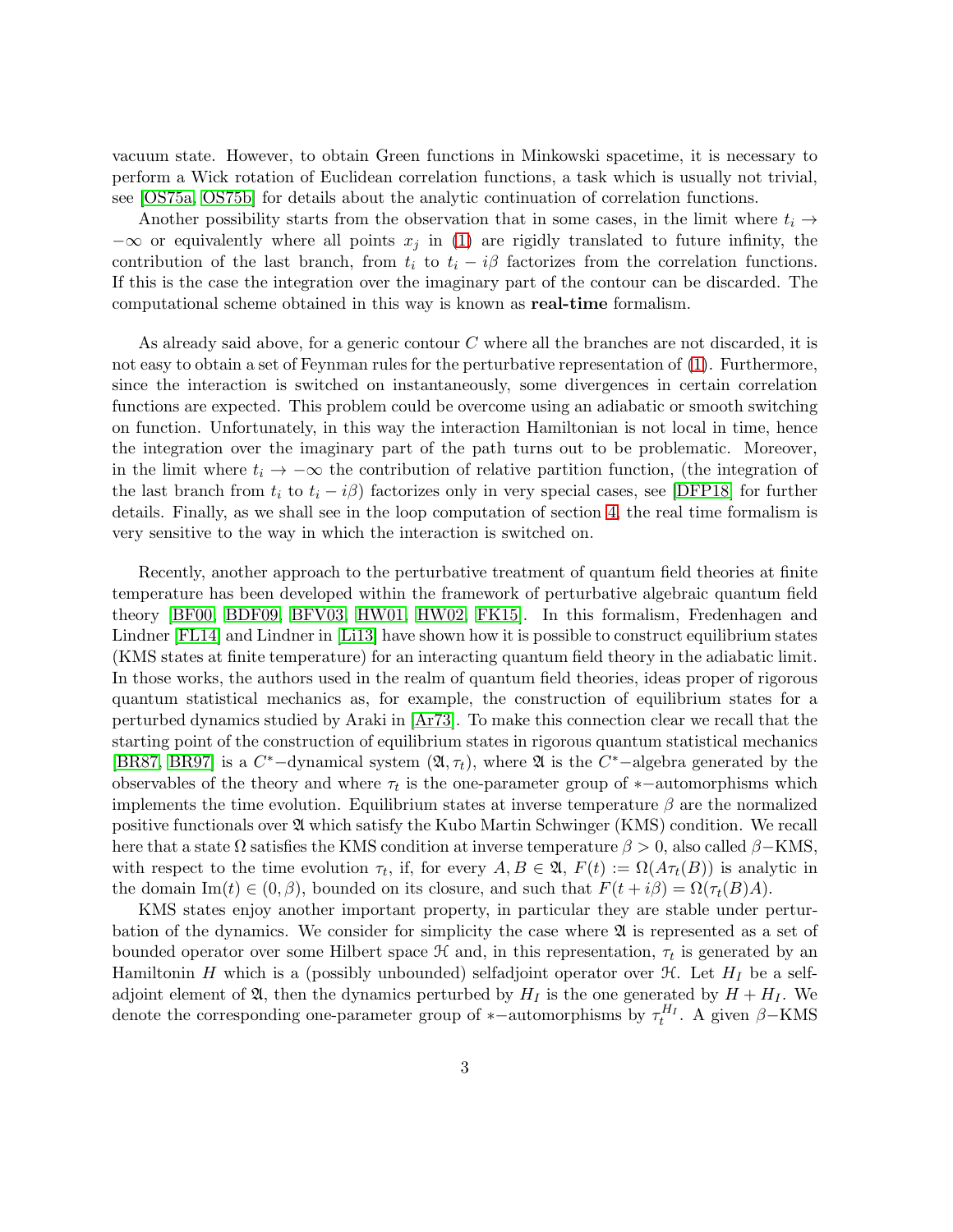state  $\Omega$  with respect to  $\tau_t$  is not a  $\beta$ -KMS state with respect to  $\tau_t^{H_I}$ . However, if a certain clustering condition is satisfied, see e.g. [\[BKR78\]](#page-36-2) for further details, the following stability result, also called return to equilibrium, holds

$$
\lim_{t \to \infty} \Omega(\tau_t^{H_I}(A)) = \Omega^{H_I}(A), \qquad A \in \mathfrak{A}, \tag{2}
$$

where  $\Omega^{H_I}$  is a  $\beta$ -KMS with respect to  $\tau_t^{H_I}$  [\[BKR78,](#page-36-2) [BR97,](#page-37-6) [Ar73\]](#page-36-0). Furthermore,

<span id="page-3-1"></span><span id="page-3-0"></span>
$$
\Omega^{H_I}(A) = \frac{\Omega(AU(i\beta))}{\Omega(U(i\beta))}, \qquad A \in \mathfrak{A}, \tag{3}
$$

where  $U(t)$  is the cocycle intertwining the free and perturbed time evolution and where the function  $t \mapsto \Omega(AU(t))$  is evaluated at i $\beta$ . Actually as shown by Araki in [\[Ar73\]](#page-36-0), this function can be continued to a continuous function in the strip  $\text{Im}(t) \in [0,\beta]$  which is analytic in the interior. Hence, if  $\Omega$  has the desired clustering property, in view of [\(2\)](#page-3-0) we might construct equilibrium states for the perturbed dynamics either taking the large time limit of  $\Omega \circ \tau_t^{H_I}$  or with [\(3\)](#page-3-1). Notably, if the stability does not hold, [\(3\)](#page-3-1) still furnishes a well-defined equilibrium state. We observe that if  $e^{-\beta H}$  is a trace class operator over a suitable Hilbert space the KMS state reduces to the ordinary Gibbs state. In that case, formula [\(3\)](#page-3-1) for the perturbed state gives for  $A \in \mathfrak{A}$ 

$$
\Omega(A) = \frac{\text{Tr}(Ae^{-\beta H})}{\text{Tr}(e^{-\beta H})}, \qquad \Omega^{H_I}(A) = \frac{\Omega(A\rho)}{\Omega(\rho)}, \qquad \rho = e^{-\beta(H + H_I)}e^{\beta H}.
$$

We thus conclude that  $U(i\beta)$  in [\(3\)](#page-3-1) plays the role of the relative partition function  $\rho$  also when  $e^{-\beta H}$  is not a trace class operator.

Fredenhagen and Lindner in [\[FL14\]](#page-38-0) managed to extend the Araki formalism, and in particular [\(3\)](#page-3-1), to the case of a self-interacting massive scalar field  $\phi$  propagating over a Minkowski spacetime where the interaction is treated perturbatively and where the adiabatic limit is considered. In particular, they noticed that even if the Hamiltonian is not at disposal, it is still possible to obtain in the field algebra the generator  $K$  of the cocycle intertwining the free and the interaction time evolution, at least when the interaction Lagrangian  $\chi h \mathcal{L}_I$  is made of compact support with a time cut-off  $\chi$  and a space cut-off h. That generator plays the role of the perturbation Hamiltonian and furthermore The Green functions of the interacting theory can be obtained

<span id="page-3-2"></span>
$$
G(x_1,\ldots,x_n) = \sum_{l\geq 0} (-1)^l \int_{0
$$

where  $\omega^{\beta,c}$  are the connected functions of  $\omega^{\beta}$  which is the equilibrium state at inverse temperature  $\beta$  of the free theory over which perturbation theory is developed;  $R_V$  is the Bogoliubov map, see e.g. [\(8\)](#page-8-0),  $K = R_V(\int \dot{\chi} h \mathcal{L}_I)$  is the interacting Hamiltonian and  $K_{iu}$  its imaginary time translation. Furthermore, in [\[FL14\]](#page-38-0) it is shown that the limit  $h \to 1$  where the spatial cutoff is removed can be taken. The obtained state, denoted by  $\omega^{\beta,V}$ , see also [\(10\)](#page-10-0) and [\(11\)](#page-10-1), does not depend on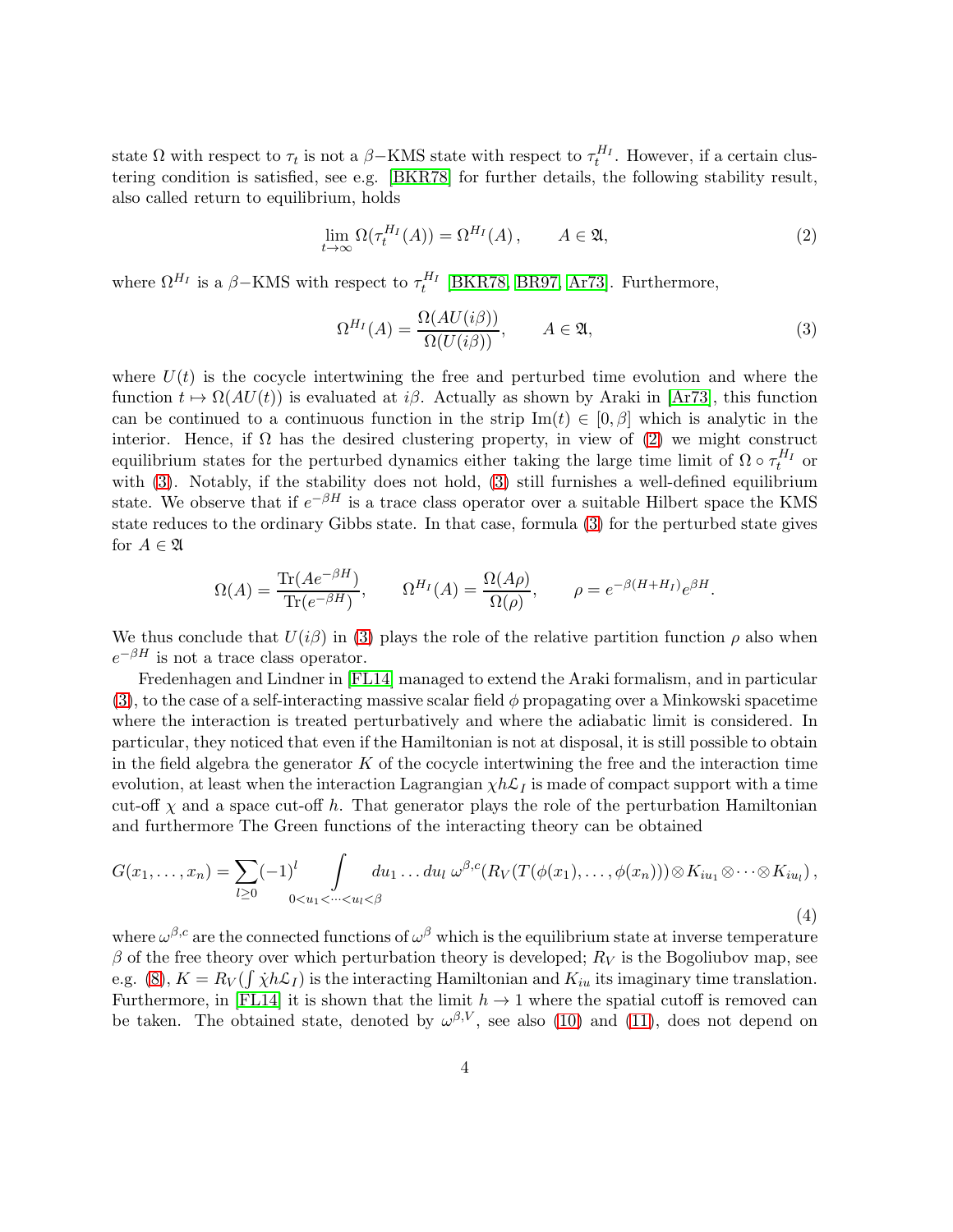$\chi$  anymore and it satisfies the KMS condition with respect to the interacting time evolution. Further details about this construction will be given in section [2.](#page-6-0) Additional properties of the state constructed in [\[FL14\]](#page-38-0) have been discussed in [\[DHP16,](#page-37-7) [DFP18,](#page-37-2) [DFP19\]](#page-37-8). Notice that, in general, the state  $\omega^{\beta,V}$  satisfies the KMS condition with respect to the interacting time evolution  $\alpha_t^V$  only if the correction to  $\omega^\beta$  described by the elements of the sum present in [\(4\)](#page-3-2) for  $l > 1$  are taken into account.

We stress that it is usually necessary to consider the state  $\omega^{\beta,V}$  (analogous to [\(3\)](#page-3-1)), rather than considering the large time limit of  $\omega^{\beta} \circ \alpha_t^V$ . Actually, in [\[DFP18\]](#page-37-2), it is shown that for large times  $t \to +\infty$  the two approaches coincides – namely  $\omega^{\beta} \circ \alpha_t^V \to \omega^{\beta,V}$  – only in special cases. In particular, in a  $g\phi^4$  theory or in a  $g\phi^2$  theory, they do not coincide because, in that case, for generic observables A and B

$$
\lim_{t \to \infty} \lim_{h \to 1} \omega^{\beta,c}(\alpha_t^V(A) \otimes B) \neq 0
$$

namely the clustering condition used to prove [\(2\)](#page-3-0) is not satisfied. We furthermore notice that, only when this clustering condition holds, we can construct an equilibrium state with the large time limit of  $\omega^{\beta} \circ \alpha_t^V$ . This correspond to discard the integration over the imaginary branch of the Keldish-Schwinger contour and moving  $t_i$  to minus infinity.

To support this observation, consider the quasifree KMS state with respect to a fixed Minkowski time at inverse temperature  $\beta$  of a free quantum scalar field theory of mass m. Its two-point function is translation invariance and it is equal to

<span id="page-4-0"></span>
$$
\Delta_{+}^{\beta,m}(x) = \frac{1}{(2\pi)^3} \int d^3 \mathbf{p} e^{i\mathbf{p}\cdot\mathbf{x}} \left( \frac{1}{1 - e^{-\beta w_m}} \frac{e^{-iw_m x^0}}{2w_m} + \frac{1}{e^{\beta w_m} - 1} \frac{e^{iw_m x^0}}{2w_m} \right) \tag{5}
$$

where  $w_m = \sqrt{|\mathbf{p}|^2 + m^2}$ . Notice that, thanks to the validity of the principle of perturbative agreement [\[HW05,](#page-38-12) [DHP16\]](#page-37-7), we can treat changes of the mass m to  $\tilde{m} = \sqrt{m^2 + \lambda}$  in two ways. Either exactly substituting the mass m with  $\tilde{m}$  in the various propagators appearing in the theory or with perturbation theory, namely using an interaction Lagrangian of the form  $\lambda \phi^2$ . We observe that, [\[DHP16,](#page-37-7) [DD16,](#page-37-9) [Dr19\]](#page-37-10) perturbation theory alone is able to change the mass in the modes  $\frac{e^{-i\omega_m x^0}}{\sqrt{2\omega_m}}$  $\frac{2\pi m x}{\sqrt{2\omega_m}}$  appearing in [\(5\)](#page-4-0) but it is not able to change the mass in the Bose factors  $\pm (e^{\pm \beta w_m} - 1)^{-1}.$ 

In this paper we would like to compare the traditional methods used in thermal field theory with the construction proposed by Fredenhagen and Lindner. We shall see that an expansion in terms of graph of the correlation functions [\(4\)](#page-3-2) in the state studied by Fredenhagen and Lindner can be obtained, see e.g. section [3.4.](#page-25-0) In particular, we show in Proposition [3.1](#page-16-0) that the Bogoliubov map  $R_V$  present in [\(4\)](#page-3-2) can be expanded in graphs whose vertices correspond to the propagators given in [\(30\)](#page-15-0). These graphs are very similar to those appearing in the real time formalism. To obtain a more explicit graphical description of the connected correlation functions present in the elements of the sum in  $(4)$  for  $l > 1$ , we study the analytic continuation of the thermal propagator in the imaginary domain and its expansion in terms of Matsubara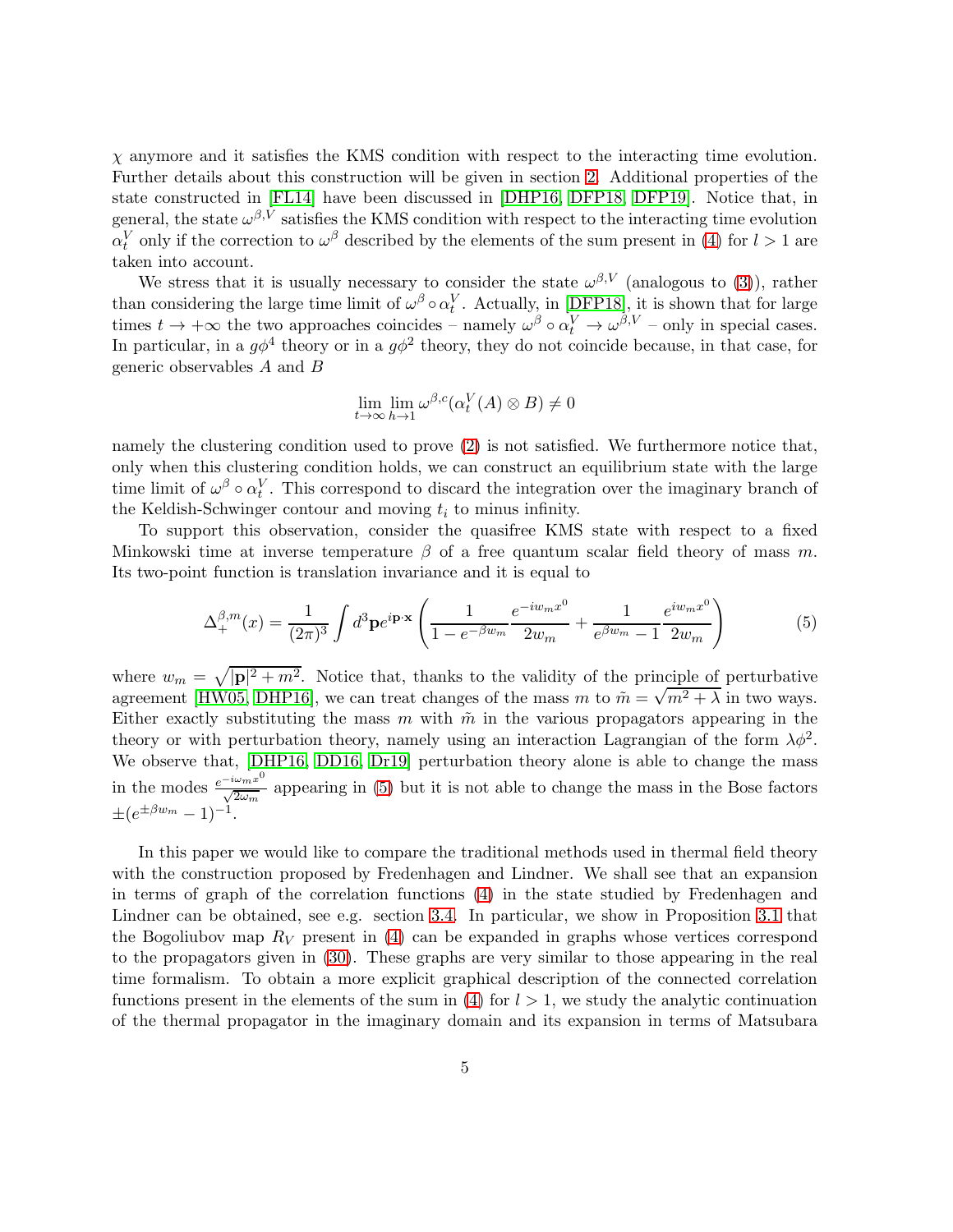frequencies, see section [3.1,](#page-11-0) but keeping the time with a non vanishing real part. This is necessary to properly treat the adiabatic smearing in time of the interaction Lagrangian. The obtained propagator is a modified version of the Matsubara one – cf. equation [\(16\)](#page-12-0). Thanks to the symmetry satisfied by this propagator, we show in Proposition [3.2](#page-18-0) and in Theorem [3.1](#page-19-0) that the integration in the u−variables in [\(4\)](#page-3-2) can be taken ensuring conservation of the sum of Matsubara frequencies at every interaction Hamiltonian  $K$ . The combinatoric of the expansion of the correlation function is similar to that of the imaginary time formalism.

We summarize the computational rules for the obtained graphical expansion in section [3.4.](#page-25-0) These rules combine both the real time formalism used to evaluate the action of the interactions on local fields (section [3.2\)](#page-12-1) and the Matsubara formalism used to evaluate the modification of the state, necessary to have an equilibrium state for the interacting theory (section [3.3\)](#page-17-0). If return to equilibrium holds (analogous to [\(2\)](#page-3-0) see also [\(33\)](#page-17-1)), the evaluation of the correlation functions in the state studied by Fredenhagen and Linder reduces to the analysis done in the ordinary real time formalism. Unfortunately, we are able to prove return to equilibrium only if a certain clustering condition holds (see  $(34)$ ) and this is typically not the case when the adiabatic limit is considered, that is, when the spatial support of the interaction Lagrangian is non-compact, which is actually the standard case in Quantum Field Theory [\[DFP18\]](#page-37-2). In this limit, the state studied by Fredenhagen and Linder still furnishes meaningful results while the real time formalism in some cases needs to be amended (see the discussion present at the end of section [4.1\)](#page-27-1). Moreover, as we shall see in section [4,](#page-27-0) perturbative computations at first loop order done in the real time formalism depend very much on the time in which the interaction is switched on. In particular, at the end of section [4.1](#page-27-1) we argue that additional contributions to the self-energy arise if a theory with  $g\phi^4$ -interaction is considered. Indeed, due to the presence of the thermal mass, both the real time formalism and the imaginary time formalism need to be combined in order to provide the complete result. The form of the self-energy up to two loop order in real time formalism has been obtained by [\[Al90\]](#page-36-3) in the analysis of infrared problems present in the limit of vanishing mass. Similar computations in the imaginary time formalism can be found in [\[Pa92\]](#page-39-7).

The paper is organised as follows. In section [2](#page-6-0) we briefly introduce the formalism of algebraic quantum field theory in perturbation theory and we recall further details about the construction of equilibrium state for the interacting theory. In section [3](#page-11-1) we present the main theorems which permit to obtain the graphical expansion of the correlation functions of the interacting equilibrium states given by Fredenhagen and Lindner. Moreover, we discuss how this graphical expansion contains both the real time and the Matsubara formalisms as sub-cases. Section [4](#page-27-0) contains some examples of the evaluation of correlation functions at fixed finite perturbation order. These examples are chosen in order to highlight the differences with the ordinary formalisms with particular attention to the discussion of corrections to the self-energy.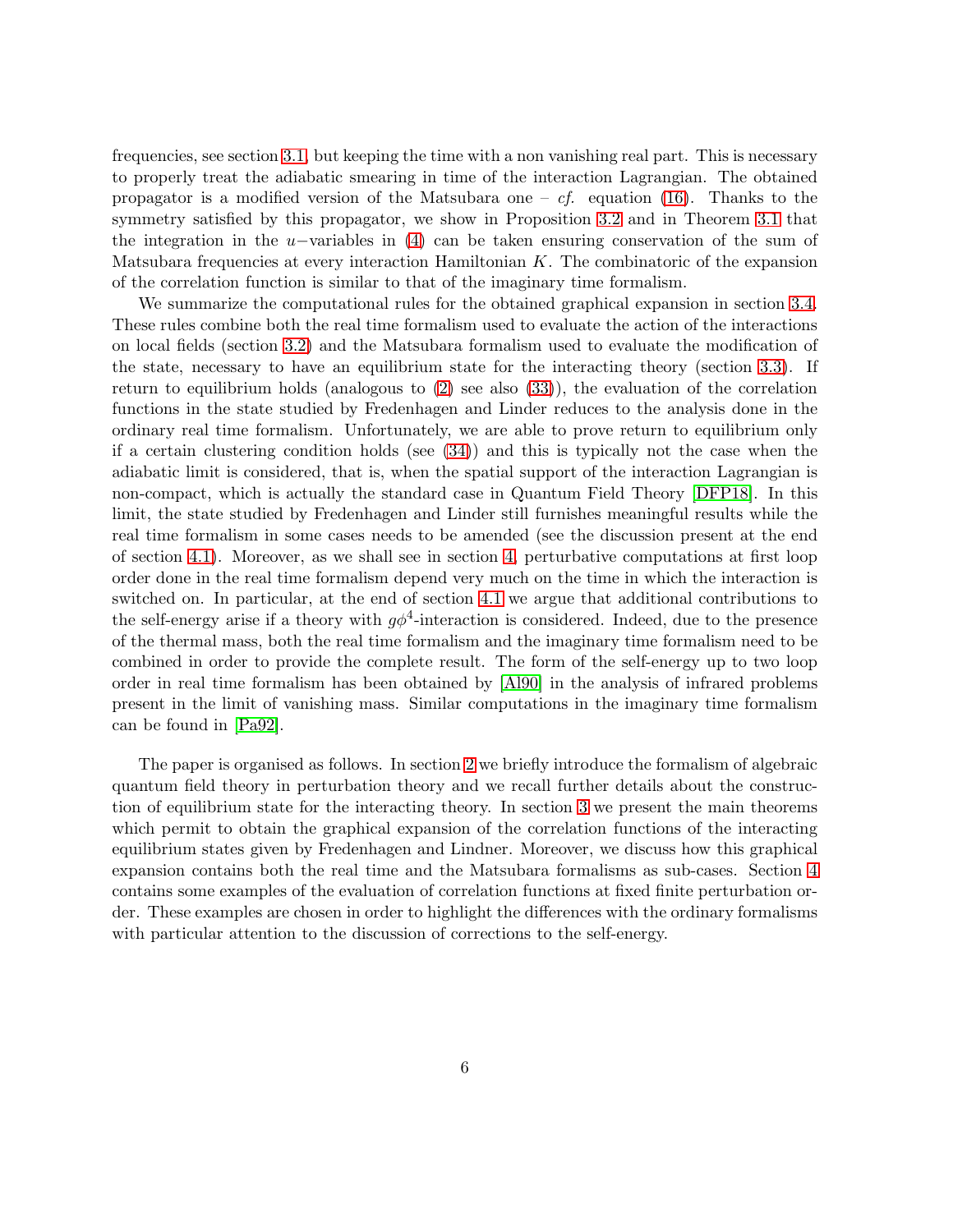### <span id="page-6-0"></span>2 Introduction to pAQFT and equilibrium states

Fredenhagen and Lindner in [\[FL14\]](#page-38-0) have extended the construction of equilibrium states for perturbed dynamics to the case of self-interacting quantum field theories. This has been achieved using a formula similar to [\(3\)](#page-3-1) adapted to perturbation theory. In order to recall this result we briefly introduce the AQFT framework, which we will exploit henceforth –  $cf.$  [\[BDF09,](#page-37-4) [HW01,](#page-38-8) [HW02,](#page-38-9) [FK15\]](#page-38-10).

We consider an interacting real scalar field theory propagating over a four dimensional Minkowski spacetime M equipped with a metric  $\eta$  whose signature is  $(-, +, +, +)$ . The Lagrangian of the theory we want to consider is of the form

$$
\mathcal{L}=\mathcal{L}_0-\mathcal{L}_I=-\frac{1}{2}\partial_\mu\phi\partial^\mu\phi-\frac{m^2}{2}\phi^2-\mathcal{L}_I,
$$

where m is a non vanishing mass and  $\mathcal{L}_I$  is the interaction Lagriangian. In particular, for  $\mathcal{L}_I = 0$ the field is a free massive scalar field theory. The equation of motion associated to  $\mathcal L$  is of the form

$$
P\phi - V' = \Box \phi - m^2 \phi - V' = 0
$$

where  $\Box$  is the d'Alembert operator of the considered Minkowski spacetime.  $V'$  is the first functional derivative of the difference of the interacting and free local action. An example of the considered  $V$  is the following

$$
V = \int_M \mathcal{L}_I d\mu_x = \lambda \int_M \frac{\phi^n(x)}{n} d\mu_x, \qquad V'(x) = \lambda \phi^{n-1}(x).
$$

The observables of the corresponding quantum theory are obtained as elements of the algebra A generated by all possible normal ordered abstract Wick polynomials  $W := {\Phi^n(f), \partial^\alpha \Phi^\beta(f) \dots}$ , namely all possible local fields smeared with smooth compactly supported test functions. The product among these objects has to encode Einstein causality, furthermore, the commutation relations obtained with this product at linear order in  $\hbar$  for  $\hbar$  which tends to 0 must reduce to i times the Peierls brackets of the corresponding classical theory [\[FK15\]](#page-38-10).

A direct construction of this product – and thus of the corresponding algebra  $A_{\text{free}}$  – is available for the case of linear theories  $(\mathcal{L}_I = 0)$ . Interacting fields are then constructed as formal power series with coefficients in  $A_{\text{free}}$ , with the caveat that elements of  $A_{\text{free}}$  are considered to be off-shell.

A concrete representation of  $A_{\text{free}}$  can be given in terms of functionals over **off-shell smooth** field configurations  $\phi \in \mathcal{E} := C^{\infty}(M)$ . Hence elements of  $\mathcal{A}_{\text{free}}$  are seen as elements of the set of microcausal functionals over off-shell smooth field configurations

 $\mathcal{F} = \{F : \mathcal{E} \to \mathbb{C} \mid F \text{ compactly supported, smooth, microcausal}\}.$ 

Here a functional  $F$  is said to be smooth and compactly supported if all its functional derivatives  $F^{(n)}$  exist as compactly supported distributions – that is,  $F^{(n)} \in \mathcal{E}'(M)$  for all  $n \in \mathbb{N}$ . The compactness of supp $(F)$  implies that it exists a compact subset  $K \subset M$  such that supp $(F^{(n)}) \subset$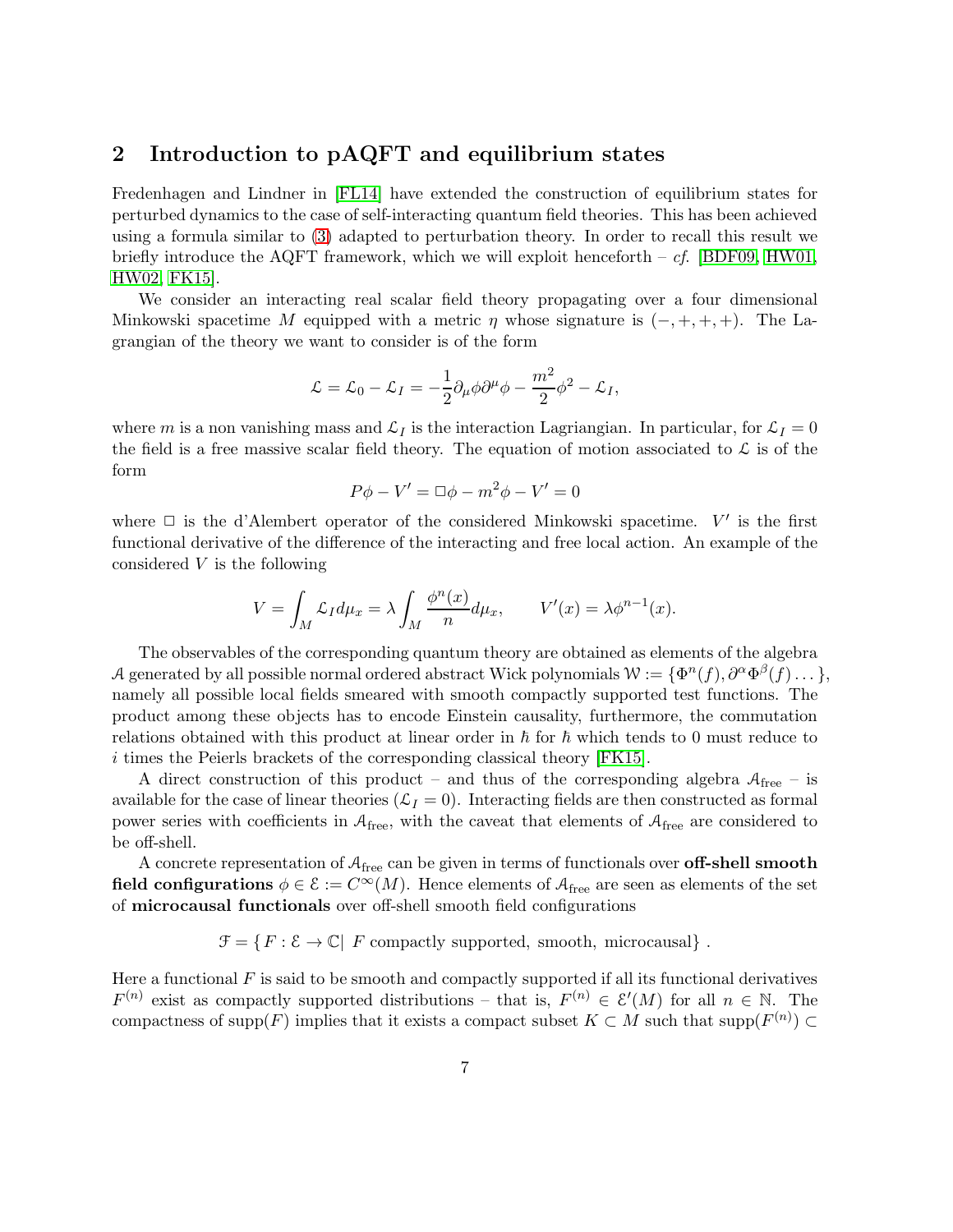$K^n$  for all  $n \in \mathbb{N}$ . Finally, F is said to be microcausal if the wave front set [\[Ho03\]](#page-38-13) of its functional derivatives is such that  $WF(F^{(n)}) \cap (\overline{V^{+}}^{n} \cup \overline{V^{-}}^{n}) = \emptyset$ , where  $\overline{V^{+}}^{n}$  is the subset of  $T^{*}M^{n}$  formed by elements  $(x_1, \ldots, x_n; k_1, \ldots, k_n)$  where  $k_i$  are future-directed causal covectors and similarly  $\overline{V}$ <sup>-n</sup> is formed by past-directed covectors. This rather technical condition will be necessary to ensure the well definiteness of the products we will introduce below  $[HW01] - cf.$  equation [\(6\)](#page-7-0).

Relevant subsets of  $\mathcal F$  are the set of **regular functionals**  $\mathcal F_\text{reg}$  formed by functionals whose functional derivatives are smooth compactly supported functions. The other relevant subset is the set of local functionals, namely

$$
\mathcal{F}_{loc} = \left\{ F \in \mathcal{F} \, \middle| \, \operatorname{supp} F^{(n)} \subset D_n \subset M^n \right\}
$$

where  $D_n$  is the diagonal of  $M^n$ , namely the image of M under the map  $\iota: M \to M^n$ ,  $\iota(x) :=$  $(x, x, \ldots, x)$ . In the case of free theories the product in  $\mathcal F$  is such that

<span id="page-7-0"></span>
$$
A \star_w B = \sum_{n \ge 0} \frac{\hbar^n}{n!} \left\langle A^{(n)}, (w)^{\otimes n} B^{(n)} \right\rangle_n \tag{6}
$$

where  $w$  is any Hadamard two-point function associated to the free massive Klein-Gordon equation  $P\phi = 0$  where  $P = \Box - m^2$ . By definition this means that  $w \in \mathcal{D}'(M^2)$  satisfies the following properties: (a)  $w \circ (1 \otimes P)$  and  $w \circ (P \otimes 1)$  are smooth functions; (b) for every  $f, g \in \mathcal{D}(M)$ ,  $\overline{w(f,g)} = w(\overline{g}, \overline{f})$  and  $w(f,g) - w(g, f) = i \Delta(f,g)$  where  $\Delta = \Delta_R - \Delta_A$  is the causal propagator of the free theory, namely the retarded minus advanced fundamental solutions of the massive Klein-Gordon equation  $P\phi = 0$ ; (c) w satisfies the **microlocal spectrum condition** [\[Ra96,](#page-39-8) [BFK95\]](#page-37-11)

$$
WF(w) = \{(x_1, x_2; k_1, k_2) \in T^*M \setminus \{0\} | (x_1, k_1) \sim (x_2, -k_2), k_1 \triangleright 0\}
$$

where  $(x_1, k_1) \sim (x_2, k_2)$  holds true if  $x_1$  and  $x_2$  are joined by a null geodesic  $\gamma$ ,  $\eta^{-1}k_1$  is a tangent vector of  $\gamma$  at  $x_1$  and if  $k_2$  is the parallel transport of  $k_1$  along  $\gamma$ . Finally  $k_1 \triangleright 0$  holds true if  $k_1$  is future directed.

If we equip  $\mathcal F$  with  $\star_w$  given in [\(6\)](#page-7-0) and with the involution formed by complex conjugation we obtain a representation of the ∗−algebra of the free theory. Up to renormalization freedom, see e.g. [\[HW01\]](#page-38-8), this representation is such that

<span id="page-7-1"></span>
$$
r_w: \mathcal{A}_{\text{free}} \to (\mathcal{F}, \star_w) \qquad r_w(\Phi^n(f)) := \zeta_{w-H} \int f \phi^n d\mu. \tag{7}
$$

Here  $H$  is the Hadamard function constructed only with local information. In the case of a massless free theory over a Minkowski spacetime,  $H$  is the two-point function of the vacuum, while for massive free theories an explicit construction can be found in [\[BDF09,](#page-37-4) App. A]. Furthermore,

$$
\zeta_w F := \exp\left(\frac{1}{2} \int d\mu_x d\mu_y w(x, y) \frac{\delta^2}{\delta \phi(x) \delta \phi(y)}\right) F.
$$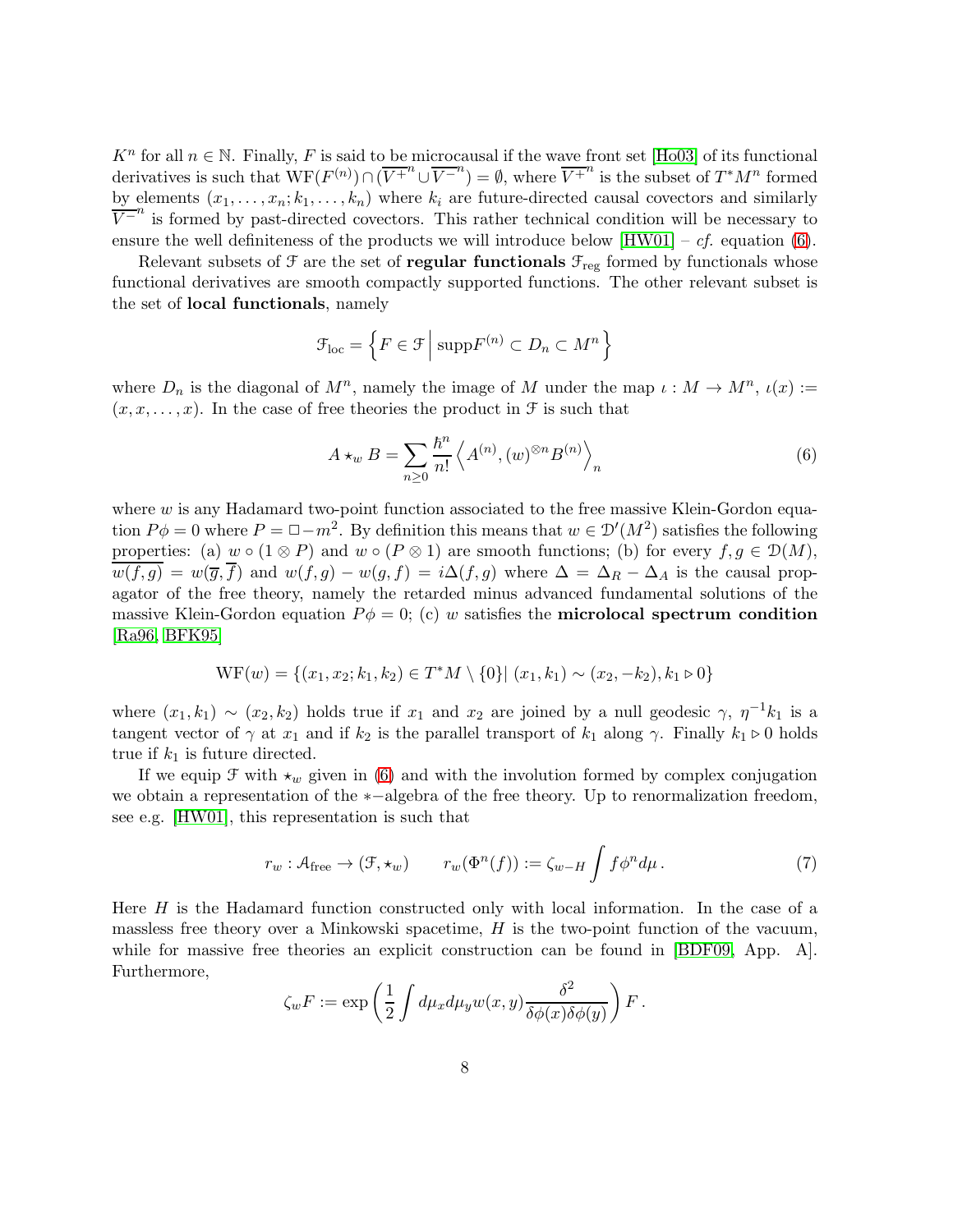Different choices of w produce isomorphic algebras via  $r_{w'} \circ r_w^{-1} := \zeta_{w'-w} : (\mathfrak{F}, \star_w) \to (\mathfrak{F}, \star_{w'})$ [\[BDF09\]](#page-37-4). However, notice that local non linear functionals are not invariant under this isomorphisms, while for local linear fields we have  $r_w(\Phi(f)) = \int f \phi d\mu$  no matter the choice of w. With a little abuse of notation we shall thus often write  $r_w(\Phi(f)) = \Phi(f)$ . Local functionals in  $(\mathcal{F}, \star_w)$ are understood as being normal ordered fields with respect of w.

To construct interacting fields within perturbation theory we use the Bogoliubov construction. The starting point is the definition of time-ordered products among local fields [\[HW02,](#page-38-9) BF00. Once a representation  $(\mathcal{F}, \star)$  is chosen, the time-ordered product is defined as a sequence of maps  $T: \mathcal{F}_{loc}^{\otimes n} \to \mathcal{F}$  from multilocal functionals  $\mathcal{F}_{loc}^{\otimes n}$  to  $\mathcal{F}$  for all  $n \in \mathbb{N}$ . The time-ordered products are totally symmetric and among regular local functionals are completely characterised by the causal factorisation property which says that

$$
T(F_1, \ldots, F_l, G_1, \ldots, G_p) = T(F_1, \ldots, F_l) \star T(G_1, \ldots, G_p), \qquad F_i \gtrsim G_j, \qquad \forall i, j
$$

where  $F \geq G$  holds if  $J^+(\text{supp}F) \cap J^-(\text{supp}G) = \emptyset$ . As shown by Epstein and Glaser in [\[EG73\]](#page-37-12), time-ordered products among generic local functionals can be constructed employing a recursive construction over the number of factors, see also [\[BF00,](#page-37-3) [HW02\]](#page-38-9). At each recursive step the causal factorisation property permits to define the distributional kernel associated to the multilocal maps  $T(F_1, \ldots, F_n)$  up to the thin diagonal  $D_n \subset M^n$ , namely as elements of  $\mathcal{D}'(M^n \setminus D_n)$ . The extension of these distributions over  $D_n$  can be obtained using scaling limit techniques similar to those used to extend homogeneous distributions [\[Ho03\]](#page-38-13). The replacement for the degree of homogeneity is the Steinman scaling degree [\[St71\]](#page-39-9). Though the extension is not unique, the freedom in the extension can be restricted (but not completely resolved) with some further requirements [\[HW01\]](#page-38-8) – the remaining freedom is the well-known renormalization freedom. As discussed in [\[DFKR14\]](#page-37-13), this method is equivalent to the more standard dimensional regularization. For our purposes it is enough to know that these maps exist and that the freedom can be controlled.

Once the time-ordered products are constructed we have all the ingredient to built the formal S–matrix of a local functional V. This is nothing but the time-ordered exponential of V

$$
S(V) = 1 + \sum_{n \geq 1} \frac{(-i)^n}{n!} T(\underbrace{V, \dots, V}_{n}).
$$

Unfortunately the series written above is usually not convergent, hence,  $S(\lambda V)$  can be understood as a formal power series in  $\lambda$  with coefficients in  $\mathcal F$  only, namely as an element of  $\mathcal F[[\lambda]]$ .

The time-ordered exponential  $S(V)$  has a lot of interesting properties which hold in the sense of formal power series. In particular,  $S(V)$  is an unitary element of  $\mathcal{F}[[\lambda]]$ . With the time-ordered exponential at disposal we may give meaning to the Bogolibov map

<span id="page-8-0"></span>
$$
R_V(A) = S(V)^{-1} \star T(S(V), A),
$$
\n(8)

which is well-defined for all  $A \in \bigoplus_{n \geq 0} T\mathcal{F}_{\text{loc}}^{\otimes n}$ .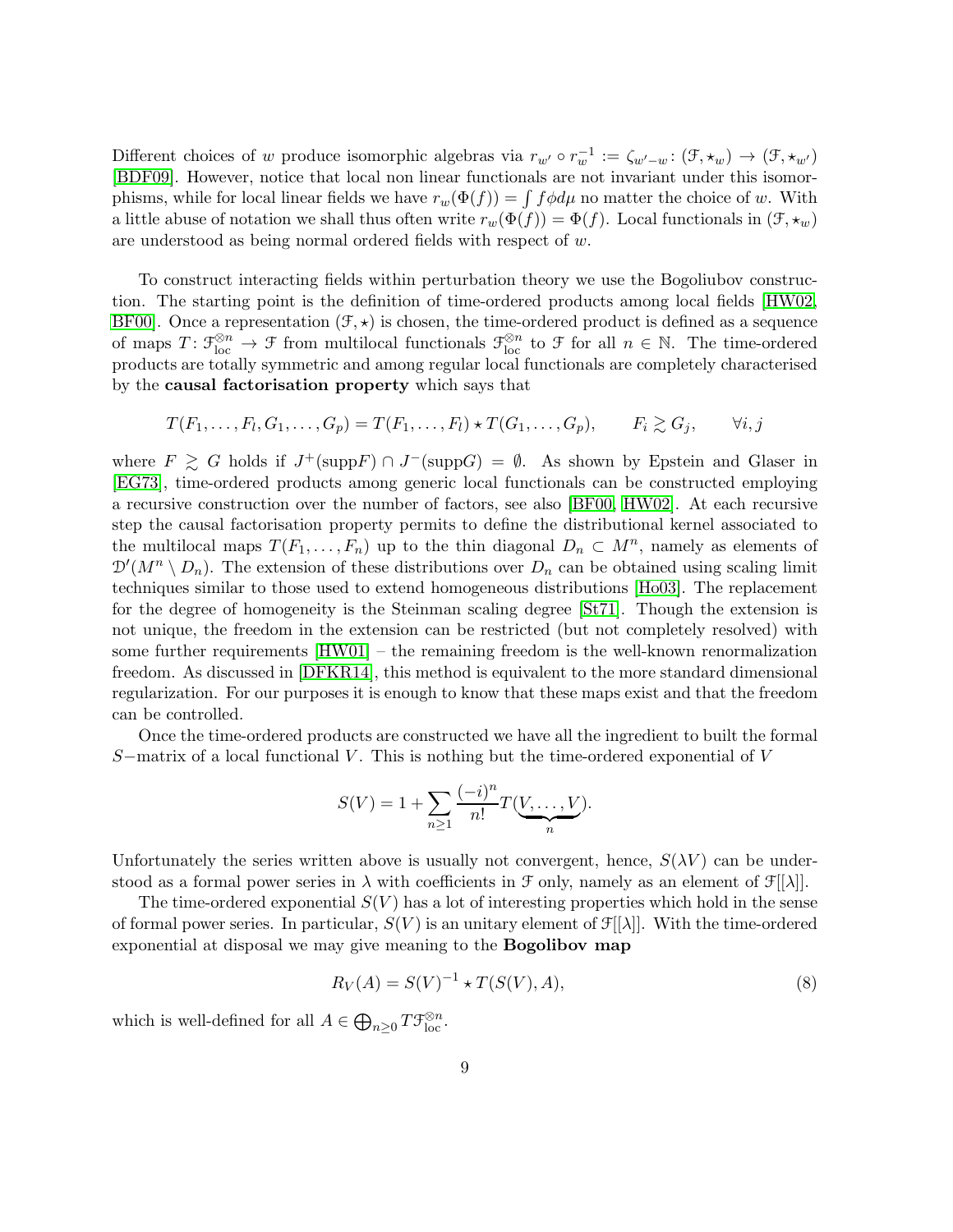With the Bogoliubov map at disposal we may represent interacting local fields on  $\mathcal{F}[[\lambda]]$ . Actually, the Bogoliuobv map applied to a local linear field  $\Phi(f)$  satisfies an off-shell version the interacting equation of motion  $R_V(\Phi(Pf)) - R_V(V^{(1)}(f)) = \Phi(Pf)$ . See e.g. [\[BDF09,](#page-37-4) [FK15\]](#page-38-10) for further details. The interacting field algebra  $\mathcal{F}_I$  is then represented in  $\mathcal{F}[[\lambda]]$  as the algebra generated by  $R_V(\mathcal{F}_{loc})$ . The causal factorisation property implies that if  $F, G \in \mathcal{F}_{loc}$  with  $F \gtrsim G$ 

$$
R_V(T(F, G)) = R_V(F) \star R_V(G).
$$

Once a quantum state  $\omega$  is chosen, the **generating functional** of the correlation functions in that state is given in terms of the relative  $S$ –matrix  $S_V(J) = S(V)^{-1} \star S(V+J)$  as

$$
\mathcal{Z}(j) := \omega(S_V(J_j)), \qquad J_j := \int j \phi d\mu
$$

and thus the correlation functions can be obtained as

$$
G(x_1,\ldots,x_n)=\frac{1}{(-i)^n}\left.\frac{\delta^n}{\delta j(x_1)\ldots\delta j(x_n)}\mathcal{Z}(j)\right|_{j=0}.
$$

The state  $\omega$  has to be chosen carefully in order to obtain correlation functions analogous to [\(1\)](#page-1-0).

Finally we observe that if the state on the background is quasi-free and its correlation functions are generated by the two-point function  $\omega_2$ , it is convenient to analyse the expectation values in the representation  $(\mathcal{F}, \star_{\omega_2})$ , actually, in that representation

$$
\omega(r_{\omega_2}^{-1}(A)) = A|_{\phi=0} = A(0), \qquad A \in (\mathfrak{F}, \star_{\omega_2}).
$$

#### 2.1 Time translations and equilibrium states

Consider a local field  $F$ , which can be written as

$$
F = \int_M f(x)\Psi(x)d\mu_x,
$$

where  $\Psi$  is a section of the jet-bundle of  $\phi$  [\[KMS93\]](#page-38-14). The free time evolution on a local functional is defined by

$$
\alpha_t(F) = F_t = \int_M f(x - te_0) \Psi(x) d\mu_x,
$$

where  $e_0$  is the unit time vector field in the chosen frame. Since local functionals generate  $\mathcal{F}$ , we have that  $\alpha_t$  can be extended to F. Moreover, if we equip F with a  $\star_w$  constructed with a translation invariant w,  $\alpha_t$  is a one parameter group of \*-automorphisms of  $\mathcal{F}$ .

The interacting time evolution is defined by

$$
\alpha_t^V(R_V(F)) = R_V(\alpha_t(F)) = R_V(F_t).
$$

Within this setting we may discuss the same results presented in the context of rigorous quantum statistical mechanics – cf. equations [\(3\)](#page-3-1) and [\(2\)](#page-3-0). To construct an equilibrium state for the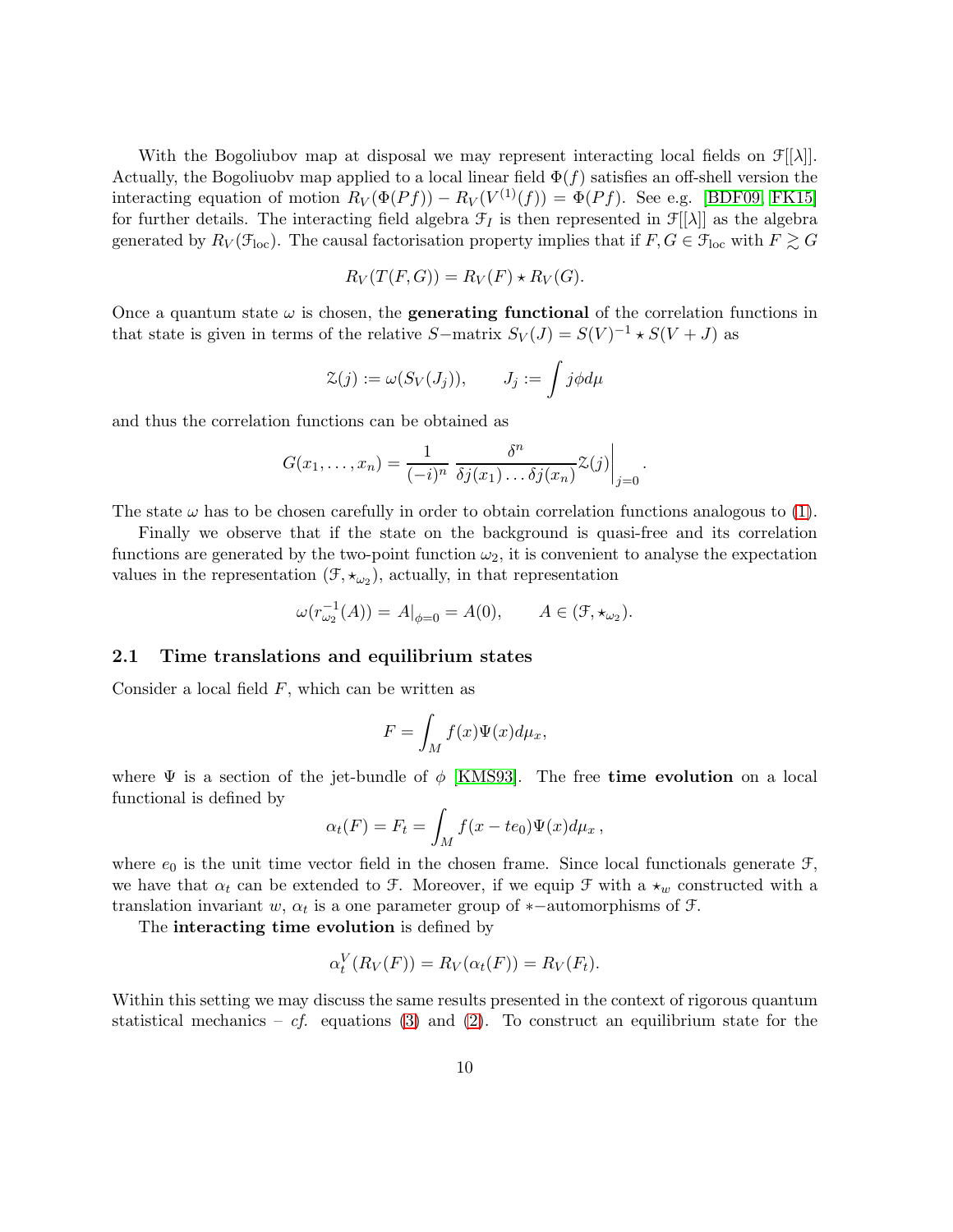interacting theory, we need to find the cocycle  $U(t)$  which intertwines the free and interacting time evolution,  $\alpha_t^V(\cdot) = U(t) \star \alpha_t^V(\cdot) \star U(t)^*$ . Even if the generators of both  $\alpha_t$  and  $\alpha_t^V$  cannot be obtained as elements of F, the desired cocycle can be written as a formal power series with coefficients in  $\mathcal F$  whenever  $V$  is of compact support. This cocycle has been extensively studied in [\[FL14\]](#page-38-0). In particular, by the time slice axiom [\[CF09\]](#page-37-14) a state is characterized by its values on observables supported in an  $\epsilon$ −neighborhood  $\Sigma_{\epsilon}$  of the  $t = 0$  Cauchy surface – specifically,  $\Sigma_{\epsilon} = \{p \in M | t(p) < \epsilon\}.$  Therefore, the cocycle needs to be constructed only for observables supported in  $\Sigma_{\epsilon}$ . In addition, for observables supported in  $\Sigma_{\epsilon}$ , using the causal factorisation property, we might restrict the support of the interaction Lagrangian to  $\Sigma_{2\epsilon}$ . Hence, we fix

<span id="page-10-2"></span>
$$
V_{\chi h} = \int \mathcal{L}_I(\tau, \mathbf{x}) \chi(\tau) h(\mathbf{x}) d\tau d^3 \mathbf{x}
$$
\n(9)

where  $h \in C_0^{\infty}(\Sigma)$  is a spatial cut-off which will be eventually removed when the adiabatic limit is considered and  $\chi$  is a smooth function of time equal to 1 on  $J^+(\Sigma_\epsilon) \setminus \Sigma_\epsilon$ , and equal to 0 for times smaller than  $-2\epsilon$ . Now for  $t > 0$  and for observables supported in  $\Sigma_{\epsilon}$  the cocycle is

$$
U(t) = S_V(V_t - V).
$$

With this cocycle at disposal, we can use a formula similar to [\(3\)](#page-3-1) to write the KMS state for the interacting theory once the equilibrium state  $\omega_{\beta}$  of the free theory with respect to the free time evolution at inverse temperature  $\beta$  is given. Actually, in [\[FL14\]](#page-38-0) it has been shown that for every  $A \in \mathcal{F}$  the map  $t \mapsto \frac{\omega^{\beta}(A \star U(t))}{\omega^{\beta}(U(t))}$  can be continued to a continuous function the strip  $\text{Im}(t) \in [0, \beta]$ which is analytic in the interior so that the evaluation

<span id="page-10-1"></span><span id="page-10-0"></span>
$$
\omega^{\beta,V}(A) := \frac{\omega^{\beta}(A \star U(i\beta))}{\omega^{\beta}(U(i\beta))},
$$
\n(10)

defines a KMS state for the interacting time evolution at inverse temperature  $\beta$ . The state  $\omega^{\beta,V}$ can actually be expanded as follows

$$
\omega^{\beta,V}(A) = \sum_{n\geq 0} (-1)^n \int_{\beta S_n} du_1 \dots du_n \omega^{\beta,c}(A \otimes \alpha_{iu_1} K \otimes \dots \otimes \alpha_{iu_n} K), \qquad (11)
$$

where the domain of integration is the symplex  $\beta S_n = \{(u_1, \ldots, u_n) | 0 < u_1 < \cdots < u_n < \beta\},\$ while  $\omega^{\beta,c}$  denotes the connected correlation function associated with the state  $\omega^{\beta}$ . K is the generator of the cocycle  $U(t)$  and it is actually  $K = R_V(\dot{V})$  where  $\dot{V} = \int \dot{\chi} h \mathcal{L}_I - cf.$  [\[FL14\]](#page-38-0).

If both h and  $\chi$  are of compact support,  $V = V_{\chi,h}$  given in [\(9\)](#page-10-2) is an element of  $\mathcal{F}_{loc}$ . However, in [\[FL14\]](#page-38-0) it has been shown that the adiabatic limit can be taken, namely the limit  $h \to 1$  of the obtained correlation functions exists and it is finite. This holds thank to the fast (exponential) decay of the free thermal connected *n*-point functions  $\omega^{\beta,c}$  for large spatial separation. Furthermore, the expectation values obtained in that limit do not depend on the form of the function  $\chi$  used to smoothly switch on the interaction – cf. [\[FL14,](#page-38-0) [DHP16\]](#page-37-7). In this way an equilibrium state at inverse temperature  $\beta$  for a self-interacting scalar field is obtained.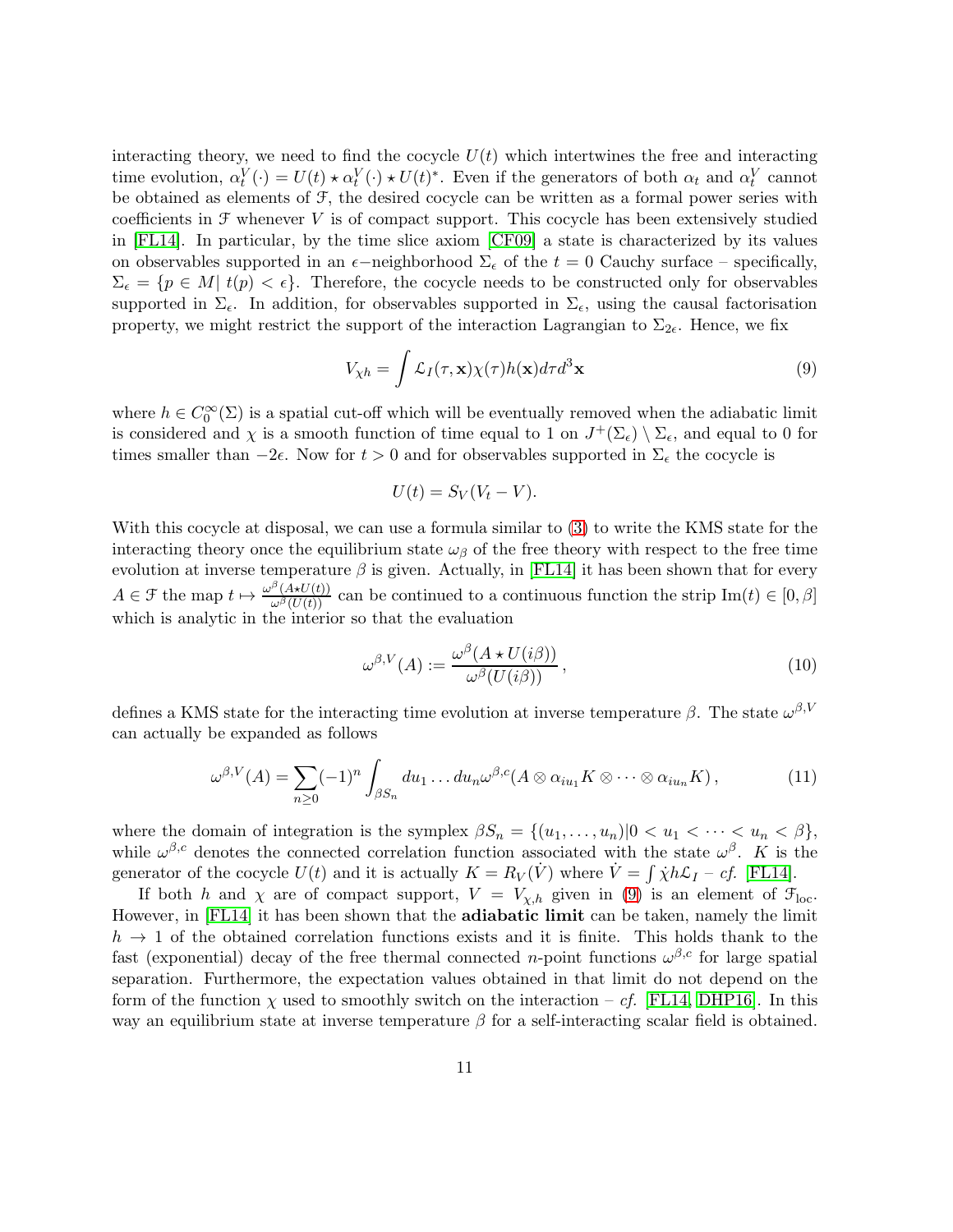# <span id="page-11-1"></span> $3$   $\;$  Expansion of the perturbative series for  $\omega^{\beta,V}$  in terms of graphs

We shall now discuss a convenient graphical expansion of the  $\omega^{\beta,V}$ . To this avail we first present an expansion of the two-point function  $\Delta_+^\beta - cf$  equation  $(12)$  – of the equilibrium state  $\omega^\beta$  in terms of the Matsubara frequencies –  $cf.$  equation [15.](#page-12-2) We then proceed in the analysis of the graphical expansion of  $\omega^{\beta,V}$  in two steps. At first we consider the graphical expansion of the Bogolibov map [\(8\)](#page-8-0), discussing its relation with the real time formalism. Afterwards we discuss the graphical expansion of the state  $\omega^{\beta,V}$  and its relation with the combinatoric of the imaginary time –  $cf.$  Theorem [3.1.](#page-19-0) In section [3.4](#page-25-0) these results will be used to obtain computation rules for the evaluation of  $\omega^{\beta,V}(A)$ .

#### <span id="page-11-0"></span>3.1 Thermal Propagators

In this subsection we discuss the form of the various propagators appearing in the expansion of  $\omega^{\beta,V}$ . An extensive study of the analyticity properties of the various propagator presented in this section can be found in [\[FR87\]](#page-38-15). We start recalling the form of the two-point function for a quantum free massive scalar field propagating over a Minkowski spacetime. In particular, we recall that the two-point function of the KMS state with respect to the free time evolution at inverse temperature  $\beta$  already seen in [\(5\)](#page-4-0) is

$$
\Delta_{+}^{\beta}(x) = \frac{1}{(2\pi)^{3}} \int d^{4}p e^{ipx} \frac{1}{1 - e^{-\beta p_{0}}} \delta(p^{2} + m^{2}) \text{sign}(p_{0})
$$

$$
= \frac{1}{(2\pi)^{3}} \int d^{3}p e^{ipx} \frac{1}{1 - e^{-\beta w}} \frac{1}{2w} \left( e^{-iwx^{0}} + e^{-\beta w} e^{iwx^{0}} \right)
$$
(12)

where  $\text{sign}(p_0)$  is the sign function and  $w = \sqrt{|\mathbf{p}|^2 + m^2}$ . Furthermore,  $\Delta^{\beta}_{-}(x) = \Delta^{\beta}_{+}(-x)$  and thus the commutator function is

<span id="page-11-4"></span><span id="page-11-3"></span><span id="page-11-2"></span>
$$
\Delta(x) = -i(\Delta_+^\beta(x) - \Delta_-^\beta(x)).
$$

The associated Feynman propagator is the time-ordered version of the two-point function

$$
\Delta_F^{\beta}(x) = \Theta(x^0)\Delta_+^{\beta}(x) + \Theta(-x^0)\Delta_-^{\beta}(x)
$$
\n(13)

and the anti Feynman propagator is the anti time-ordered two-point function

$$
\overline{\Delta}_F^{\beta}(x) = \Theta(-x^0)\Delta_+^{\beta}(x) + \Theta(x^0)\Delta_-^{\beta}(x). \tag{14}
$$

The two-point function  $\Delta_+^{\beta}(x)$  can be continued analytically in the imaginary times  $x^0 + iu$  for  $u \in (-\beta, 0)$ : in particular we have

$$
\Delta_+^{\beta}(x^0+iu,\mathbf{x}) = \frac{1}{(2\pi)^3} \int d^3\mathbf{p} e^{i\mathbf{p}\mathbf{x}} \frac{1}{1 - e^{-\beta\omega}} \frac{1}{2\omega} \left( e^{u\omega} e^{-ix^0\omega} + e^{-\beta\omega - u\omega} e^{+ix^0\omega} \right) .
$$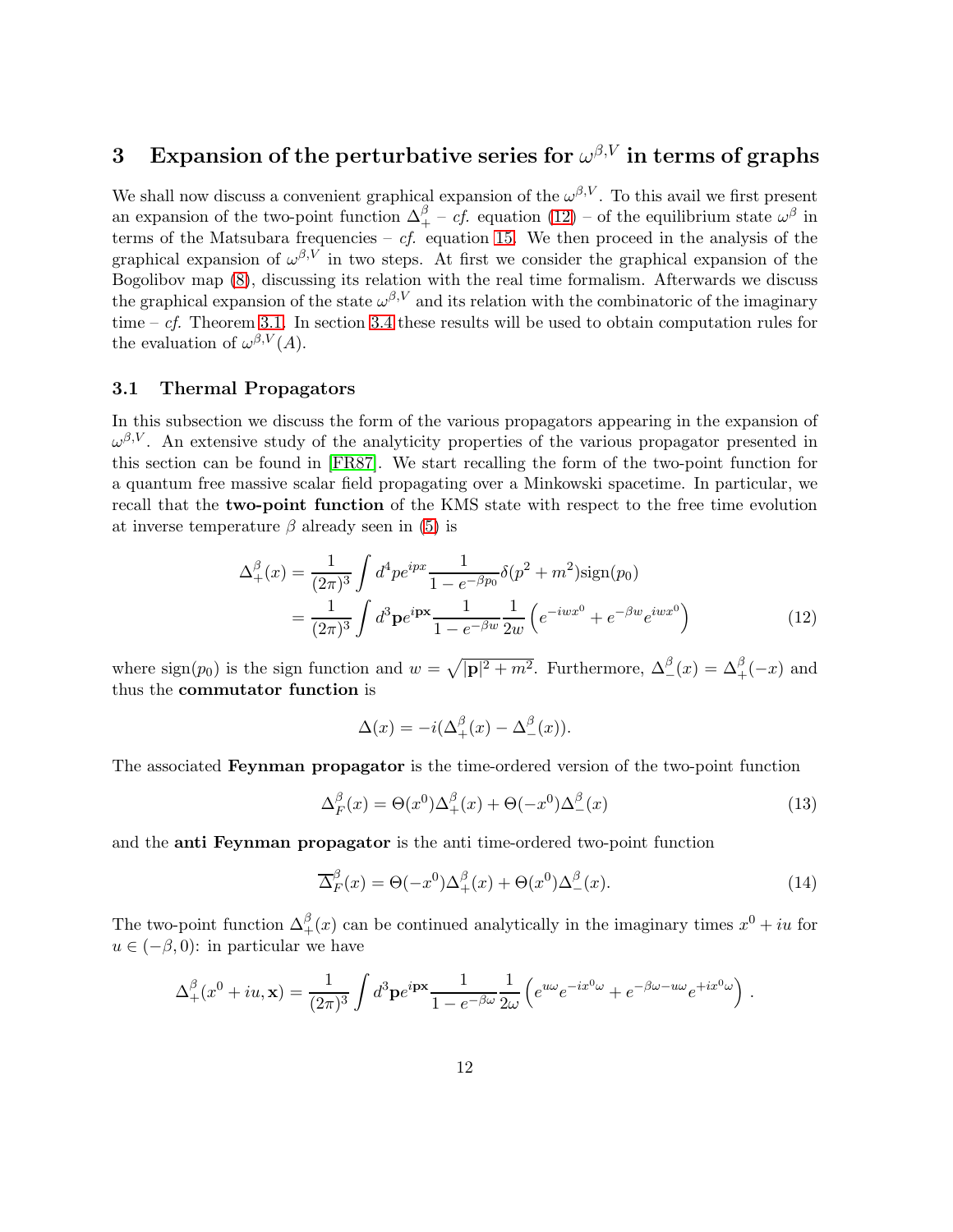Following [\[FR87\]](#page-38-15) it holds that  $\Delta_+^{\beta}(z, \mathbf{x})$  can be further analitically continued to the **thermal propagator**  $\Delta^{\beta}(z, \mathbf{x})$  which is analytic on the domain

$$
\{(z,\mathbf{x})\in\mathbb{C}\times\mathbb{R}^3|\ \mathrm{Im}(z)\not\in\beta\mathbb{Z}\vee|\mathrm{Re}(z)|\geq|\mathbf{x}|\}.
$$

Hence, the thermal two-point function equals the thermal propagator  $\Delta^{\beta}(z, \mathbf{x}) = \Delta^{\beta}_+(z, \mathbf{x})$  for  $\text{Im}(z) \in (-\beta, 0)$  and furthermore,  $\Delta^{\beta}(z, \mathbf{x}) = \Delta^{\beta}(z, \mathbf{x})$  for  $\text{Im}(z) \in (0, \beta)$ . We also observe that  $\Delta^{\beta}(z, \mathbf{x})$  is periodic in the imaginary time, actually, for every  $N \in \mathbb{Z}$ 

$$
\Delta^{\beta}(z+iN\beta,\mathbf{x})=\Delta^{\beta}(z,\mathbf{x})
$$

and, on its domain of analiticity, it is symmetric under reflection of the complex variable  $z \to -z$ 

$$
\Delta^{\beta}(z, \mathbf{x}) = \Delta^{\beta}(-z, \mathbf{x}).
$$

Hence, the time-ordered or Feynman propagator  $\Delta_F^{\beta}(t, \mathbf{x})$  can be obtained as the limit of  $\Delta^{\beta}(z, \mathbf{x})$ for Im(z)  $\rightarrow$  0, where the limit is taken from above for Re(z)  $<$  0 and from below otherwise. Because of its periodicity in the imaginary time,  $\Delta^{\beta}(z, \mathbf{x})$  can be written as a Fourier series. We have in particular that

<span id="page-12-2"></span>
$$
\Delta^{\beta}(x^0+iu,\mathbf{x}) = \frac{1}{(2\pi)^3} \int d^4p \ e^{ipx} \sum_{\eta \in \mathbb{Z}} \frac{e^{i\frac{2\pi}{\beta}\eta u}}{\omega^2 + \left(\frac{2\pi}{\beta}\eta\right)^2} (\delta(p_0-\omega) + \delta(p_0+\omega)) \left(\frac{1}{2} + i\frac{\pi}{\beta}\frac{\eta}{p_0}\right). \tag{15}
$$

Furthermore, the Fourier transform computed over the spatial coordinates and the real part of the time coordinate of the thermal propagator is

<span id="page-12-0"></span>
$$
\hat{\Delta}^{\beta}(u,p) = \frac{1}{(2\pi)^3} \sum_{\eta \in \mathbb{Z}} \frac{e^{i\frac{2\pi}{\beta}\eta u}}{\omega^2 + \left(\frac{2\pi}{\beta}\eta\right)^2} (\delta(p_0 - \omega) + \delta(p_0 + \omega)) \left(\frac{1}{2} + i\frac{\pi}{\beta}\frac{\eta}{p_0}\right). \tag{16}
$$

Notice that on D, the symmetries satisfied by the thermal propagator imply that  $\hat{\Delta}^{\beta}(-u, -p) =$  $\hat{\Delta}^{\beta}(u,p)$ . Finally we observe that the integral over  $p_0$  of  $\hat{\Delta}^{\beta}_+(u,p)$  defines the **Matsubara** propagator

<span id="page-12-3"></span>
$$
\hat{\Delta}_{M}^{\beta}(u,\mathbf{p}) = \int dp_0 \hat{\Delta}_{+}^{\beta}(u,p) = \frac{1}{(2\pi)^3} \sum_{\eta \in \mathbb{Z}} \frac{e^{i\frac{2\pi}{\beta}\eta u}}{\omega^2 + \left(\frac{2\pi}{\beta}\eta\right)^2}
$$
(17)

where  $\frac{2\pi}{\beta}\eta$  for  $\eta \in \mathbb{Z}$  are known as **Matsubara frequencies**.

## <span id="page-12-1"></span>3.2 Graphical expansion of star and time-ordered products - real time formalism

We shall now discuss the graphical expansion of  $\star$ −product as well as time-ordered product. This will provide a convenient graphical expansion of the Bogoliubov formula [\(8\)](#page-8-0). From now on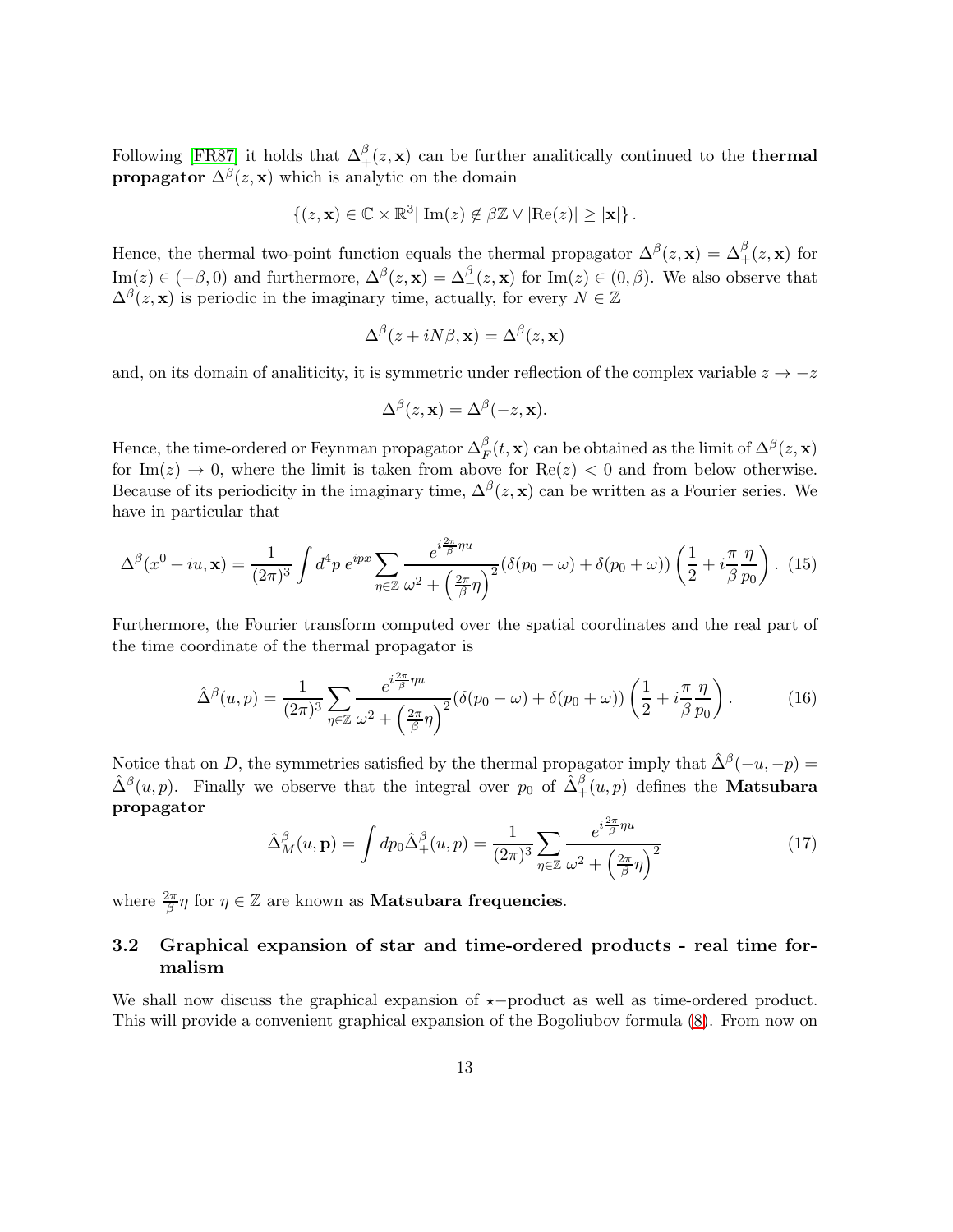we shall denote  $\star_{\Delta^{\beta}_+}$  with  $\star$ . The graphical expansion arises from the observation that [\(6\)](#page-7-0) can be represented as

<span id="page-13-0"></span>
$$
F \star G = \sum_{n\geq 0} \frac{\hbar^n}{n!} \langle F^{(n)}, (\Delta_+^\beta)^{\otimes n} G^{(n)} \rangle_n = M e^{\Gamma_{12}^{\Delta_\beta^+}} (F \otimes G), \qquad F, G \in \mathcal{F}
$$
 (18)

where M is the pullback on  $\mathcal{F}^{\otimes n}$  of the map  $\iota : \mathcal{E} \to \mathcal{E}^n$  defined by  $\iota(\varphi) := (\varphi, \dots, \varphi)$ . Specifically we have

<span id="page-13-4"></span>
$$
M(A_1 \otimes \cdots \otimes A_n)(\varphi) = A_1(\varphi) \dots A_n(\varphi).
$$
 (19)

Furthermore, in [\(18\)](#page-13-0)

<span id="page-13-5"></span>
$$
\Gamma_{ij}^{\Delta_i^{\beta}} = \hbar \langle \Delta_+^{\beta}, \frac{\delta}{\delta \varphi_i} \otimes \frac{\delta}{\delta \varphi_j} \rangle \tag{20}
$$

where  $\frac{\delta}{\delta\varphi_i}$  denotes the first functional derivative of the *i*-th element of a tensor product of functionals. In view of the associativity of this product and denoting  $\Gamma_{ij} = \Gamma_{ij}^{\Delta_i^{\beta}}$ , we have

$$
A_1 \star \cdots \star A_n = M \left[ \left( \prod_{i < j} e^{\Gamma_{ij}} \right) A_1 \otimes \cdots \otimes A_n \right]
$$
\n
$$
= M \left( (e^{\sum_{i < j} \Gamma_{ij}}) A_1 \otimes \cdots \otimes A_n \right)
$$
\n
$$
= M \circ P_n \left( A_1 \otimes \cdots \otimes A_n \right) \tag{21}
$$

where we have introduced the operator  $P_n : \mathcal{F}^{\otimes n} \to \mathcal{F}^{\otimes n}$  defined as

<span id="page-13-6"></span><span id="page-13-2"></span>
$$
P_n := e^{\sum_{i < j} \Gamma_{ij}} = \prod_{i < j} \sum_{l_{ij} = 0}^{\infty} \frac{\Gamma_{ij}^{l_{ij}}}{l_{ij}!}.
$$
\n(22)

This operator can be seen as a formal power series in  $\hbar$ . The k−th order in this power series is a sum indexed over all possible graphs of  $n$  vertices and  $k$  edges. To formalize this observation let us denote by  $\mathcal{G}_n$ , the set of graphs G whose vertices are  $V(G) = \{1, \ldots, n\}$  and with arbitrary number of edges  $E(G)$ . Hence,

<span id="page-13-7"></span>
$$
P_n = \sum_{G \in \mathcal{G}_n} P_G, \qquad (23)
$$

where

<span id="page-13-1"></span>
$$
P_G := \frac{1}{\text{Sym}(G)} \langle p_G, \delta_G \rangle \tag{24}
$$

with Sym $(G) = \prod_{i < j} l_{ij}!$  being  $l_{ij}$  is the number of edges jointing the i–th and j–th vertex of G. The factors  $p<sub>G</sub>$  is defined by

<span id="page-13-3"></span>
$$
p_G = \prod_{e \in E(G)} \Delta_+^\beta (x_e - y_e). \tag{25}
$$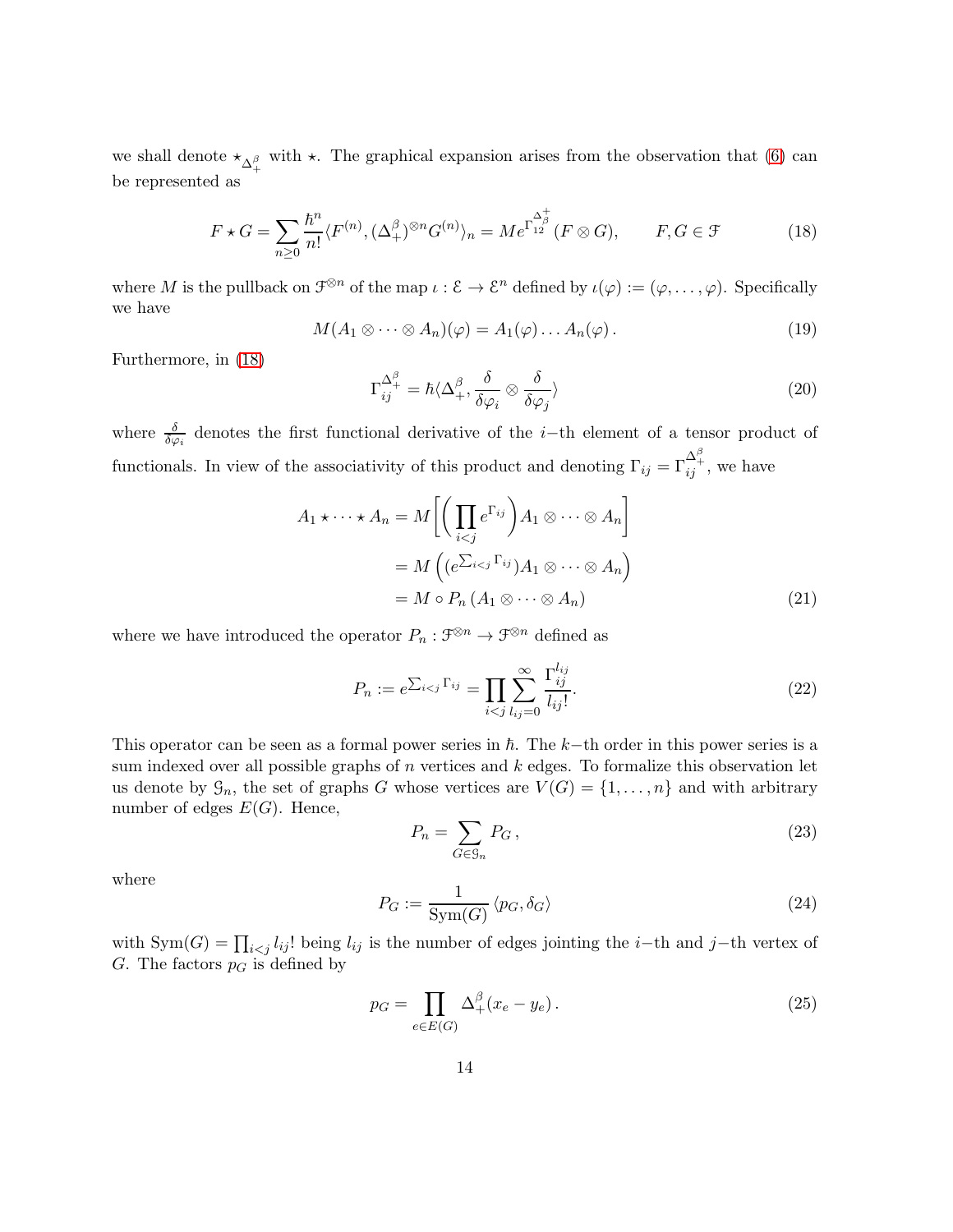For all edge  $e \in E(G)$  we shall denote by  $s(e)$  (resp.  $r(e)$ ) the source (resp. the target) of  $e$ notice that  $s(e) < r(e)$  for all  $e \in E(G)$ . With this notation  $\delta_G$  is defined by

<span id="page-14-0"></span>
$$
\delta_G = \frac{\delta^{2|E(G)|}}{\prod_{i \in V(G)} \left( \prod_{e \in E(G):s(e)=i} \delta \varphi_i(x_e) \prod_{e' \in E(G):r(e')=i} \delta \varphi_i(y_{e'}) \right)}.
$$
\n(26)

We observe that, since  $\Delta_+^\beta$  is not symmetric, the way in which the vertices in every edge are ordered is important. This order is fixed by ordering the labels of the vertices of each graph, because the vertices are in one to one correspondence with the various factors  $A_i$  in the  $\star$ -product we are analyzing.

Since  $A_i$  are not local functionals, the support of the functional derivatives  $\delta_G$  in each element of the tensor product are not restricted to the diagonals. For this reason, the vertices of the graphs are not in one to one correspondence with single points of the spacetime.

We finally stress that, even if both  $p<sub>G</sub>$  and the application of  $\delta<sub>G</sub>$  on tensor products of functionals are distributions, their composition, necessary to compute  $P_G(A)$  in [\(24\)](#page-13-1), is always well-defined thanks to the form of the WF of  $\Delta_+^\beta$  and to the form of the WF of the microcausal functionals in F. A careful discussion of these aspects and the proof of these statements can be found in [\[HW01\]](#page-38-8) [\[BFK95\]](#page-37-11).

The time-ordered product among n regular functionals can be computed in a similar way as the  $\star$ -product. They are also expanded as a power series in  $\hbar$  and the k–th order contribution of this series is a sum labelled over the graphs formed by n vertices and  $k$  edges. The only difference with respect to the graphical expansion of the  $\star$ -product is the choice of the propagator used in  $\Gamma_{ij}$ . Actually,

<span id="page-14-3"></span>
$$
T(A_1, \ldots, A_n) = M\left[ \left( e^{\sum_{i < j} \Gamma_{ij}^{\Delta_F^{\beta}}} \right) A_1 \otimes \cdots \otimes A_n \right] = M \circ T_n \left( A_1 \otimes \cdots \otimes A_n \right) \tag{27}
$$

where  $\Delta_F^{\beta}$  is the Feynman or time-ordered propagator associated to  $\Delta_{+}^{\beta}$  – *cf.* equation [\(13\)](#page-11-3). Hence, similarly to [\(22\)](#page-13-2),

$$
T_n := e^{\sum_{i < j} \Gamma_{ij}^{\Delta_f^{\beta}}} = \prod_{i < j} \sum_{l_{ij} = 0}^{\infty} \frac{\Gamma_{ij}^{l_{ij}}}{l_{ij}!} = \sum_{G \in \mathcal{G}_n} T_G
$$

where  $T_G$  is computed in close analogy with  $(24)$ 

<span id="page-14-1"></span>
$$
T_G := \frac{1}{\text{Sym}(G)} \left\langle t_G, \delta_G \right\rangle. \tag{28}
$$

Here Sym(G) and  $\delta_G$  are exactly as in [\(24\)](#page-13-1) and [\(26\)](#page-14-0). Finally  $t_G$  is constructed as in [\(25\)](#page-13-3) where  $\Delta_+^{\beta}$  is replaced by  $\Delta_F^{\beta}$ 

<span id="page-14-2"></span>
$$
t_G = \prod_{e \in E(G)} \Delta_F^{\beta} (x_e - y_e). \tag{29}
$$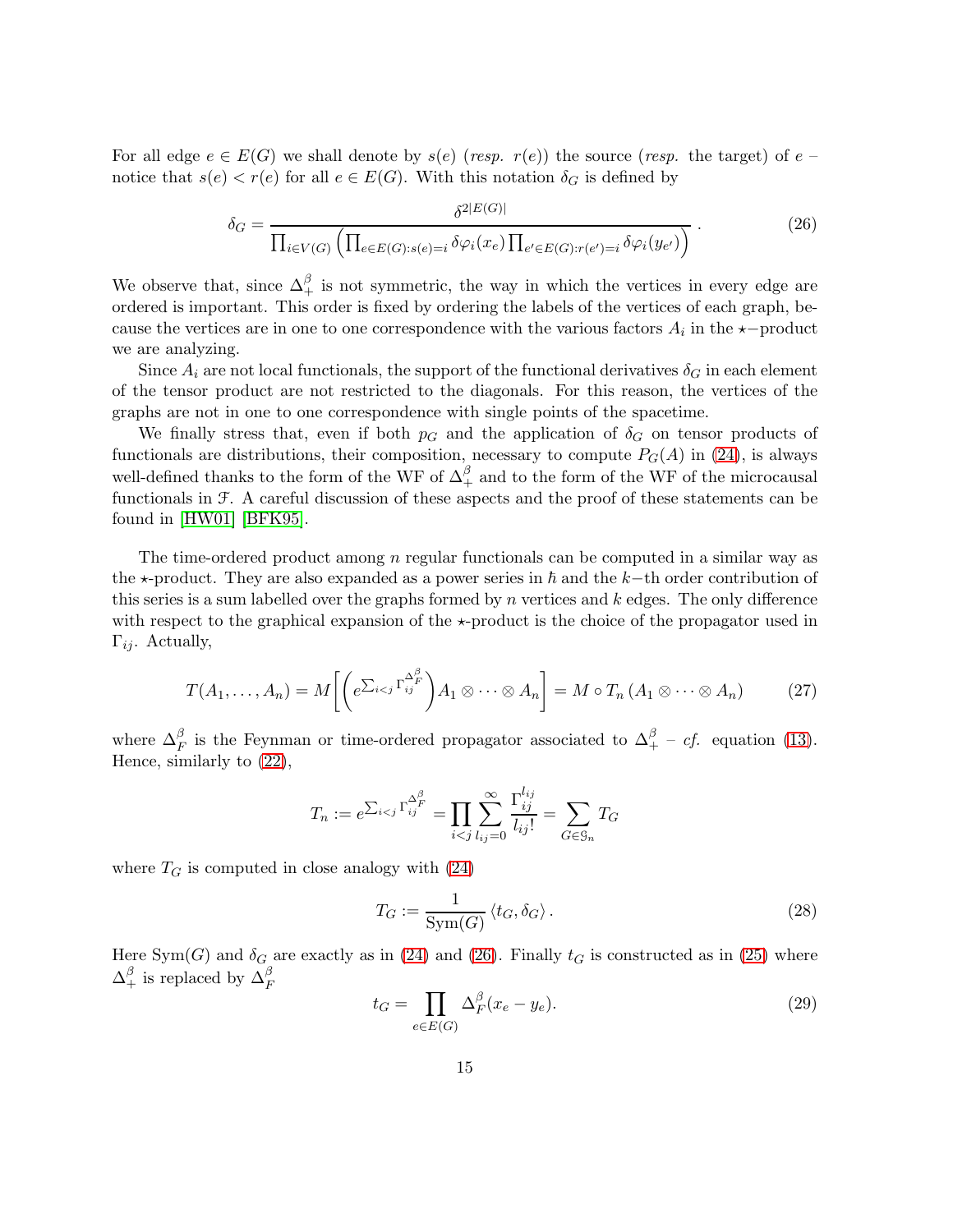The action of  $T_G$  on a tensor product of regular functionals gives finite results. Furthermore, even if it is not possible to extend  $T_G$  over generic tensor products of microcausal functionals,  $T_G$  can be extended to tensor products of local functionals.

As discussed in the introduction, this extension is not unique and a renormalization procedure needs to be employed in order to give meaning to the extension of  $t_G$  on the diagonals, namely over coinciding points. We observe that renormalization does not spoil the graphical expansion of  $T_n$ . It simply happens that  $T_G$  in [\(28\)](#page-14-1) is not defined with a  $t_G$  as in [\(29\)](#page-14-2) but renormalized distributions need to be considered at the place of products of time-ordered propagators. We shall not enter this discussion here, we refer to [\[BF00\]](#page-37-3) and to [\[HW01\]](#page-38-8) for further details.

Interacting fields are constructed by means of the Bogolibov map  $R_V - cf.$  equation [\(8\)](#page-8-0) – which employs both (anti)time-ordered and  $\star$ - products. Therefore also  $R_V$  admits an expansion in terms of graphs which involves three type of edges. We have already seen that both the timeordered product and the  $\star$ -product can be represented in graphs. Notice that, if V is a local field,  $S(V)$  is formally a unitary operator, and furthermore,

$$
S^{-1}(V) = \overline{S}(-V)
$$

where  $\overline{S}$  is the anti-time-ordered exponential, namely the exponential constructed with the anti time-ordered product. The latter is defined as in [\(27\)](#page-14-3), with the thermal anti Feynman propagator  $\Delta^{\beta}_F$  $_{F}^{\beta}$  related to  $\omega^{\beta}$  – *cf.* equation [\(14\)](#page-11-4) – at the place of  $\Delta_{F}$ .

Notably, the graphical expansion of  $R_V$  in [\(8\)](#page-8-0), is equivalent to the graphical expansion obtained with the Feynman rules of the real time formalism of thermal field theory. Actually, in  $R_V$ ,  $\star$ -products of time and anti-time-ordered products appear, however these products are not mutually associative, hence the various operations need to be taken in a prescribed order.

In order to cope with this we double the number of field configurations,  $\phi = (\varphi^1, \varphi^2) \in$  $C^{\infty}(M) \times C^{\infty}(M)$ , as it is customary in the real time formalism. Then we use a single product rule among functionals over these field configurations, with a modified propagator which contains all the propagators described above. This new matrix-valued propagator  $D$  is defined by

<span id="page-15-0"></span>
$$
D(x) := \begin{pmatrix} \Delta_F^{\beta}(x) & \Delta_+(x) \\ \Delta_+(x) & \Delta_F^{\beta}(x) \end{pmatrix} . \tag{30}
$$

In particular, if we consider regular functionals over  $\Phi$  and if we denote them by  $\tilde{\mathcal{F}}_{reg}$  we have that

$$
F \cdot_D G = Me^{\tilde{\Gamma}_{12}^D}(F \otimes G), \qquad F, G \in \tilde{\mathcal{F}}_{reg}
$$

where now  $\tilde{M}$  is the extension to  $\tilde{\mathfrak{F}}_{reg}^{\otimes n}$  of the map M defined in [\(19\)](#page-13-4), furthermore  $\tilde{\Gamma}_{12}^D$  is the extension of  $\Gamma$  introduced in [\(20\)](#page-13-5) to  $\tilde{\mathcal{F}}_{\text{reg}}^{\otimes 2}$ 

$$
\tilde{\Gamma}_{ij}^D = \hbar \sum_{a,b \in \{1,2\}} \langle D_{ab}, \frac{\delta}{\delta \phi_i^a} \otimes \frac{\delta}{\delta \phi_j^b} \rangle
$$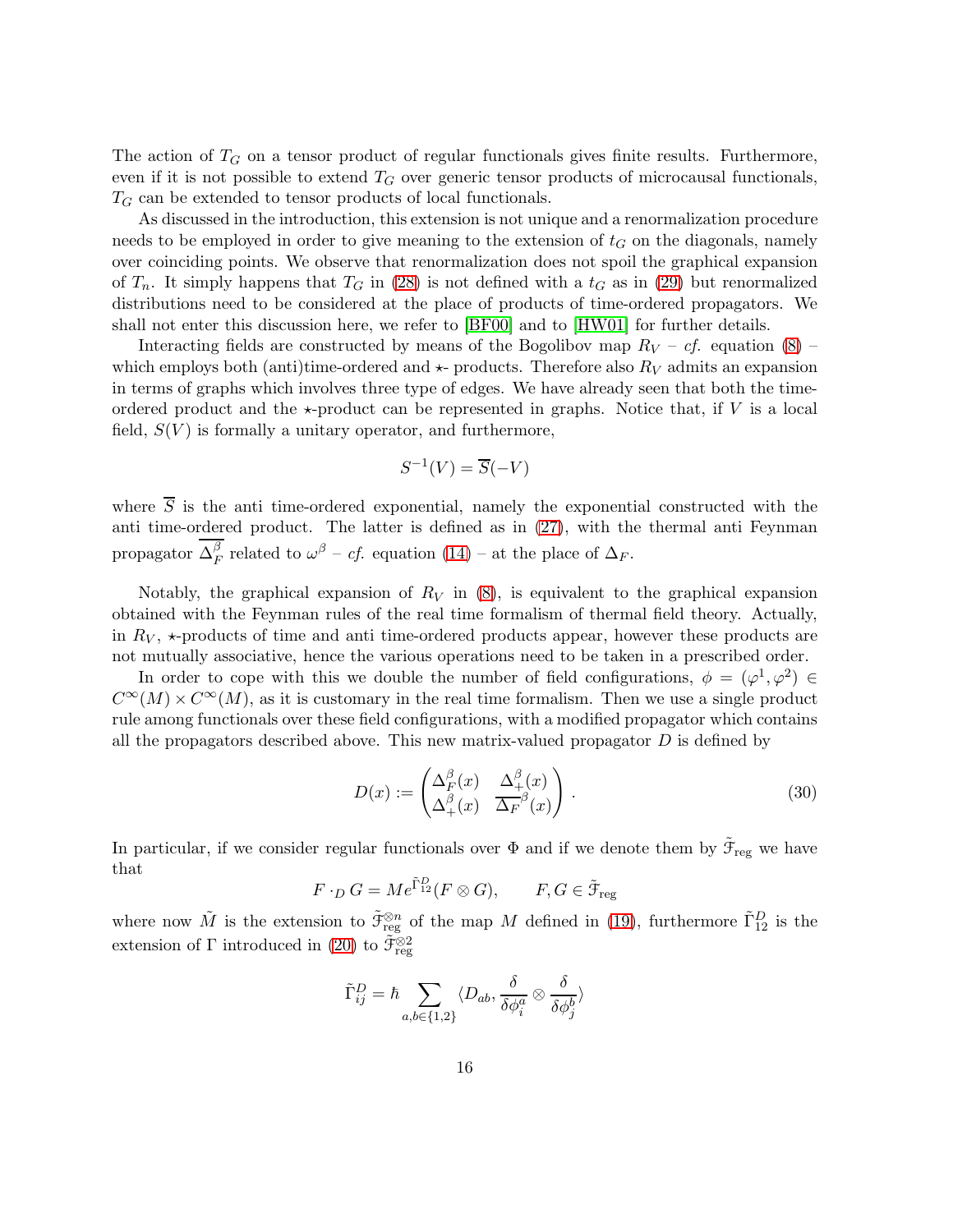where now  $\frac{\delta}{\delta \phi_i^a}$  denotes the component a of the first functional derivative of the *i*−th element of a tensor product of functionals. The product defined above is a well-defined and associative on regular functionals, moreover, it admits the following graphical expansion similar to equations  $(21-22-23)$  $(21-22-23)$  $(21-22-23)$ :

$$
A_1 \cdot D \cdots \cdot D A_n = \tilde{M} \left[ \left( e^{\sum_{i < j} \tilde{\Gamma}_{ij}^D} \right) A_1 \otimes \cdots \otimes A_n \right]
$$
\n
$$
= \tilde{M} \circ \sum_{G \in \mathcal{G}_n} \frac{1}{\text{Sym}(G)} \left\langle d_G, \tilde{\delta}_G \right\rangle A_1 \otimes \cdots \otimes A_n, \qquad A_i \in \tilde{\mathcal{F}}_{\text{reg}} \,, \tag{31}
$$

where now in analogy with [\(29](#page-14-2)[-26\)](#page-14-0)

$$
d_G = \prod_{e \in E(G)} D(x_e - y_e), \qquad \tilde{\delta}_G = \frac{\delta^{2|E(G)|}}{\prod_{i \in V(G)} \left( \prod_{e \in E(G):s(e)=i} \delta \phi_i(x_e) \prod_{e' \in E(G):r(e')=i} \delta \phi_i(y_{e'}) \right)}.
$$

Notice that, it is not possible to extend [\(31\)](#page-16-1) to generic local fields because in general non local (hence non renormalizable) divergences will appear in that product. As an example, consider the product of  $\varphi_1\varphi_2$  with  $\varphi_1\varphi_1$ . Then, according to [\(31\)](#page-16-1) the Feynman propagator will be multiplied with the thermal propagator and this does not give a well-defined distribution even outside the diagonal. This feature is also related to the fact that the time-ordered product and the  $\star$ -product are not mutually associative. In spite of this fact, we can extend [\(31\)](#page-16-1) to tensor products of local fields of the form

<span id="page-16-1"></span>
$$
A_1 \otimes \cdots \otimes A_n \otimes B_1 \otimes \cdots \otimes B_l
$$

where  $A_i$  are local fields which depends only on the second component of the field configuration, while  $B_i$  are local fields which depends only on the first component of the field configuration. This extension is well-defined up to ordinary renormalization of the time-ordered products. Notice that this extension is sufficient to construct the Bogoliubov map.

If we now denote by  $\mathcal{S}(V_i)$  the exponential constructed with  $\cdot_D$  and where  $V_i$  is a local field which depends only on the configuration  $\varphi^i$ , we have the following proposition

<span id="page-16-0"></span>Proposition 3.1. The Bogoliubov map takes the following simple form

<span id="page-16-2"></span>
$$
R_V(A)(\varphi) = \tilde{M} \left( \mathcal{S}(V_2) \cdot_D \mathcal{S}(V_1) \cdot_D A_1 \right) (\varphi, \varphi), \qquad A \in \mathcal{F}_{loc}.
$$

Furthermore, since in  $(\mathfrak{F}, \star_{\beta})$  the state  $\omega^{\beta}$  is nothing but the evaluation over the vanishing configuration, namely  $\omega^{\beta}(A) = A(0)$ , we have that

$$
\omega^{\beta}(R_V(A)) = \sum_{n_1, n_2} \frac{i^{n_1}(-i)^{n_2}}{n_1! n_2!} \underbrace{V_2 \cdot D \cdots \cdot D}_{n_2} \underbrace{V_2 \cdot D \cdots \cdot D}_{n_2} \underbrace{V_1 \cdot D \cdots \cdot D}_{n_1} \underbrace{V_1 \cdot D \cdots \cdot D}_{n_1} \underbrace{V_1 \cdot D \cdot \cdot D \cdot D}_{n_2} \underbrace{V_1 \otimes \cdots \otimes V_1}_{n_2} \otimes \underbrace{V_1 \otimes \cdots \otimes V_1}_{n_1} \otimes A_1 \bigg|_{(\varphi_1, \varphi_2) = (0, 0)}
$$
\n
$$
= \sum_{n_1, n_2} \frac{i^{n_1}(-i)^{n_2}}{n_1! n_2!} \tilde{M} \sum_{G \in \mathcal{G}_n} \frac{1}{\text{Sym}(G)} \left\langle d_G, \tilde{\delta}_G \right\rangle \underbrace{V_2 \otimes \cdots \otimes V_2}_{n_2} \otimes \underbrace{V_1 \otimes \cdots \otimes V_1}_{n_1} \otimes A_1 \bigg|_{(\varphi_1, \varphi_2) = (0, 0)}
$$
\n(32)

where  $n = n_1 + n_2 + 1$ .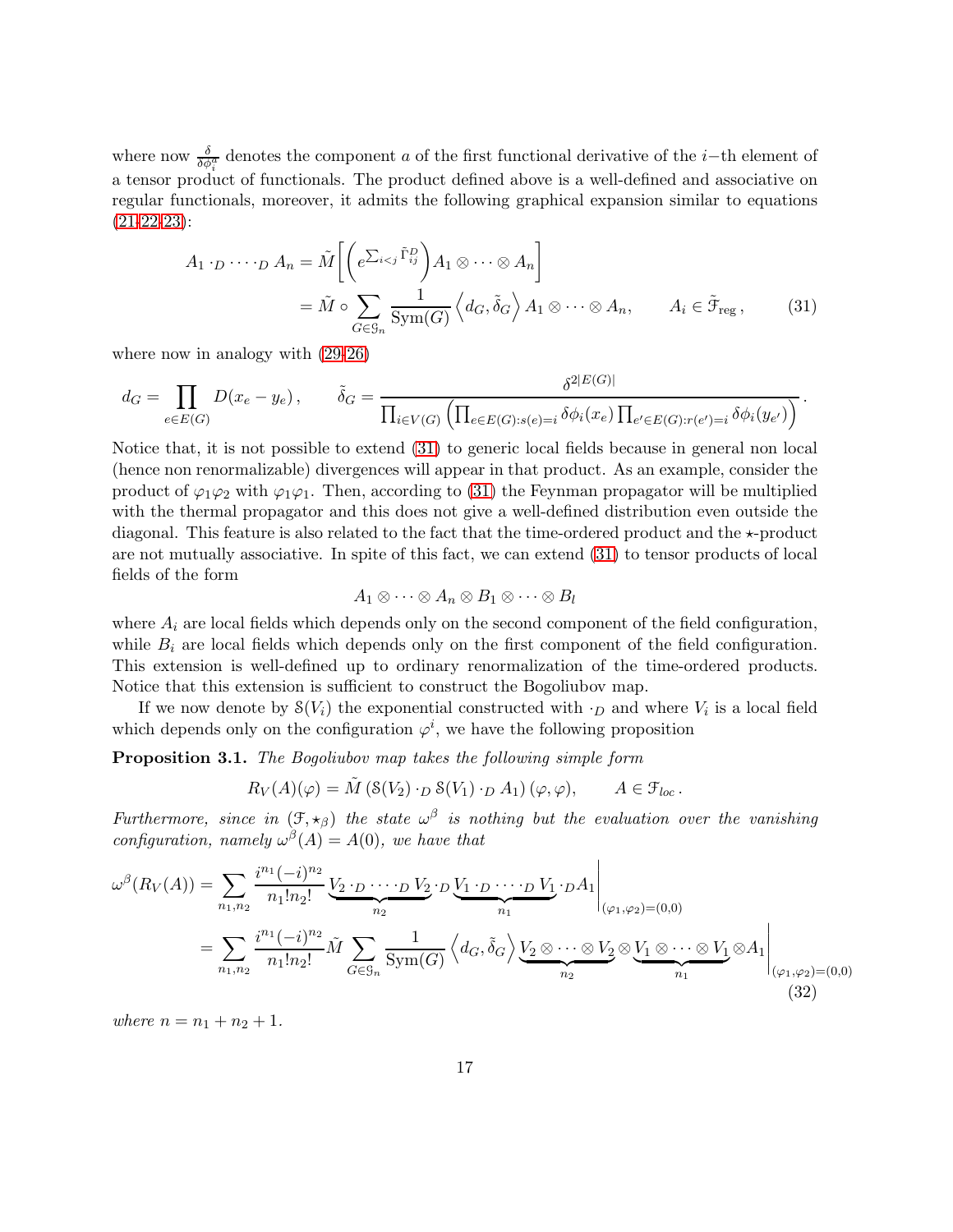Notice that equation [\(32\)](#page-16-2) takes into account in a single expansion the combinatoric necessary to expand the anti-time-ordered products, the time-ordered products and the  $\star$ -products present in the Bogoliubov map. Furthermore, the graphical expansion described in proposition [3.1](#page-16-0) contains the same Feynman rules of the real time formalism used in thermal field theory –  $cf.$ [\[Le00\]](#page-38-5).

The expectation values discussed above depend on the time cut-off  $\chi$ . We observe that in specific cases, it is possible to obtain the equilibrium state for an interacting theory by considering a suitable limit where observables are translated at infinite positive times [\[DFP18,](#page-37-2) Thm. 3.4. This allows to remove the time cut-off  $\chi$  by translating the observables far in the future. In more details, considering the limit for large times and keeping h fixed, we have

<span id="page-17-1"></span>
$$
\lim_{t \to \infty} \omega^{\beta}(\alpha_t^V(R_V(A))) = \omega^{\beta, V}(R_V(A)), \qquad h \in C_0^{\infty}(\Sigma). \tag{33}
$$

In these situations we say that the return to equilibrium property holds true. The fulfilment of [\(33\)](#page-17-1) descends from clustering properties of  $\omega^{\beta}$  under the interacting time evolution, namely

<span id="page-17-2"></span>
$$
\lim_{t \to \infty} \left( \omega^{\beta} (\alpha_t^V(A) \star B) - \omega^{\beta} (\alpha_t^V(A)) \omega^{\beta}(B) \right) = 0, \qquad h \in C_0^{\infty}(\Sigma), \tag{34}
$$

established in [\[DFP18,](#page-37-2) Prop. 3.3]. Unfortunately, the clustering property and the return to equilibrium do not hold in the limit  $h \to 1$ . Hence, in that case, to evaluate the *n*-point functions on the interacting KMS state the contribution from  $U(i\beta)$  needs to be taken into account.

#### <span id="page-17-0"></span>3.3 Graphical expansion of the state - Matsubara formalism

In this section we provide a graphical expansion for the expectation value of  $\omega^{\beta,V}(A)$ . Together with the result of section [3](#page-11-1) this would lead to practical rules for computing correlation functions for the interacting theory – cf. section [3.4.](#page-25-0) We start with formula [\(11\)](#page-10-1) and we observe that the connected  $n$ -point functions  $\omega^{\beta,c}$  admit the following graphical expansion:

$$
\omega^{\beta,c}(A_0\otimes\cdots\otimes A_n)=\sum_{G\in\mathcal{G}_{n+1}^c}\prod_{i
$$

Here  $\mathcal{G}_{n+1}^c$  is the set of connected graphs with  $n+1$  vertices while  $l_{ij}$  denotes the number of lines (edges) joining the i−th and j−th vertex in the graph G. In addition, in the previous formula

$$
\mathcal{D}_{ij} := \int dx dy \, \Delta_+^{\beta} (x - y) \frac{\delta}{\delta \varphi_i(x)} \otimes \frac{\delta}{\delta \varphi_j(y)}.
$$

As in [\(24\)](#page-13-1) or in [\(28\)](#page-14-1), instead of indexing the products over the vertices of the graphs, it is easier to compute a product over the edges. Hence, for every graph  $G \in \mathcal{G}_{n+1}^c$  we have

$$
\omega^{\beta,c}(A_0 \otimes \cdots \otimes A_n) = \sum_{G \in \mathcal{G}_{n+1}^c} \frac{1}{\text{Sym}(G)} \left( \prod_{l \in E(G)} \mathcal{D}_{s(l)r(l)} \right) A_0 \otimes \cdots \otimes A_n \Bigg|_{(\varphi_0, \ldots, \varphi_n) = 0}
$$

,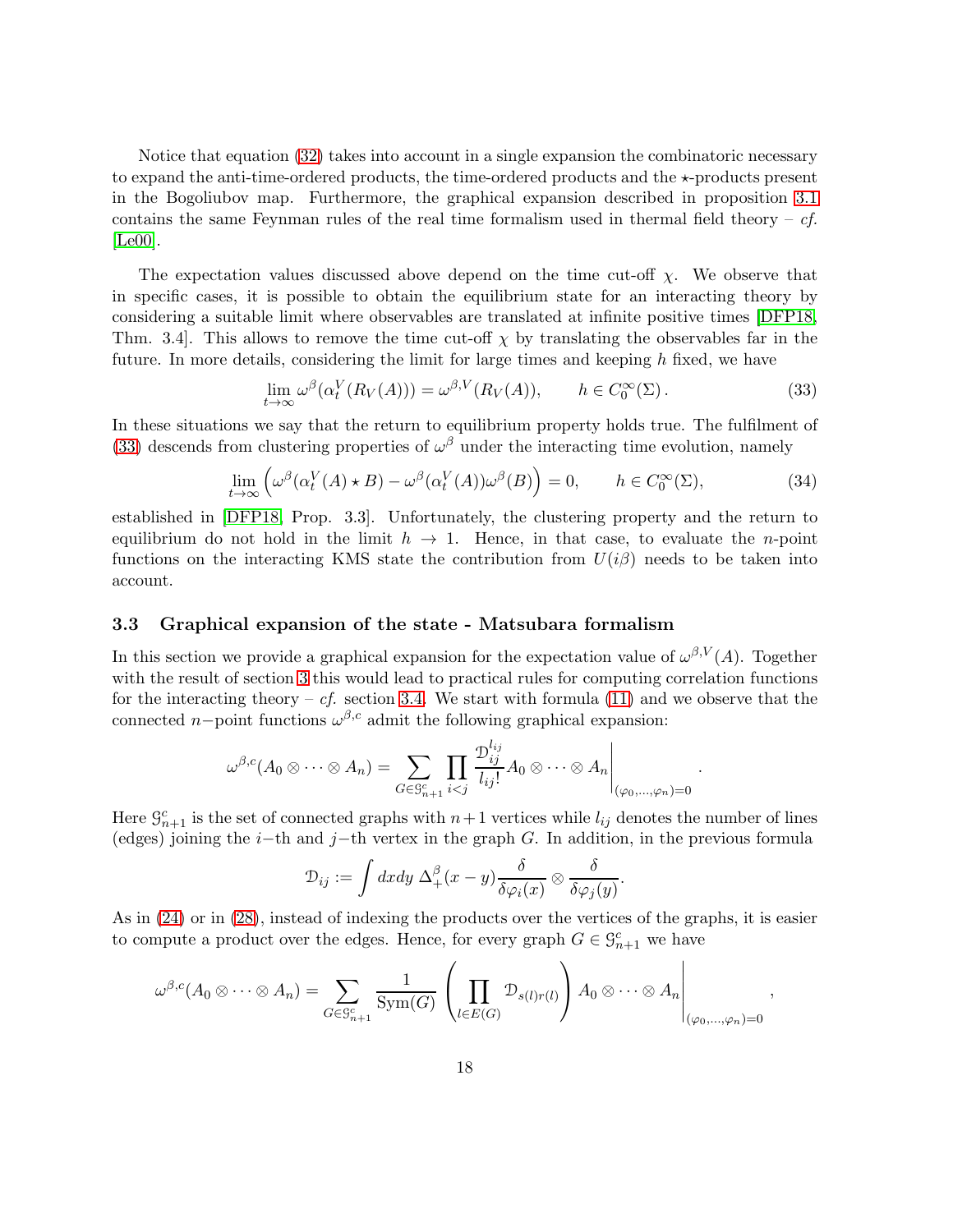where as before  $\text{Sym}(G) = \prod_{i < j} l_{ij}!$ .

·

We shall now prove that, because of the translation invariance of the thermal two-point function, the integral over the simplex present in every component of  $\omega^{\beta,V}$  in [\(11\)](#page-10-1) can be extended to an integral over a box. To this end we need some preliminary results.

<span id="page-18-0"></span>**Proposition 3.2.** For a fixed  $h \in \mathcal{D}(\Sigma)$  and for  $A, K \in \mathcal{A}^I(\Sigma_{2\epsilon})$ , consider

$$
F\colon\beta S_n\to\mathbb{C}\,,\qquad F(u_1,\ldots,u_n):=\omega^{\beta,c}(A\otimes\alpha_{iu_1}K\otimes\cdots\otimes\alpha_{iu_n}K)\,.
$$

Then F can be extended to a symmetric function on  $\beta B_n \setminus D_n$  where  $\beta B_n = (0, \beta)^{\times n}$  and  $D_n = \{(u_1, \ldots, u_n) \in \mathbb{R}^n | \exists i \neq j, u_i = u_j\}.$  Furthermore, it holds that for  $(u_1, \ldots, u_n) \in \beta B_n \backslash D_n$ 

$$
F(u_1, \dots, u_n) = \sum_{G \in \mathcal{G}_{n+1}^c} \frac{1}{\text{Sym}(G)} F_G(u_1, \dots, u_n) := \sum_{G \in \mathcal{G}_{n+1}^c} \frac{1}{\text{Sym}(G)}.
$$

$$
\left[ \prod_{l \in E(G)} \int dx_l dy_l \Delta^\beta(x_l - y_l + ie_0(u_{s(l)} - u_{r(l)})) \frac{\delta^2}{\delta \varphi_{s(l)}(x_l) \delta \varphi_{r(l)}(y_l)} \right] A \otimes K \otimes \dots \otimes K \Big|_{(\varphi_0, \dots, \varphi_n) = 0}
$$
(35)

<span id="page-18-1"></span>,

where  $\Delta^{\beta}$  is the thermal propagator introduced in [\(15\)](#page-12-2), originally defined for  $-\beta < Im(t) < 0$ and extend to other values of  $Im(t) \in (-\beta, \beta) \setminus \{0\}.$ 

*Proof.* Since  $\dot{V}$  is a polynomial of finite order in the field, and since the lowest order in the perturbation parameter in  $K$  is 1, at fixed perturbation order only finitely many connected graphs contribute to the sum defining  $F(u_1, \ldots, u_n)$ . Consider a connected graph  $G \in \mathcal{G}_{n+1}^c$ . The corresponding contribution to F for  $(u_1, \ldots, u_n) \in \beta S_n$  is

<span id="page-18-4"></span>
$$
F_G(u_1, ..., u_n) = \int dX dY \left( \prod_{l \in E(G)} \Delta^{\beta}_+(x_l - y_l + ie_0(u_{s(l)} - u_{r(l)})) \right) \Psi_G(X, Y) \tag{36}
$$

where  $X = (x_1, \ldots x_{|E(G)|}), Y = (y_1, \ldots y_{|E(G)|})$  and with the caveat that  $u_0 = 0$ . Furthermore,

<span id="page-18-3"></span>
$$
\Psi_G(X,Y) := \left( \prod_{l \in E(G)} \frac{\delta^2}{\delta \varphi_{s(l)}(x_l) \delta \varphi_{r(l)}(y_l)} \right) A \otimes K \otimes \cdots \otimes K \Bigg|_{(\varphi_0,\ldots,\varphi_n)=0} . \tag{37}
$$

Notice that  $\Psi_G$  is a compactly supported distribution and hence its Fourier transform  $\Psi_G(-P, P)$ is an analytic function which grows at most polinomially in some directions  $-\text{here } P = (p_1, \ldots, p_{|E(G)|}).$ 

In view of the properties of the thermal two-point function and since  $\Delta_+^\beta(x+ie_0s) = \Delta^\beta(x+ie_0s)$  $ie_0s$  for  $s \in (-\beta, 0)$ , we have that for  $U = (u_1, \ldots, u_n) \in \beta S_n$ 

<span id="page-18-2"></span>
$$
F_G(U) = \int dX dY \left( \prod_{l \in E(G)} \Delta^{\beta} (x_l - y_l + ie^0(u_{s(l)} - u_{r(l)})) \right) \Psi_G(X, Y). \tag{38}
$$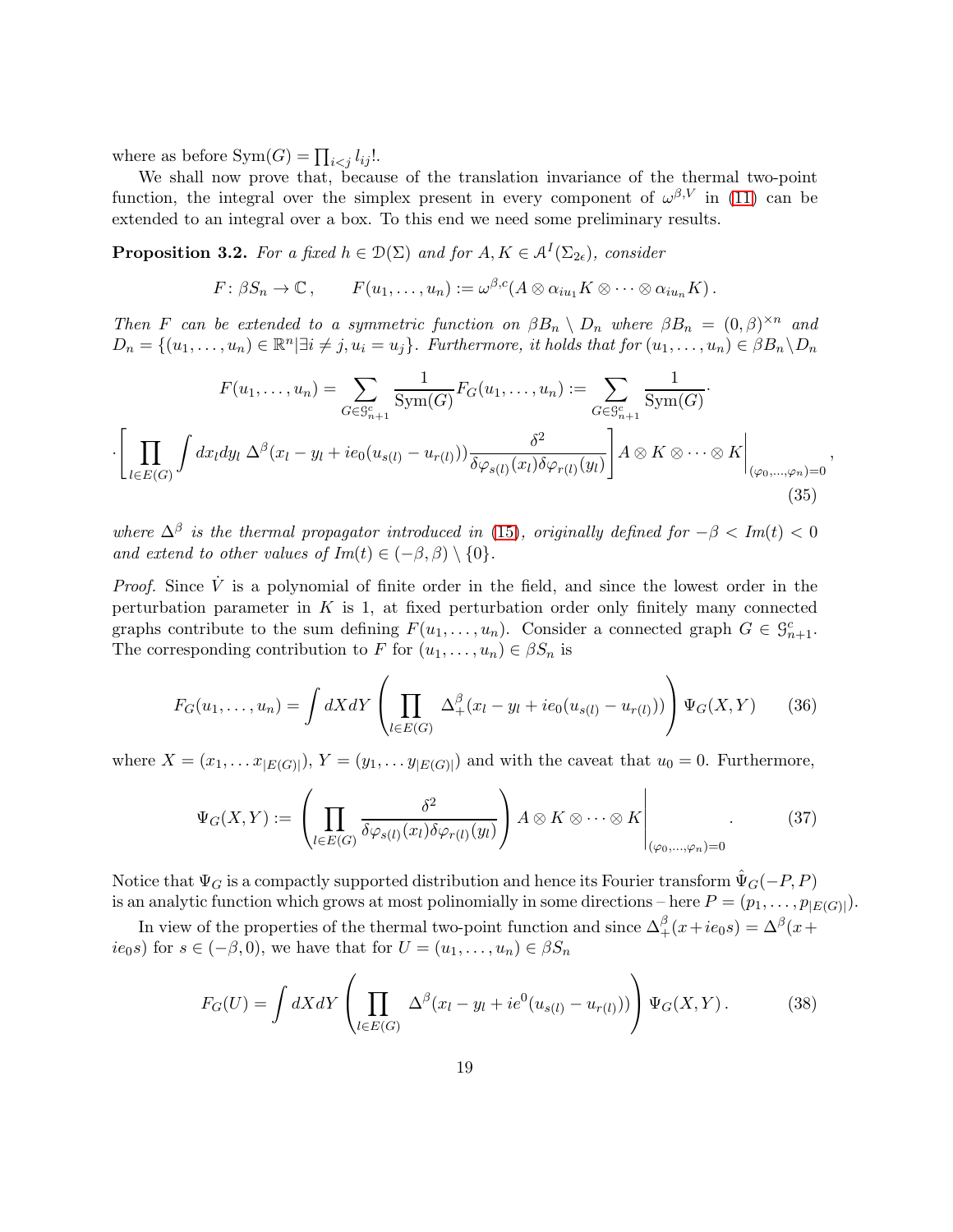Furthermore, the analyticity properties of the thermal two-point function imply that  $F_G$  can be extended to  $U \in \beta B_n \setminus D_n$ . We have thus proved that F can be extended to  $\beta B_n \setminus D_n$  and that equation [\(35\)](#page-18-1) holds true.

To conclude the proof we have to check that F is symmetric. Let  $U \in \beta B_n \setminus D_n$ : Then there exists a permutation p which orders the entries of U and such that  $p(U) \in \beta S_n$ . We shall prove that  $F(U) = F(p(U))$ . For every graph  $G \in \mathcal{G}_{n+1}^c$ , we denote with  $p(G)$  the (unique) graph  $p(G) \in \mathcal{G}_{n+1}^c$  (possibly equal to G) obtained applying the permutation p on the last n vertices of G. We now prove that

$$
F_G(U) = F_{p(G)}(p(U)).
$$

To prove the previous formula we recall that  $\Delta^{\beta}(x + ise_0) = \Delta^{\beta}(-x - ise_0)$ . Furthermore, the source and the range of the lines in [\(38\)](#page-18-2) are ordered in such a way that  $s(l) < r(l)$ . For every  $l \in E(G)$ , we consider the corresponding edge  $p(l) \in p(G)$ . There are two possibilities, either  $p(s(l)) = s(p(l))$  or  $p(s(l)) = r(p(l))$ . In the first case  $u_{s(l)} = p(u)_{s(p(l))}, u_{r(l)} = p(u)_{r(p(l))},$  $x_{p(l)} = x_l$  and  $y_{p(l)} = y_l$  so,

$$
\Delta^{\beta}(x_{p(l)} - y_{p(l)} + ie_0(p(u)_{s(p(l))} - p(u)_{r(p(l))})) = \Delta^{\beta}(x_l - y_l + ie_0(u_{s(l)} - u_{r(l)})).
$$

If, on the other hand,  $p(s(l)) = r(p(l))$  we have that  $u_{s(l)} = p(u)_{r(p(l))}$ ,  $u_{r(l)} = p(u)_{s(p(l))}$ ,  $x_{p(l)} = y_l$  and  $y_{p(l)} = x_l$ . Hence,

$$
\Delta^{\beta}(x_{p(l)} - y_{p(l)} + ie^{0}(p(u)_{s(p(l))} - p(u)_{r(p(l))})) = \Delta^{\beta}(y_{l} - x_{l} + ie_{0}(u_{r(l)} - u_{s(l)}))
$$
  
=  $\Delta^{\beta}(x_{l} - y_{l} + ie_{0}(u_{s(l)} - u_{r(l)})),$ 

because  $\Delta^{\beta}(x + ise_0) = \Delta^{\beta}(-x - ise_0)$ . Repeating the analysis for every edge of G we prove the desired symmetry.

The following theorem uses the symmetrisation of  $F_n$  established in Proposition [3.2](#page-18-0) to rewrite the integral over the simplex of  $F$  as an integral over a box. The thermal propagators present in the resulting function can be expanded as a sum over the Matsubara frequencies as in [\(15\)](#page-12-2). Furthermore, the integral over the box can be taken and it furnishes the conservation of the Matsubara frequency at every vertex.

<span id="page-19-0"></span>**Theorem 3.1.** For a fixed  $h \in \mathcal{D}(\Sigma)$ , and for  $A, K \in \mathcal{A}^I(\Sigma)$ , as in Proposition [3.2,](#page-18-0) consider

$$
F(u_1,\ldots,u_n):=\omega^{\beta,c}(A\otimes \alpha_{iu_1}K\otimes \cdots\otimes \alpha_{iu_n}K).
$$

Let  $\beta S_n = \{(u_1, \ldots, u_n) | 0 < u_1 < \cdots < u_n < \beta\}$  and  $\beta B_n = (0, \beta)^{\times n}$ . It holds that

$$
\int_{\beta S_n} F(u_1, \dots, u_n) du_1 \dots du_n = \frac{1}{n!} \int_{\beta B_n} F(u_1, \dots, u_n) du_1 \dots du_n
$$

$$
= \sum_{G \in \mathcal{G}_{n+1}^c} \frac{1}{\text{Sym}(G)} \frac{1}{n!} \int_{\beta B_n} F_G(u_1, \dots, u_n) du_1 \dots du_n
$$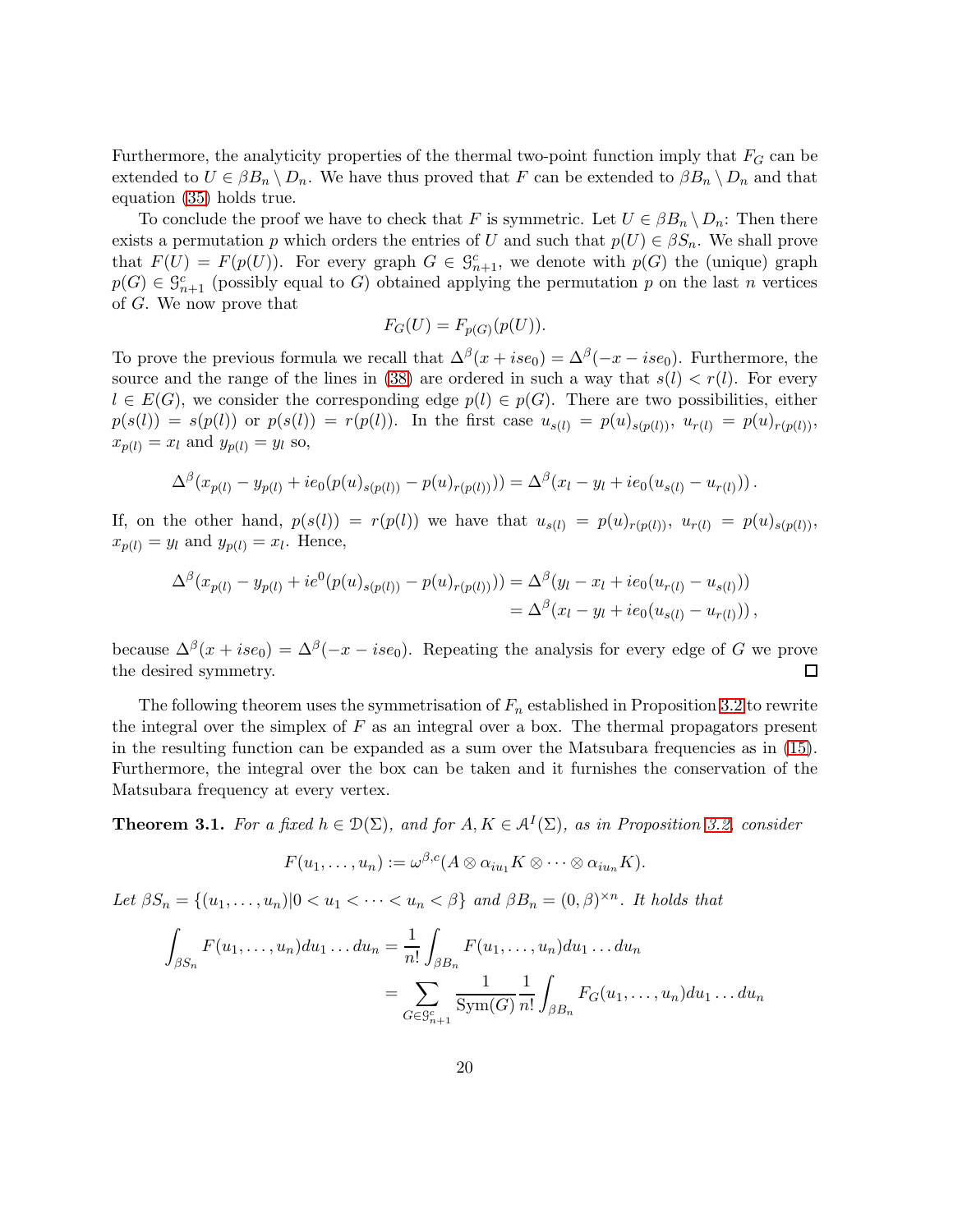where  $F_G$  is as in [\(35\)](#page-18-1). Furthermore, the integral over  $\beta B_n$  gives the conservation of the Matsubara frequency over every vertex of the graph, namely,

$$
\int_0^\beta du_1 \cdots \int_0^\beta du_n F_G(u_1, \ldots, u_n) = \frac{1}{\beta^{|E(G)|}} \int dP \sum_{N \in \mathbb{Z}^{|E(G)|}} \left( \prod_{l \in E(G)} \tilde{\Delta}^{\beta}(n_l, p_l) \right)
$$

$$
\left( \prod_{1 \le j \le n} \delta \left( \sum_{l' \in E(G), r(l') = j} n_{l'} - \sum_{l'' \in E(G), s(l'') = j} n_{l''} \right) \right) \hat{\Psi}_G(-P, P)
$$

where  $N = (n_1, \ldots, n_{|E(G)|})$ ,  $\delta$  is the Kronecker delta function,  $\tilde{\Delta}^{\beta}(n_l, p_l)$  is the expansion in Matsubara frequencies of [\(16\)](#page-12-0), namely

$$
\tilde{\Delta}^{\beta}(n, p) = \frac{1}{\omega^2 + \left(\frac{2\pi}{\beta}n\right)^2} (\delta(p_0 - \omega) + \delta(p_0 + \omega)) \left(\frac{1}{2} + i\frac{\pi}{\beta} \frac{n}{p_0}\right)
$$

where  $\omega = \sqrt{\mathbf{p}^2 + m^2}$ . Furthermore,  $\hat{\Psi}$  is the Fourier transform of the function  $\Psi$  given in [\(37\)](#page-18-3).

*Proof.* Let  $\beta D_n = \{(u_1, \ldots, u_n) \in \beta B_n | u_i = u_j \text{ for some } i \neq j\}$  be the set of diagonals in  $\beta B_n$ .  $\beta B_n \setminus \beta D_n \subset \beta B_n$  is then formed by n! disjoint components. As discussed in Proposition [3.2,](#page-18-0) the function  $F(u_1, \ldots, u_n)$  originally defined on  $\beta S_n$  can be extended to a symmetric function on  $\beta B_n$  up to its diagonals. The extended F is symmetric, namely  $F(p(U)) = F(U)$  for every permutation p of the components of  $U = (u_1, \ldots, u_n)$ . Hence, the integral over  $\beta B_n$  is equivalent to the integral over the simplex  $\beta S_n$  up to the number of possible permutations which is n!. This proves the first equality of the theorem.

To prove the conservation of the Matsubara frequencies, namely the second equality of the theorem, we start observing that, for every  $G \in \mathcal{G}_{n+1}^c$ , the corresponding  $F'_G$  can be written with the help of the Fourier transform.

In view of the translation invariance of  $\Delta^{\beta}$  and considering the Fourier transform with respect to X and Y,  $(36)$  implies that

$$
F_G(u_1,\ldots,u_n) = \int dP \left(\prod_{l \in E(G)} \hat{\Delta}^{\beta}(u_{s(l)} - u_{r(l)}, p_l)\right) \hat{\Psi}_G(-P, P) \tag{39}
$$

where  $\hat{\Delta}^{\beta}(u, p)$  is given in [\(16\)](#page-12-0) and is equal to  $\hat{\Delta}^{\beta}_{+}(u, p)$  for  $u \in (-\beta, 0)$ .

Moreover we have

$$
\int_{\beta B_n} dU F_G(u_1,\ldots,u_n) = \int dP \int_{\beta B_n} dU \left( \prod_{l \in E(G)} \hat{\Delta}^{\beta} (u_{s(l)} - u_{r(l)}, p_l) \right) \hat{\Psi}_G(-P,P),
$$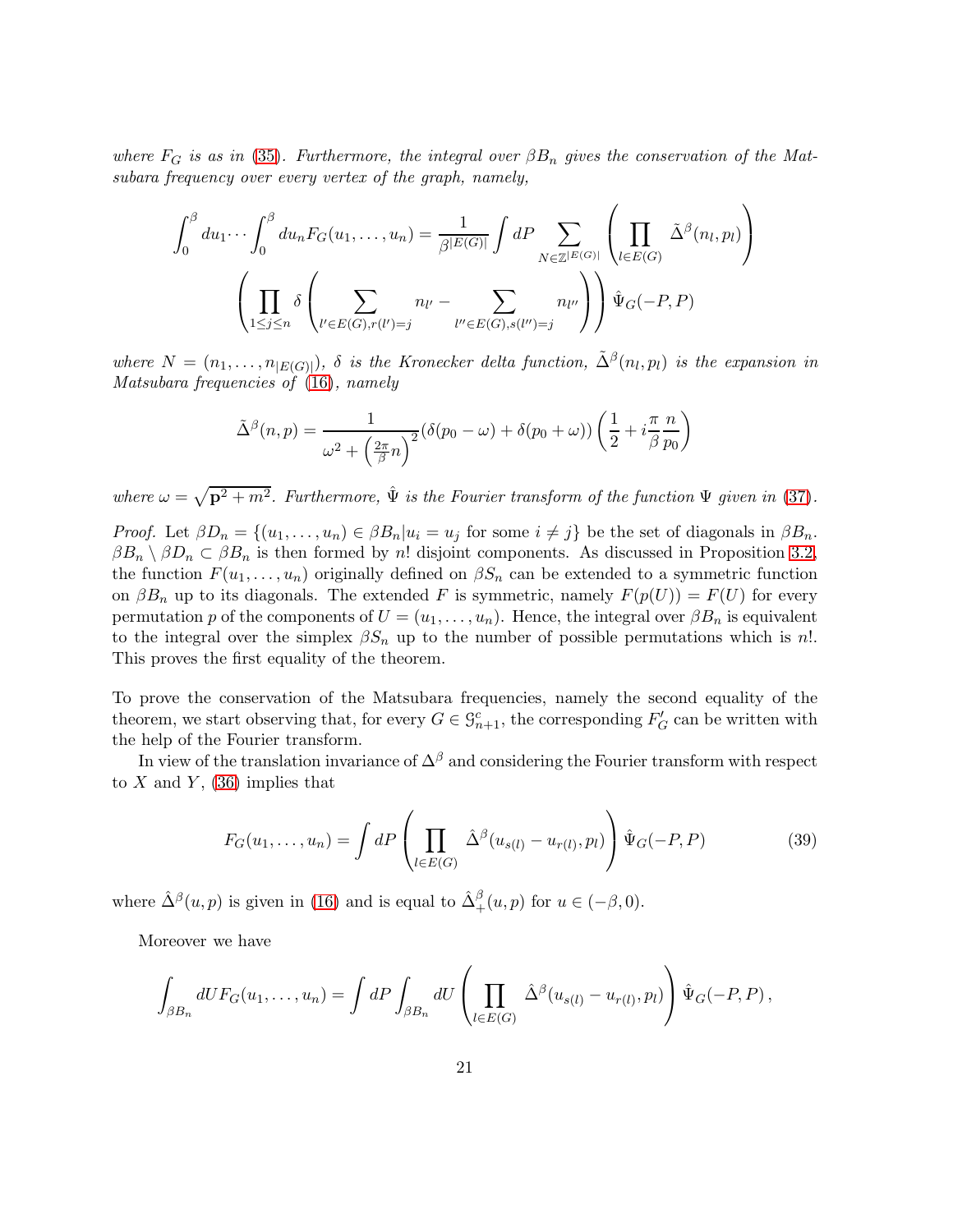namely it is possible to consider the U-integral before the P-one. To prove this we first of all mollify every delta functions in the propagators  $\hat{\Delta}^{\beta}_+$ . Then we divide the domain of U−integration in n! disjoint contributions obtained removing all the diagonal  $\beta B_n \setminus \beta D_n$ . Up to a permutation of the U's entries  $G' = \pi(G)$ , every disjoint component of  $\beta B_n \setminus \beta D_n$  can be seen as a an integral over  $\beta \mathcal{S}_n$ . We consider one of these components and let  $\epsilon \in (0, \beta/(n+1))$ . We divide the domain of integration in two disjoint parts

$$
\beta S_n = \beta S_n^- \cup \beta S_n^{\epsilon} , \qquad \beta S_n^{\epsilon} = \{ U \in \beta S_n | \beta - u_n < \epsilon \}, \qquad \beta S_n^- = \beta S_n \setminus \beta S_n^{\epsilon} .
$$

Then let

$$
g_G(u_0, u_1, \ldots, u_n; p_1, \ldots, p_{E(G)}) := \prod_{l \in E(G)} \hat{\Delta}^{\beta}(u_{s(l)} - u_{r(l)}, p_l)
$$

and

$$
A_G = \int_{\beta S_n^-} dU \int dP g_G(0, u_1, \dots, u_n; p_1, \dots, p_{E(G)}) \hat{\Psi}_G(-P, P).
$$

In  $A_G$  we can exchange the U-integral with the P-integral To prove this we observe that  $\Psi_G(-P, P)$  is the Fourier transform of a compactly supported distribution, hence it is an analytic function which grows at most polynomially for large |P|. Notice however that  $g_G(u_0, U, P)\Psi_G(-P, P)$ is of rapid decrease in every direction uniformly in U for  $U \in \beta S_n^-$ . Actually, the presence of the mollified delta functions in the propagators the only directions which can be of non rapid decrease for  $g_G(u_0, U, P)\Psi_G(-P, P)$  are those in which every  $p_l \in P$  is null. Furthermore, as shown in Proposition 9 of  $[FL14]$ , since A and K are microcausal functionals, the directions where every component of P is in the forward light cone are of rapid decrease for  $\Psi_G(-P, P)$ . Finally, if some past directed  $p_l$  are considered, we notice that

$$
|g_G(0, U, P)| \le Ce^{-(\beta - M)\omega(\mathbf{p}_l)}, \qquad U \in \beta S_n^-
$$

where  $M = \sup |u_i - u_j| < (\beta - \epsilon)$ .

The contribution over  $\beta S_n^{\epsilon}$  can be treated in a similar way. Actually, in view of the KMS property the domain of the U-integral can be conveniently modified as follows. The KMS property ensures that

$$
g_G(u_0, u_1, \ldots, u_n; p_1, \ldots, p_{E(G)}) = g_{G'}(u_n - \beta, u_0, u_1, \ldots, u_{n-1}; q_1, \ldots, q_{E(G')})
$$

where  $G' = \pi(G)$ , being  $\pi$  the cyclic permutation of the vertices which maps the last vertex into the first one, namely  $\pi(G) = \{n, 0, 1, 2, \ldots, n-1\}$ ; Furthermore  $q_{\pi}(l) = -p_l$  if  $n \in l$  and  $q_{\pi}(l) = p_l$  otherwise. Using the invariance under rigid translation of the u variable, we perform the following change of coordinates:

$$
(v_0, \ldots, v_n) := (u_n - \beta, u_0, u_1 \ldots, u_{n-1}) + (\beta - u_n, \ldots, \beta - u_n).
$$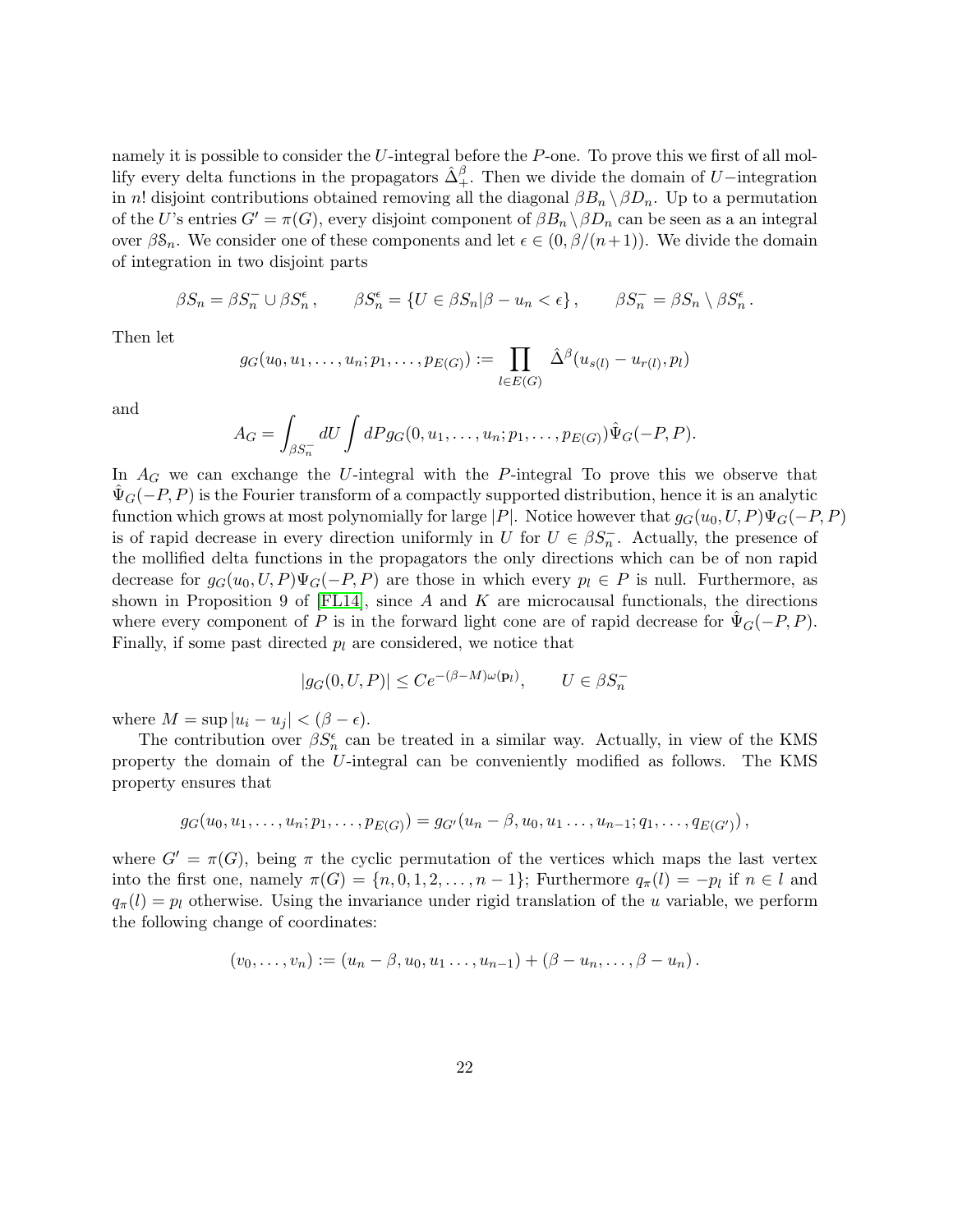We observe that  $U = (u_1, \ldots, u_n) \in \beta S_n^{\epsilon}$  if and only if  $V = (v_1, \ldots v_n) \in \beta S_n^{(1)} = \{ V \in \beta S_n | v_1 <$  $\epsilon$ . We thus have

$$
\int_{\beta S_n^{\epsilon}} dU \int dP g_G(u_0, u_1, \dots, u_n; p_1, \dots, p_{E(G)}) \Psi_G(-P, P) =
$$
  

$$
\int_{\beta S_n^{(1)}} dV \int dQ g_{G'}(v_0, \dots v_n; q_1, \dots, q_{E(G')}) \Psi_{G'}(-Q, Q).
$$

We can now split the integral over  $\beta S_n^{(1)}$  in two parts,  $\beta S_n^{(1)} = (\beta S_n^{(1)})^- \cup (\beta S_n^{(1)})^{\epsilon}$  in a similar way as we have done before. Again, the contribution due to  $(\beta S_n^{(1)})$  can be treated as  $A_G$ above while we can use the KMS condition to modify the domain of integration of  $(\beta S_n^{(1)})^{\epsilon}$  to  $\beta S_n^{(2)} := \{ V \in \beta S_n | v_1 < \epsilon, v_2 - v_1 < 2\epsilon \}.$  If we repeat the procedure *n* times, we end up with a domain of integration  $\beta S_n^{(n)}$  where the largest distance between the arguments is  $n\epsilon$ . This last contribution can be again treated as  $A_G$ , namely, its integrand is of rapid decrease in every direction. This implies that we can take the integral over  $U$  before the integral over  $P$ .

Consider now the integral of  $F_G$  over  $\beta B_n$  and expanding the propagator  $\Delta^{\beta}$  as sums over the Matsubara frequencies according to [\(16\)](#page-12-0) we have

$$
I_G = \int dP \int_{\beta B_n} dU \left( \prod_{l \in E(G)} \sum_{n_l = -\infty}^{\infty} e^{i\frac{2\pi}{\beta} n_l (u_{s(l)} - u_{r(l)})} \tilde{\Delta}^{\beta}(n_l, p_l) \right) \hat{\Psi}_G(-P, P)
$$

where  $\omega_l = \sqrt{\mathbf{p}_l^2 + m^2}$ . Reordering the sum and the products in order to collect the exponentials over the vertices we have

$$
I_G = \int dP \int_{\beta B_n} dU \sum_N \exp\left(i\frac{2\pi}{\beta} \sum_{j=1}^n \left(\sum_{l' \in E(G), s(l')=j} n_{l'} - \sum_{l'' \in E(G), r(l'')=j} n_{l''}\right) u_j\right)
$$

$$
\cdot \left(\prod_{l \in E(G)} \tilde{\Delta}^{\beta}(n_l, p_l)\right) \hat{\Psi}_G(-P, P).
$$

In view of the form of  $\tilde{\Delta}^{\beta}(n_l,p_l)$  we notice that the integral over all  $U$  can now be taken before the sum over N. We observe that the integral vanishes unless there is conservation of the Matsubara frequencies on every vertex of the graph  $G$ . This proves the last equality of the theorem.  $\square$ 

We shall now discuss the limit  $h \to 1$  of

$$
L_h = \int dU \omega^{\beta,c}(A \otimes \alpha_{iu_1} K \otimes \cdots \otimes \alpha_{iu_n} K).
$$

To this end we write

$$
K = \int_{\mathbb{R}^3} d^3 \mathbf{x} \mathcal{H}_h(\mathbf{x}), \qquad \mathcal{H}_h(\mathbf{x}) = \int dt \; \dot{\chi}(t) R_{V_h} \left( \mathcal{L}_I(t, \mathbf{x}) \right) .
$$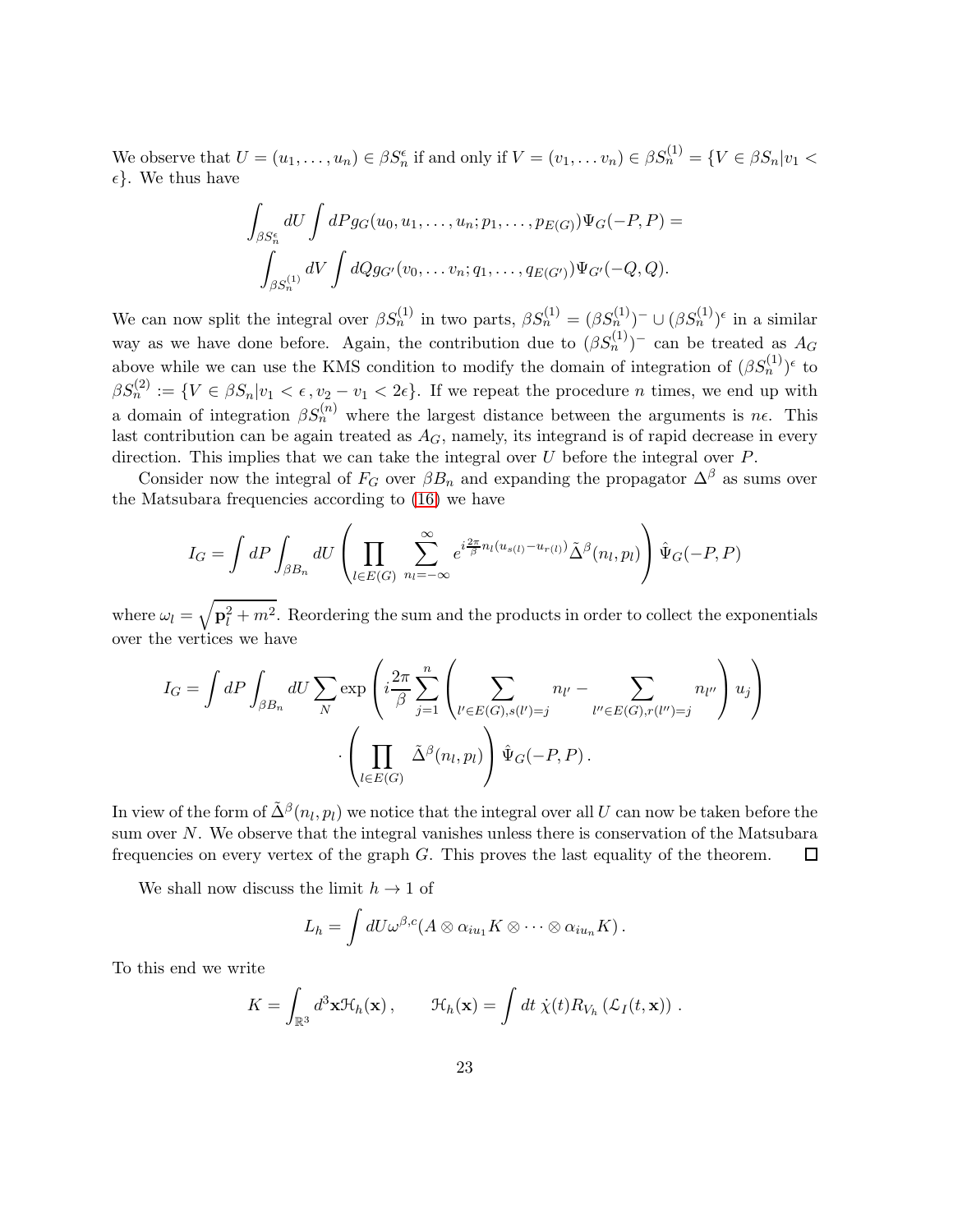Furthermore, in the limit  $h \to 1$  we have

$$
\mathcal{H}(\mathbf{x}) = \alpha_{0,\mathbf{x}}^V \mathcal{H}(0),
$$

where  $\alpha_{t,\mathbf{x}}^V$  denotes the spacetime (interacting) translation of the step  $(t,\mathbf{x})$ 

$$
\alpha_{t,\mathbf{x}}^V R_V \mathcal{L}_I(s,\mathbf{y}) = R_V \mathcal{L}_I(s+t,\mathbf{y}+\mathbf{x}).
$$

Notice that  $\mathcal{H}_h(\mathbf{x})$  depends on h through  $V_h$  in the Bogoliubov map. However, thanks to the causal factorisation property and the support property of  $\chi$ ,  $\mathcal{H}(\mathbf{x}) = \lim_{h \to 1} \mathcal{H}_h$  is of compact support and thus it is an element of  $\mathcal F$  which does not depend on h anymore.

Hence, we consider

<span id="page-23-1"></span>
$$
L_h = \int d\mathbf{x}_1 \dots d\mathbf{x}_n h(\mathbf{x}_1) \dots h(\mathbf{x}_n) \int dU \omega^{\beta,c} (A \otimes \alpha_{iu_1} \alpha_{0,\mathbf{x}_1}^V \mathcal{H}(0) \otimes \dots \otimes \alpha_{iu_n} \alpha_{0,\mathbf{x}_n}^V \mathcal{H}(0)). \tag{40}
$$

We are eventually interested in discussing the limit  $h \to 1$  of the previous expression. Notice that, in this way, we are actually taking the adiabatic limit  $\lim_{h\to 1} \omega^{\beta,V}(R_V(A))$  in two steps. We are considering first of all the limit  $h \to 1$  of the potential in the Bogoliubov map and then the limit  $h \to 1$  of every  $L_h$ . Further details on this steps can be found in [\[FL14\]](#page-38-0) and in the appendix of [\[DHP16\]](#page-37-7).

<span id="page-23-0"></span>**Theorem 3.2.** The limit  $h \to 1$  of  $L_h$  is well-defined. Furthermore, considering the expansion in terms of connected graphs of  $L_h$ 

$$
L_h = \sum_{G \in \mathcal{G}_{n+1}^c} \frac{1}{\text{Sym}(G)n!} L_{h,G},
$$

it holds that, for every G in  $\mathcal{G}_{n+1}^c$ , the limit  $h \to 1$  results in the spatial momentum conservation in every vertex of G.

*Proof.* As discussed above, in the limit  $h \to 1$ ,  $\mathcal{H}(\mathbf{x})$  is of compact support and it is an element of F. Furthermore,  $\alpha_{0,\mathbf{x}}^V \mathcal{H}(\mathbf{y})$  converges to  $\alpha_{0,\mathbf{x}} \mathcal{H}(\mathbf{y})$  as  $h \to 1$ . Therefore we can expand  $L_{h,G}$ as follows

$$
L_{h,G} = \int d\mathbf{x}_1 \dots d\mathbf{x}_n h(\mathbf{x}_1) \dots h(\mathbf{x}_n) W(\mathbf{x}_1, \dots, \mathbf{x}_n)
$$

where

$$
W(\mathbf{x}_1, ..., \mathbf{x}_n) = \int_{\beta B_n} dU \int dP \left( \prod_{e=1}^n \exp \left( i \mathbf{x}_e \cdot \left( \sum_{l' \in E(G), s(l')=e} \mathbf{p}_{l'} - \sum_{l' \in E(G), r(l'')=e} \mathbf{p}_{l''} \right) \right) \right)
$$

$$
\cdot \left( \prod_{l \in E(G)} \hat{\Delta}^{\beta} (u_{s(l)} - u_{r(l)}, p_l) \right) \hat{\Phi}_G(-P, P)
$$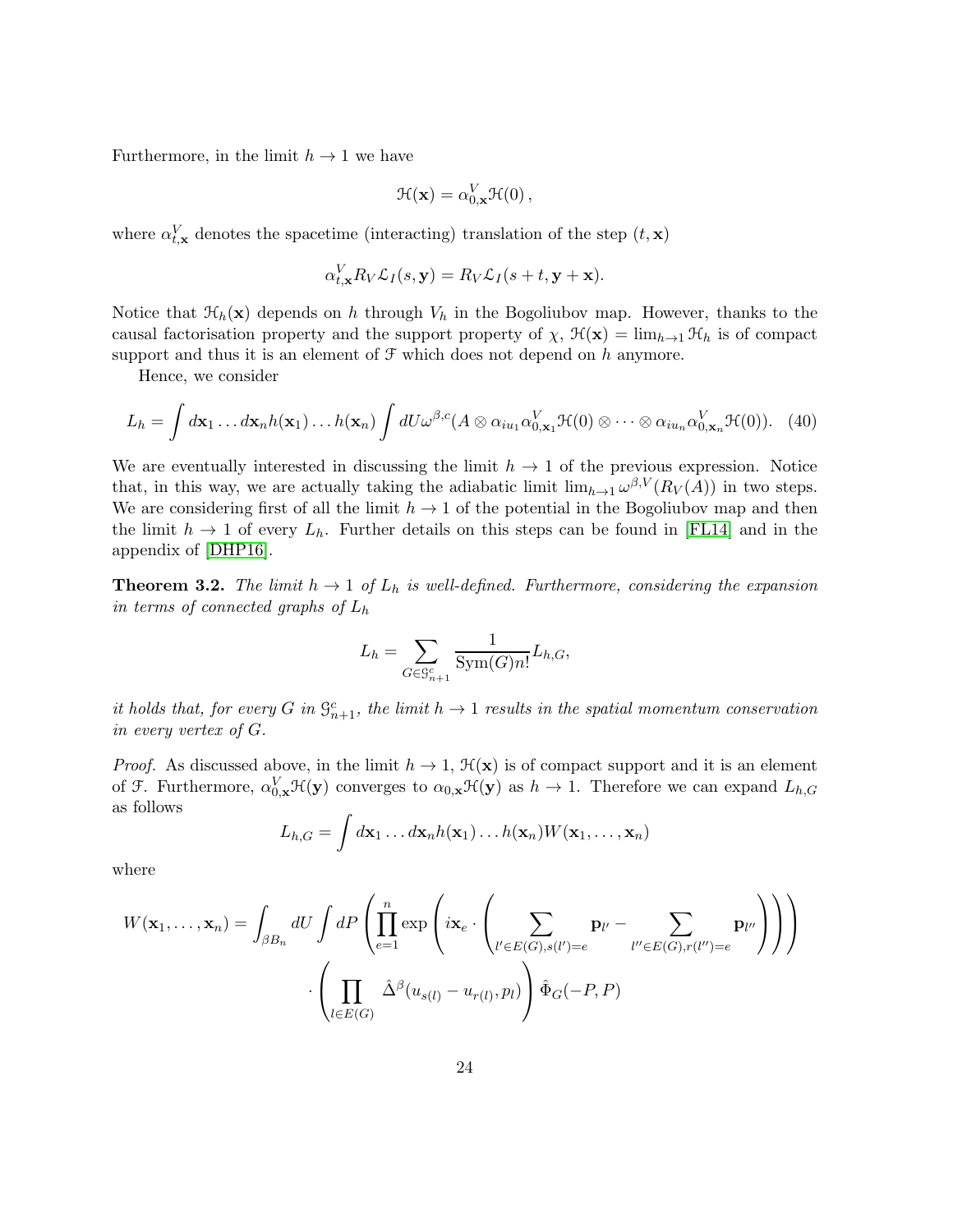and now  $\hat{\Phi}_G$  is the Fourier transform of the compactly supported distribution  $\Phi_G$  whose integral Kernel is of the form

$$
\Phi_G(X,Y) := \left( \prod_{l \in E(G)} \frac{\delta^2}{\delta \varphi_{s(l)}(x_l) \delta \varphi_{r(l)}(y_l)} \right) A \otimes \mathcal{H}(0) \otimes \cdots \otimes \mathcal{H}(0) \Bigg|_{(\varphi_0,\ldots,\varphi_n)=0}
$$

.

The function W is an integrable function over  $\mathbb{R}^{3n}$ . To prove it we start mollifying the delta functions in the propagators – cf. equation [\(12\)](#page-11-2). Since the mollified delta functions  $\delta_{\epsilon}$  converge to the Dirac distribution  $\delta$  in the distributional sense, we can consider the limit  $\delta_{\epsilon} \to \delta$  in the last step. Since  $A$  and  $\mathcal{H}(0)$  are of compact support, we can prove as in the proof of Theorem [3.1](#page-19-0) that  $\Phi(-P, P) \prod_l \hat{\Delta}^{\beta}(u_{s(l)} - u_{r(l)}, p_l)$  is uniformly bounded in U by a rapidly decreasing function. This implies that the integral in  $U$  (which is done over a compact support) can be taken before the integral in P.

The resulting function

$$
V(P) := \int_{\beta B_n} dU \left( \prod_{l \in E(G)} \hat{\Delta}^{\beta} (u_{s(l)} - u_{r(l)}, p_l) \right) \Phi(-P, P)
$$

is rapidly decreasing in every direction. This implies that the limit  $h \to 1$  in  $L_{h,G} = \langle W, h \otimes$  $\cdots \otimes h$  can be taken before the integral over  $\mathbf{X} = (\mathbf{x}_1, \ldots, \mathbf{x}_n)$ . We finally need to evaluate the following oscillatory integral obtained as  $L_G = \lim_{h \to 1} L_{h,G}$ 

$$
L_G = \int_{\mathbb{R}^{3n}} d\mathbf{X} W(\mathbf{X})
$$
  
= 
$$
\int_{\mathbb{R}^{3n}} d\mathbf{X} \int dP \left( \prod_{e=1}^n \exp \left( i\mathbf{x}_e \cdot \left( \sum_{l' \in E(G), s(l')=e} \mathbf{p}_{l'} - \sum_{l'' \in E(G), r(l'')=e} \mathbf{p}_{l''} \right) \right) \right) V(P).
$$

Since  $V(P)$  is of rapid decrease we have that

$$
L_G = (2\pi)^{3n} \int dP \left( \prod_{e=1}^n \delta \left( \sum_{l' \in E(G), s(l')=e} \mathbf{p}_{l'} - \sum_{l'' \in E(G), r(l'')=e} \mathbf{p}_{l''} \right) \right) V(P).
$$

The final step is to recall that, as in Theorem [3.1,](#page-19-0)  $V(P)$  can be expanded as a sum over Matsubara frequencies, hence,

$$
L_G = \frac{(2\pi)^{3n}}{\beta^{|E(G)|}} \int dP \left( \prod_{e=1}^n \delta \left( \sum_{l' \in E(G), s(l')=e} \mathbf{p}_{l'} - \sum_{l'' \in E(G), r(l'')=e} \mathbf{p}_{l''} \right) \right)
$$

$$
\cdot \sum_{N} \left( \prod_{j=1}^n \delta \left( \sum_{l' \in E(G), s(l')=j} n_{l'} - \sum_{l'' \in E(G), r(l'')=j} n_{l''} \right) \right) \cdot \left( \prod_{l \in E(G)} \tilde{\Delta}^{\beta}(n_l, p_l) \right) \hat{\Phi}_G(-P, P)
$$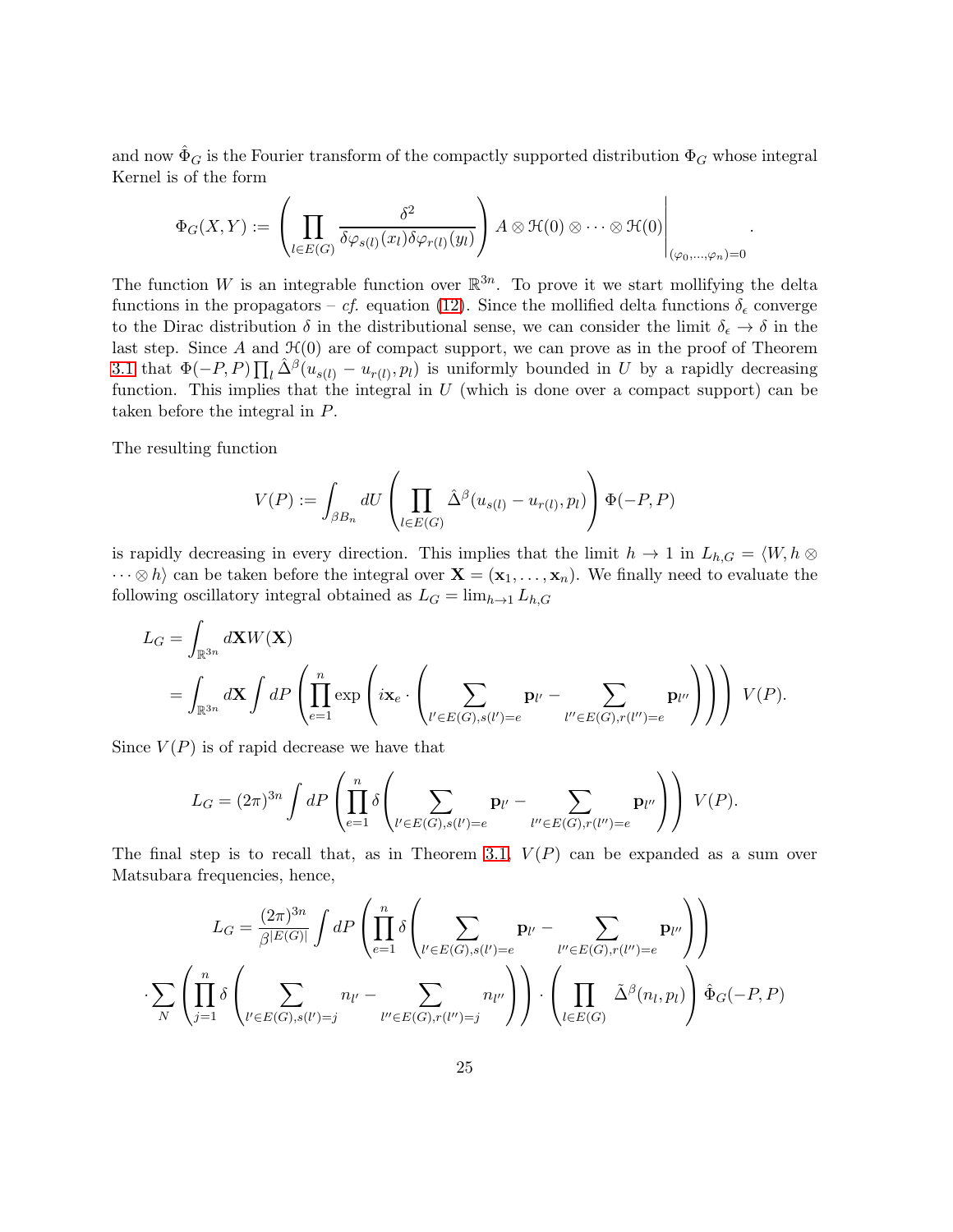

<span id="page-25-1"></span>Figure 1: This figure contains a graph appearing in the expansion of  $\omega^{\beta,V}(A)$ . K correspond to the interacting Hamiltonian and the arrows correspond to the propagators given in [\(15\)](#page-12-2). According to Theorem [3.2](#page-23-0) and Theorem [3.1,](#page-19-0) at each vertex there is the conservation of the spatial momentum and the Matsubara frequencies.

If follows that the limit  $h \to 1$  ensures momentum conservation in every vertex of the graph G.<br>Actually, the limit vanishes unless the sum of incoming / outgoing momenta vanishes. Actually, the limit vanishes unless the sum of incoming / outgoing momenta vanishes.

We conclude this section by comparing the obtained graphical expansion with the Matsubara formalism. First of all we notice that in the limit where  $\chi(t)$  tends to an Heaviside step function  $\Theta(t)$ , the support of  $\mathcal{H}(0)$  tends to be the point  $(0, 0)$ . This limit is in general singular, however, we observe that, at least formally, in this situation the propagators  $\Delta^{\beta}(t+iu)$  joining the various  $\mathcal{H}(0)$  tend to the ordinary Matsubara propagators [\(17\)](#page-12-3). The time dependence survives only in the external lines and if we evaluate also those fields at  $t = 0$  we obtain the following (formal) graphical expansion:

$$
\int_{\beta S_n} dU \omega^{\beta,c}(A \otimes \alpha_{iu_1} K \otimes \cdots \otimes \alpha_{iu_n} K).
$$

Therefore, at least formally, the expansion found in proposition [3.2](#page-18-0) and theorem [3.1](#page-19-0) coincides with the usual Matsubara expansion – cf. [\[Le00\]](#page-38-5) – in the limit where  $h \to 1$  and  $\chi \to \theta$ .

#### <span id="page-25-0"></span>3.4 Computational rules - Graphical expansion of the correlation functions

In this section we summarise the computational rules necessary to evaluate the  $n-$ th order contribution to the correlation functions

$$
G(x_1,\ldots,x_k)=\omega^{\beta,V}(R_V(T(\Phi(x_1),\ldots,\Phi(x_k)))\,,
$$

in the state  $\omega^{\beta,V}$  [\(11\)](#page-10-1) where the interaction Lagrangian is  $\mathcal{L}_I = \lambda \phi^l$ . These rules follows from the analysis performed in the previous section and replace both the ordinary Feynman rules for the thermal field theory and the rules used in the ordinary Matsubara computations. In particular, we shall use an expansion like the one given in  $(40)$  where the interaction Hamiltonians K are replaced by their spatial densities  $\mathcal{H}(0)$ . Furthermore proposition [3.1](#page-16-0) is used to evaluate the action of the Bogolibov map  $R_V$ , while Theorem [3.1](#page-19-0) allows to compute the integral over the imaginary times. Finally Theorem [3.2](#page-23-0) gives the conservation of the spatial momentum over each vertex representing the interaction Hamiltonian.

The contribution  $\hat{G}^{[n]}(t_1, \mathbf{p_1}; \ldots; t_k, \mathbf{p_k})$  at order *n* in perturbation theory to the spatial Fourier transform of  $G(x_1, \ldots, x_k)$  is given by the sum of all contributions obtained with the following rules valid when  $\mathcal{L}_I$  is a of the form  $\lambda \phi^l - cf$ . figure [1.](#page-25-1)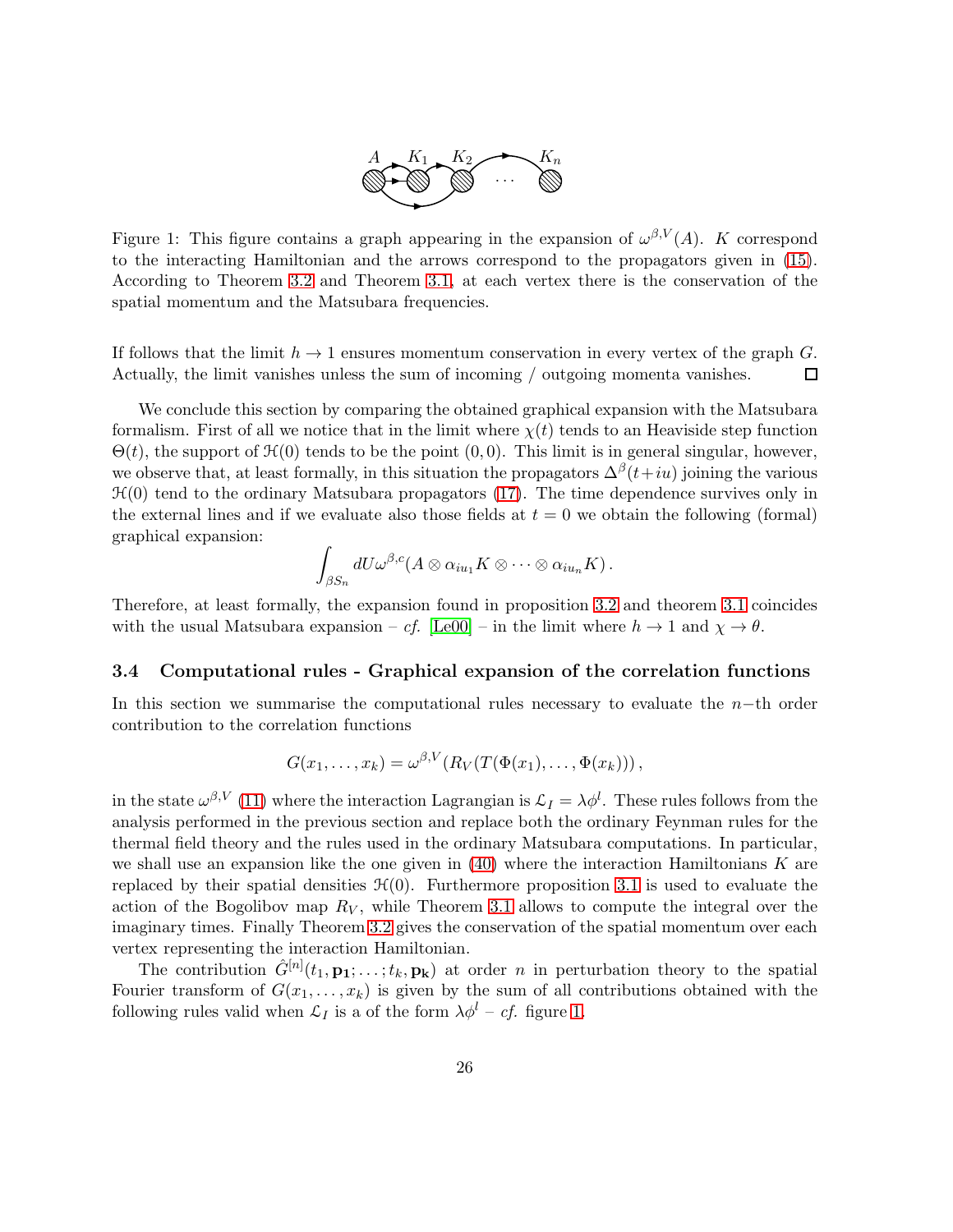- 1. Add internal vertices for  $A = R_V(T\Phi(t_1, \mathbf{p}_1), \dots, \Phi(t_1, \mathbf{p}_k))$  and for each factor  $\mathcal{H}(0) =$  $R_V \left( \int dt \dot{\chi}(t) \mathcal{L}_I(t,0) \right)$ . The number of  $\mathcal{H}(0)$  factors plus the number of internal vertices must be equal the order  $n$  of perturbation. Moreover, there are two types of internal vertices corresponding to the two-components of the propagator [\(30\)](#page-15-0). Notice that the external vertices and those corresponding to  $\mathcal{L}_I$  are always of type 1.
- 2. Join the vertices in A and in every  $\mathcal H$  with real time propagators given in [\(30\)](#page-15-0). Only connected graphs are allowed.
- 3. Use the thermal propagator expanded over the Matsubara frequencies [\(15\)](#page-12-2) with  $u = 0$  to join the vertices of A with the one of the factors  $\mathcal{H}$ , in such a way that at every internal vertex the number of lines correspond to the order of  $\mathcal{L}_I = \lambda \phi^l$ . Again only connected graphs among A and the various  $\mathcal{H}(0)$  are allowed.
- 4. Impose spatial momentum conservation in every internal vertex and the vanishing of the sum of Matsubara frequencies over the factors  $A, \mathcal{H}(0)$ .
- 5. Add the appropriate numerical factors to every graph.
- 6. Perform the integrations over times (taking into account  $\chi, \dot{\chi}$ ).

The last step in the list is the most complicated one because it involves integrations over times and, furthermore, it formally depends on the form of the  $\dot{\chi}$ . It is however important to notice that although  $\chi$  appears in this analysis we have that the final result does not depend on  $\chi$  if all the points  $x_i$  are in the region where  $\chi = 1$ . This observation can be used to simplify some of these integrals.

In particular, we observe that, in the limit  $j \to 1$ ,  $\chi_j(t) = \chi(t/j)$  tends to 1 while  $\dot{\chi}_j \to 0$ uniformly and in the Fourier domain  $\dot{\chi}_j$  tends to 0 pointwise. As we shall see in section [4,](#page-27-0) with this observation many contributions cancel in the final expressions.

Finally, it is interesting to notice that, in order to evaluate

$$
G(x_1,\ldots,x_n)=\omega^{\beta,V}\left(R_V(T(\phi(x_1),\ldots,\phi(x_n)))\right)\,,
$$

the rules presented above combine both the Feynman rules proper of the real time formalism and the Matsubara rules. In particular real time formalism is needed to evaluate the effect of  $R_V(T(\phi(x_1),\ldots,\phi(x_n)))$ , while the Matsubara formalism ensures that  $U(i\beta)$  is correctly taken into account.

If the interaction Lagrangian in  $(\mathcal{F}, \star_{\Delta_+^{\beta}})$  results in a polynomial in  $\phi$ , we must add as many types of internal vertices as the number of homogeneous monomials forming  $\mathcal{L}_I$ . Notice that this is not an uncommon situation: Actually, in a  $\lambda \phi^4$ -theory, in view of the form of [\(7\)](#page-7-1), the interaction Lagrangian when represented over  $(\mathcal{F}, \star_{\Delta_+^\beta})$  is such that

<span id="page-26-0"></span>
$$
r_{\Delta^{\beta}_{+}}\left(\frac{\Phi^{4}}{4!}\right) = \frac{\phi^{4}}{4!} + m_{\beta}^{2} \frac{\phi^{2}}{2}
$$
\n(41)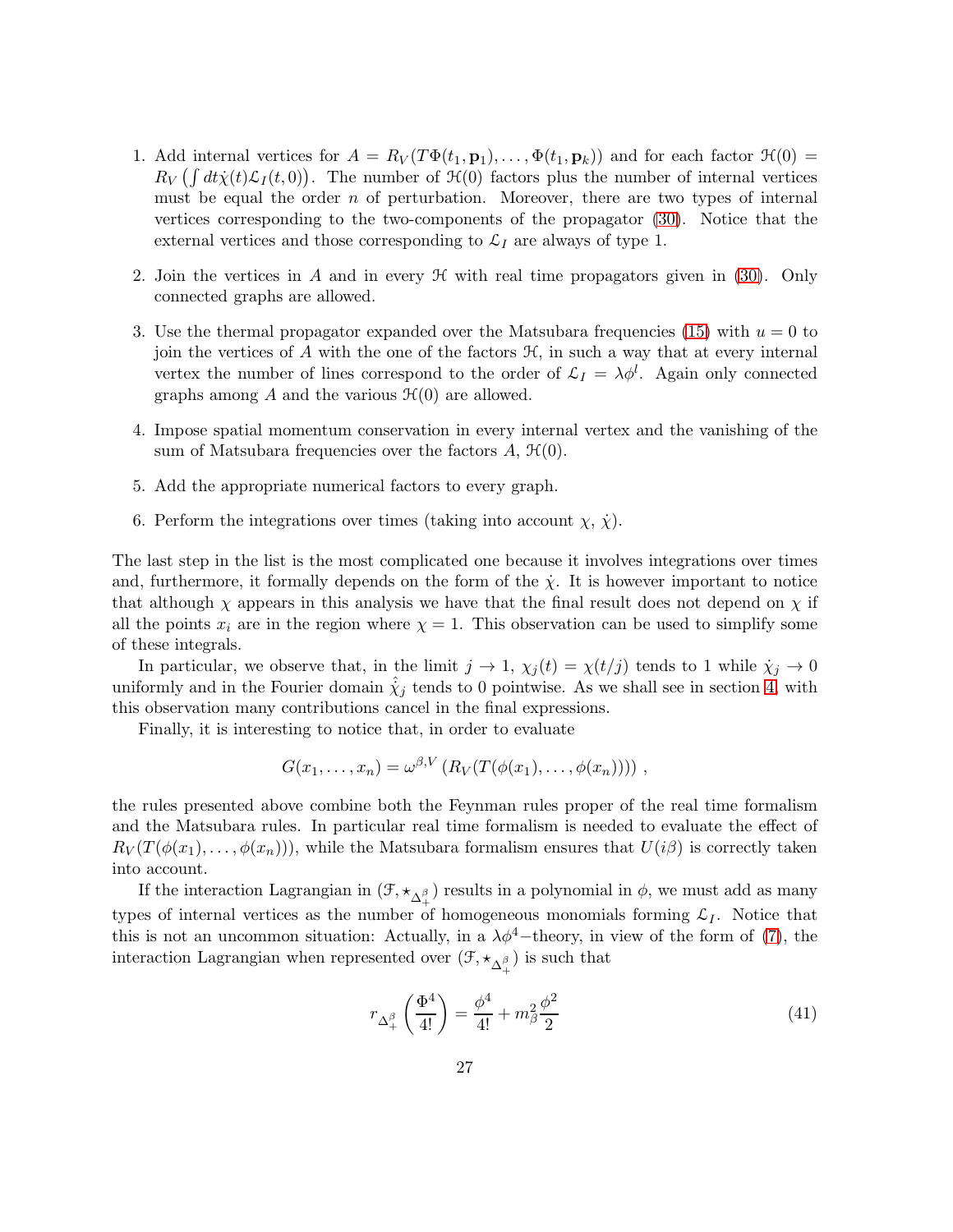

<span id="page-27-2"></span>Figure 2: This figure contains the graphs appearing in the graphical expansion of  $G(x_1, x_2)$  at second order in  $\lambda$  in a  $\lambda \Phi^4$  where one internal vertex correspond to  $m_\beta^2 \phi^2$  and the other vertex to  $\phi^4$ . The dotted lines correspond to the thermal propagator expanded over the Matsubara frequencies [\(15\)](#page-12-2) the other lines to the propagator in [\(30\)](#page-15-0). In this case, there is conservation of the Matsubara frequencies at every vertex reached by dotted lines.

where  $m<sub>β</sub>$  is the known thermal mass. As an example, figure [2](#page-27-2) contains all the diagrams which contribute to  $G(x_1, x_2) = \omega^{\beta, V}(R_V(T(\phi(x_1), \phi(x_2)))$  at second order in  $\lambda$  where one vertex is  $\phi^4$ and the other is  $m_{\beta}^2 \phi^2$ .

# <span id="page-27-0"></span>4 Practical computations in perturbation theory

In this section we would like to compare some correlation functions in the state  $\omega^{\beta}$  with those obtained in  $\omega^{\beta,V}$ . As discussed in the introduction, we shall see that in the large time limit it is necessary to take into account the effect of  $U(i\beta)$  present in the state also when the considered observable is very far from the region where the interaction is switched on. We shall compute the correction to the time-ordered propagator of the theory in two cases, namely when the interaction Lagrangian is quadratic and when it is cubic.

#### <span id="page-27-1"></span>4.1 Evaluation of the time-ordered propagator at first order for quadratic interaction

In this subsection we consider the case of a quadratic interaction Lagrangian, hence we are interested in evaluating  $\omega^{\beta,\lambda V}(R_V(O))$  where

$$
V = \int \chi h \frac{\phi^2}{2} d\mu, \qquad O = T(\Phi(x_1), \Phi(x_2)).
$$

When  $x_1 = x_2$  this expectation value is also related with the self-energy of a  $g\phi^4$  theory - cf. [\[Le00\]](#page-38-5). We then compare the expectation values of  $R_{\lambda V}(O)$  computed in  $\omega^{\beta}$  and in  $\omega^{\beta,\lambda V}$ ,

$$
F := \omega^{\beta,\lambda V}(R_{\lambda V}(O)), \qquad A := \omega^{\beta}(R_{\lambda V}(O)), \qquad B := F - A.
$$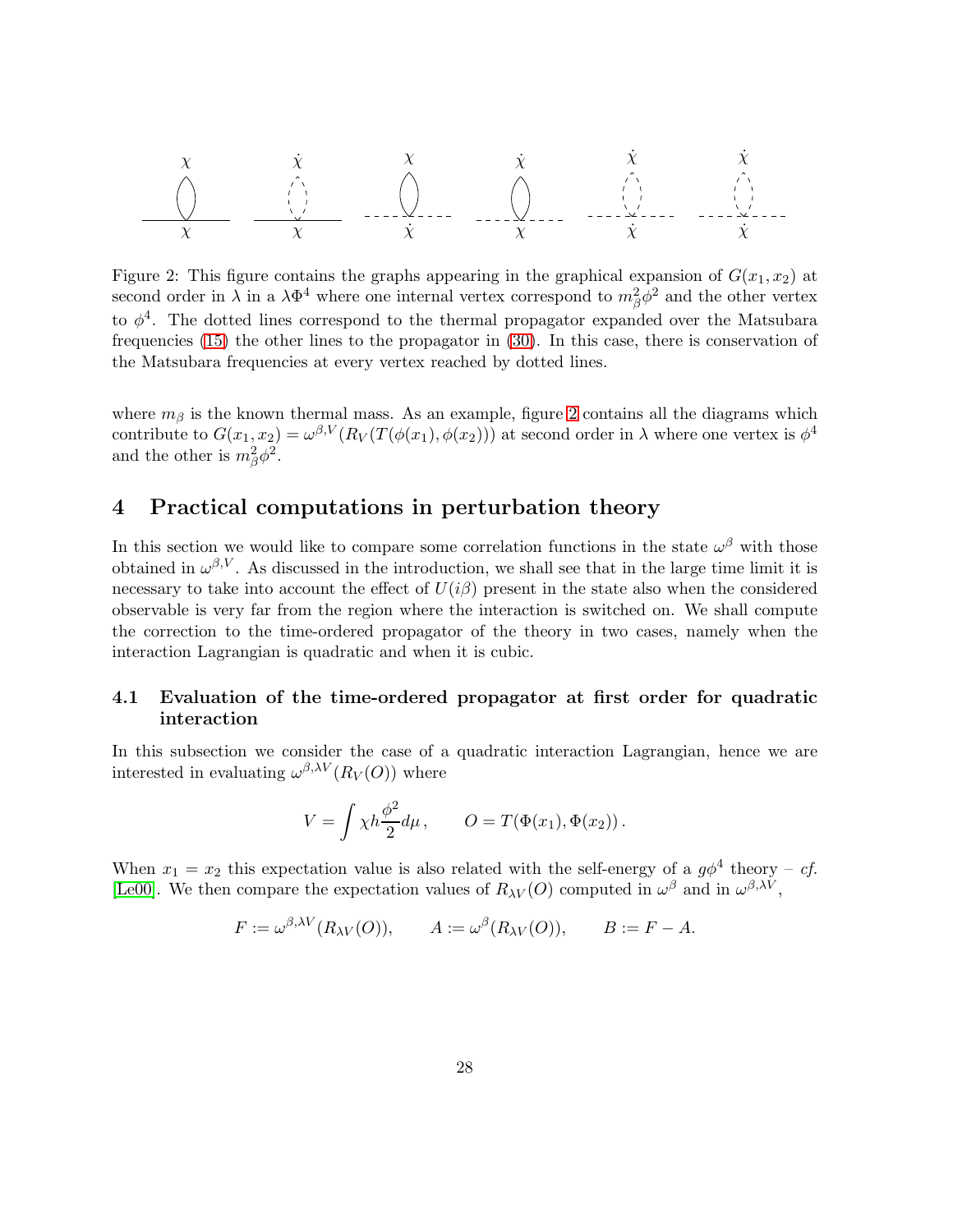We want to prove that  $\lim_{t\to\infty} \lim_{h\to 1} B(x_1+te_0, x_2+te_0)$  is not zero at first order in perturbation theory. Notice that at first order in perturbation theory we have to compute

$$
B^{[1]}(x_1,x_2) = -\int_0^\beta du \,\omega_\beta^c \left(\Phi(x_1)\Phi(x_2)\otimes \alpha_{iu}\dot{V}\right) = -\int_0^\beta du \,\omega_{iu}\dot{V}
$$

<span id="page-28-1"></span>,

where the arrows denotes the propagator  $\Delta_+^{\beta}$ . In the limit  $h \to 1$  and with fixed  $\chi$  we obtain an expression invariant under space translation. We can thus compute the spatial Fourier transform<sup>[1](#page-28-0)</sup>, namely the Fourier transform with respect to  $\mathbf{x} - \mathbf{y}$ . We get

$$
\hat{B}^{[1]}(t_1, t_2, \mathbf{p}) =
$$
  

$$
\frac{-2}{(2\pi)^3} \int_0^\beta du \int dt_3 \int dp_0^1 dp_0^2 \dot{\chi}(t_3) e^{ip_0^1(t_3 - t_1)} e^{ip_0^2(t_3 - t_2)} e^{-u(p_0^1 + p_0^2)} \hat{\Delta}_+^\beta(p_0^1, \mathbf{p}) \hat{\Delta}_+^\beta(p_0^2, \mathbf{p})
$$

where  $\tilde{\Delta}_{+}(p_0, \mathbf{p})$  is the Fourier transform of the thermal two-point function given in [\(12\)](#page-11-2). After changing the variable  $t = \frac{t_1+t_2}{2}$  and  $\delta t = \frac{t_1-t_2}{2}$ , in view of the form of  $\hat{\Delta}^{\beta}_+$  we can take all the integrals to obtain

$$
\hat{B}^{[1]}(t,\delta t,\mathbf{p}) = \frac{-2}{(2\pi)^3} \frac{b(w)^2}{4w^2} \left( \left( \hat{\chi}(2w) e^{-i2wt} + \hat{\chi}(-2w) e^{i2wt} \right) \frac{1 - e^{-2\beta w}}{2w} + \beta e^{-\beta w} e^{-i2w\delta t} \right) \tag{42}
$$

where  $w = \sqrt{|\mathbf{p}|^2 + m^2}$  and where  $\hat{\chi}$  denotes the Fourier transform of  $\hat{\chi}$ . Consider now

$$
\mathcal{B}(f; t, \delta t) = \int_{\mathbb{R}^3} d^3 \mathbf{p} \hat{B}^{[1]}(t, \delta t, \mathbf{p}) \hat{f}(\mathbf{p})
$$

where f is a compactly supported smooth function. In the limit  $t \to \infty$ , due to the Riemann Lebesgue lemma the oscillating factors disappears and we get

$$
\mathcal{B}_{\infty}(f; \delta t) := \lim_{t \to \infty} \mathcal{B}(f; t, \delta t) = -\frac{2}{(2\pi)^3} \int_{\mathbb{R}^3} d^3 \mathbf{p} \frac{b(w)^2}{4w^2} \beta e^{-\beta w} e^{-i2w\delta t} \hat{f}(\mathbf{p})
$$

In particular, the integral kernel of  $\beta$  seen as operator on f is such that

$$
\tilde{\mathcal{B}}_{\infty}(\mathbf{x}, \delta t) = -\frac{2}{(2\pi)^3} \int_{\mathbb{R}^3} d^3 \mathbf{p} \frac{b(w)^2}{4w^2} \beta e^{-\beta w} e^{-i2w\delta t} e^{-i\mathbf{p}\cdot\mathbf{x}}.
$$

Evaluation at  $\mathbf{x} = 0$  and  $\delta t = 0$  leads to

$$
\tilde{\mathcal{B}}_{\infty}(0,0) = -\frac{2}{(2\pi)^3} \int_{\mathbb{R}^3} d^3 \mathbf{p} \frac{b(w)^2}{4w^2} \beta e^{-\beta w}
$$

<span id="page-28-0"></span><sup>&</sup>lt;sup>1</sup>In the following we shall use the following convention regarding the Fourier transform:  $B(x)$  =  $\frac{1}{(2\pi)^3} \int d^3 \mathbf{p} \hat{B}(\mathbf{p})^{-i\mathbf{p}\cdot\mathbf{x}}, \ \hat{B}(\mathbf{k}) = \int B(\mathbf{x}) e^{i\mathbf{p}\cdot\mathbf{x}}.$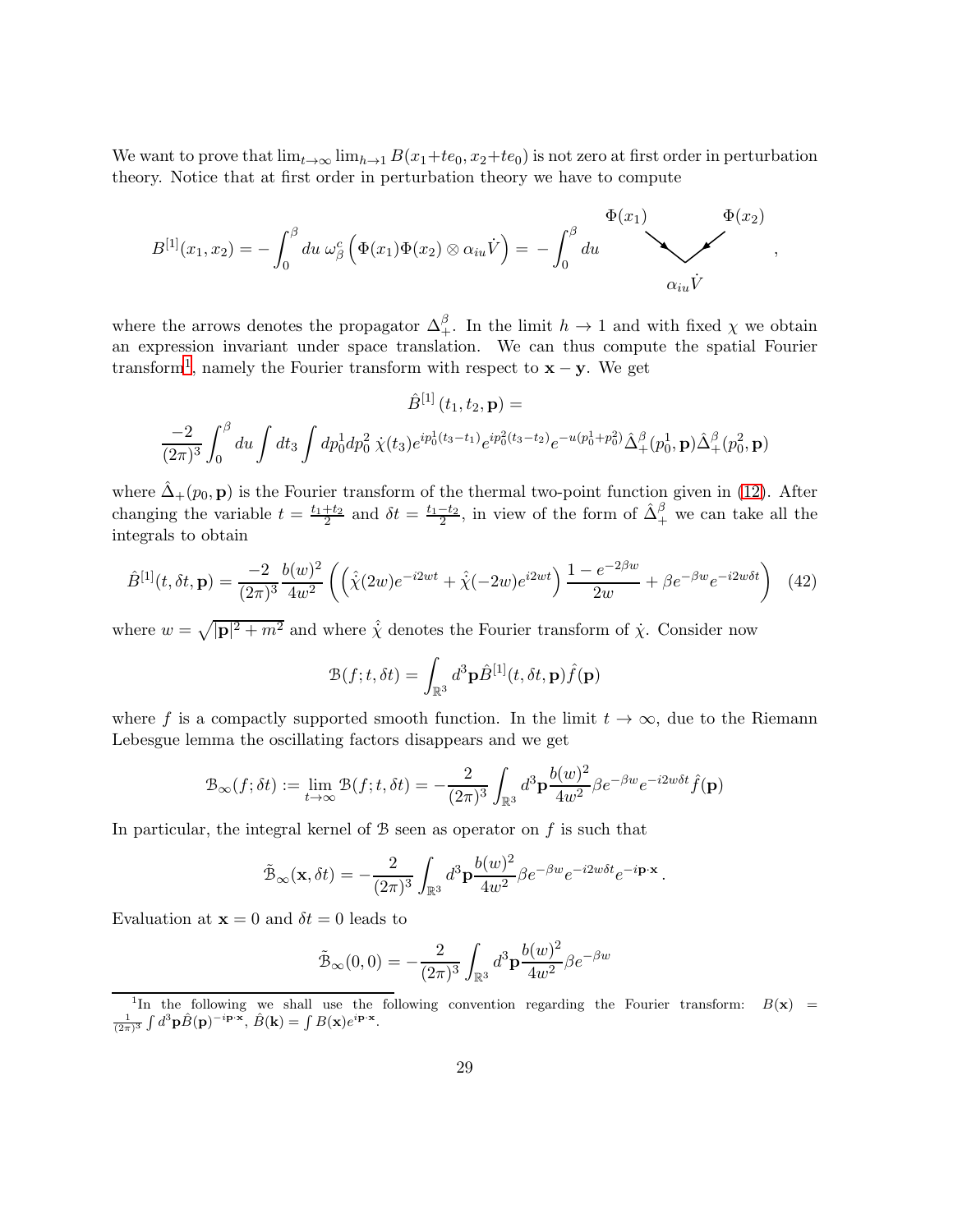which is a strictly positive quantity because the function which is integrated is smooth and positive on the domain of integration. Furthermore, it is strictly positive in  $\mathbf{p} = 0$ .

We proceed now analysing

$$
\hat{F}^{[1]}(t,0,\mathbf{p}) = \hat{A}^{[1]}(t,0,\mathbf{p}) + \hat{B}^{[1]}(t,0,\mathbf{p})
$$

where  $A^{[1]} = -i\omega(T(V, O)) + i\omega(V \star O)$  is the contribution of the first two terms and  $B^{[1]} =$  $-\int_0^\beta du \,\omega^{\beta,c}(O\otimes \dot V_{iu})$  was already discussed above. We have

$$
\hat{A}^{[1]}(t,0,\mathbf{p}) = \frac{-i}{(2\pi)^3} \int dt_y \theta(t-t_y) \left( \hat{\Delta}^2_{-}(t_y-t,\mathbf{p}) - \hat{\Delta}^2_{+}(t_y-t,\mathbf{p}) \right) \chi(t_y).
$$

Up to renormalization

$$
((\Delta^{\beta}_{-})^{2} - (\Delta^{\beta}_{+})^{2}) = (\Delta_{-} - \Delta_{+}) (\Delta_{-} + \Delta_{+} + 2W) ,
$$

hence

$$
\hat{A}^{[1]}(t,0,\mathbf{p}) = \frac{-i}{(2\pi)^3} \int_{-\infty}^t dt_y \chi(t_y) \frac{1}{4w^2} \left( e^{i2w(t_y-t)} - e^{-i2w(t_y-t)} \right) (1+2b_-)
$$

where  $w = \sqrt{|\mathbf{p}|^2 + m^2}$ ,  $b(w) = b_+(w) = (1 - e^{-\beta w})^{-1}$  and  $b_-(w) = (e^{\beta w} - 1)^{-1}$ . Writing  $e^{i2wt}$ as  $\frac{-i}{2w}$  $\frac{d}{dt}e^{i2wt}$  and integrating by parts, assuming  $t > 0$  we find

$$
\hat{A}^{[1]}(t,0,\mathbf{p}) = -\frac{1}{(2\pi)^3} \frac{1}{4w^3} (1+2b_-) + \frac{1}{(2\pi)^3} \left( \hat{\chi}(2w) e^{-i2wt} + \hat{\chi}(-2w) e^{i2wt} \right) \frac{1}{8w^3} (1+2b_-).
$$

Notice that the contribution  $-\frac{1}{(2\pi)}$  $\frac{1}{(2\pi)^3} \frac{1}{4w^3}$  is logarithmically divergent when integrated over  $d\mathbf{p}^3$ . This divergence is not present if renormalization is properly taken into account (see [\(47\)](#page-33-0) below) or if B is evaluated at  $\mathbf{x}_1 - \mathbf{x}_2 \neq 0$ . Recalling the form of B given in [\(42\)](#page-28-1)

$$
\hat{B}^{[1]}(t,0,\mathbf{p}) = -\frac{1}{(2\pi)^3} \frac{b_+ b_-}{2w^2} - \frac{1}{(2\pi)^3} \frac{(b_+ + b_-)}{8w^3} \left( \hat{\chi}(2w) e^{-i2wt} + \hat{\chi}(-2w) e^{i2wt} \right).
$$

We observe that both A and B depend on the cut-off function  $\chi$ , however, as expected,  $\hat{F} = A + B$ does not depend on χ

<span id="page-29-0"></span>
$$
\hat{F}^{[1]}(t,0,\mathbf{p}) = -\frac{1}{(2\pi)^3} \left( \frac{b_+ b_-}{2w^2} + \frac{b_+ + b_-}{4w^3} \right). \tag{43}
$$

We now compare this result with the expectation value of  $O$  computed in a state of a free field of mass  $\tilde{m} = \sqrt{m^2 + \lambda}$ . The latter is  $\omega_{\lambda}(x_1 - x_2) := \omega^{\beta}(0) = \Delta_+^{\beta, \tilde{m}}(x_1 - x_2)$  if  $x_1 \gtrsim x_2$  where  $\Delta_+^{\beta,\tilde{m}}$  is given in [\(5\)](#page-4-0). Up to first order in  $\lambda$ , we have that  $w_\lambda^2 = w^2 + \lambda = |\mathbf{p}|^2 + m^2 + \lambda$  and hence

$$
w_{\lambda} \approx w + \frac{\lambda}{2w},
$$
  $\frac{1}{w_{\lambda}} \approx \frac{1}{w} - \frac{\lambda}{2w^{3}},$   $b_{\pm}(w_{\lambda}) \approx b_{\pm}(w) - \frac{\lambda}{2w}b_{-}b_{+}$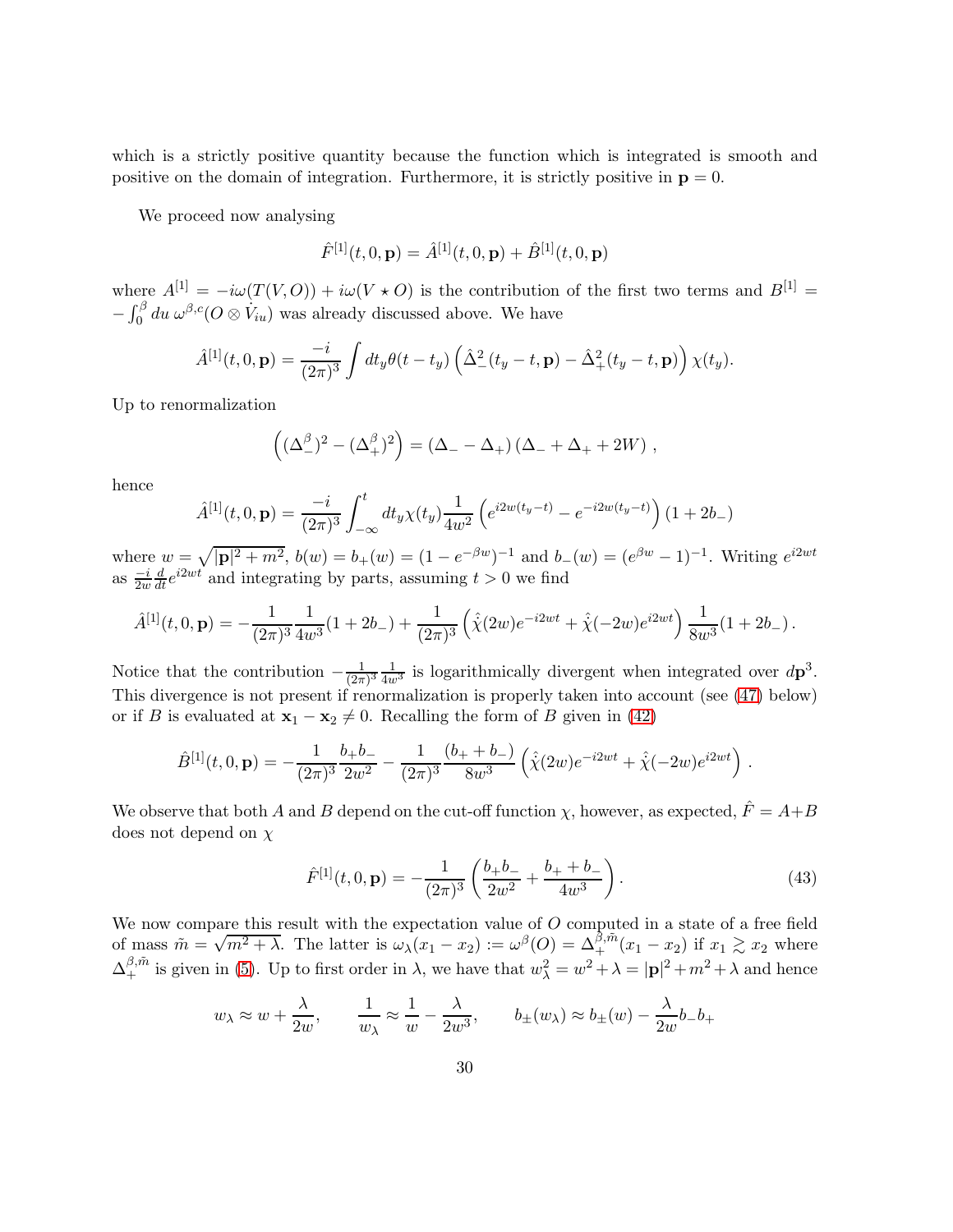hence

$$
\hat{\omega}_{\lambda}(t,0,\mathbf{p}) \approx \frac{1}{(2\pi)^3} \frac{b_+(w_{\lambda}) + b_-(w_{\lambda})}{2w_{\lambda}} = \frac{1}{(2\pi)^3} \frac{b_+ + b_-}{2w} - \lambda \frac{1}{(2\pi)^3} \left(\frac{b_+b_-}{2w^2} + \frac{b_+ + b_-}{4w^3}\right)
$$

we see that at first order in  $\lambda \hat{\omega}_{\lambda}$  coincides with  $\hat{F}^{[1]}$ .

We conclude this section observing that in  $\hat{F}^{[1]}$  survives a contribution from  $B$  – which is the result one would obtain employing the imaginary time formalism – and a contribution from A, which comes from the real time formalism. Hence, there are cases where it is necessary to take into account the full form of the state and the real time formalism alone does not furnish complete results.

Notice that similar corrections are necessary also in a  $\lambda \Phi^4$  theory. Actually, as discussed in  $(41)$  the representation of the interaction potential in  $\mathcal F$  is such that

$$
\mathcal{L}_I = \lambda \frac{ \mathit{r}_{\Delta_+^\beta}(\Phi^4)}{4!} = \lambda \frac{\phi^4}{4!} + \lambda m_\beta^2 \frac{\phi^2}{2}
$$

where

$$
m_{\beta}^{2} = \lim_{x \to 0} \left( \Delta_{+}^{\beta}(x) - \Delta_{+}^{\infty}(x) \right) = \frac{1}{(2\pi)^{3}} \int d^{3} \mathbf{p} \frac{b_{-}}{w}
$$

is the known thermal mass. The presence of a second order contribution in V implies that there are correction to the self-energy similar to the correction of  $F$  discussed above. In particular, the contribution due to the first two graphs depicted in Figure [2](#page-27-2) to the self-energy corresponds to the integral over  $\mathbf{p} \in \mathbb{R}^3$  of  $\hat{F}^{[1]}$  given in [\(43\)](#page-29-0) multiplied by  $m_\beta^2$ .

### 4.2 Evaluation of the time-ordered propagator at second order for cubic interaction

In this section we show that the second order corrections to the time-ordered product of two interacting fields in a  $\lambda \phi^3$  theory induced by  $U(i\beta)$  are in general not vanishing if the adiabatic limit and the large time limit are considered.

To this end we choose

$$
V = \int \chi h \frac{\phi^3}{3!} d\mu_x, \qquad O = T(\Phi(x_1), \Phi(x_2)),
$$

and we consider

$$
F = \omega^{\beta,\lambda V}(R_{\lambda V}(\alpha_t O)) - \omega^{\beta}(R_{\lambda V}(\alpha_t O)).
$$

We shall see that  $\lim_{t\to\infty} \lim_{h\to 1} F$  is not zero.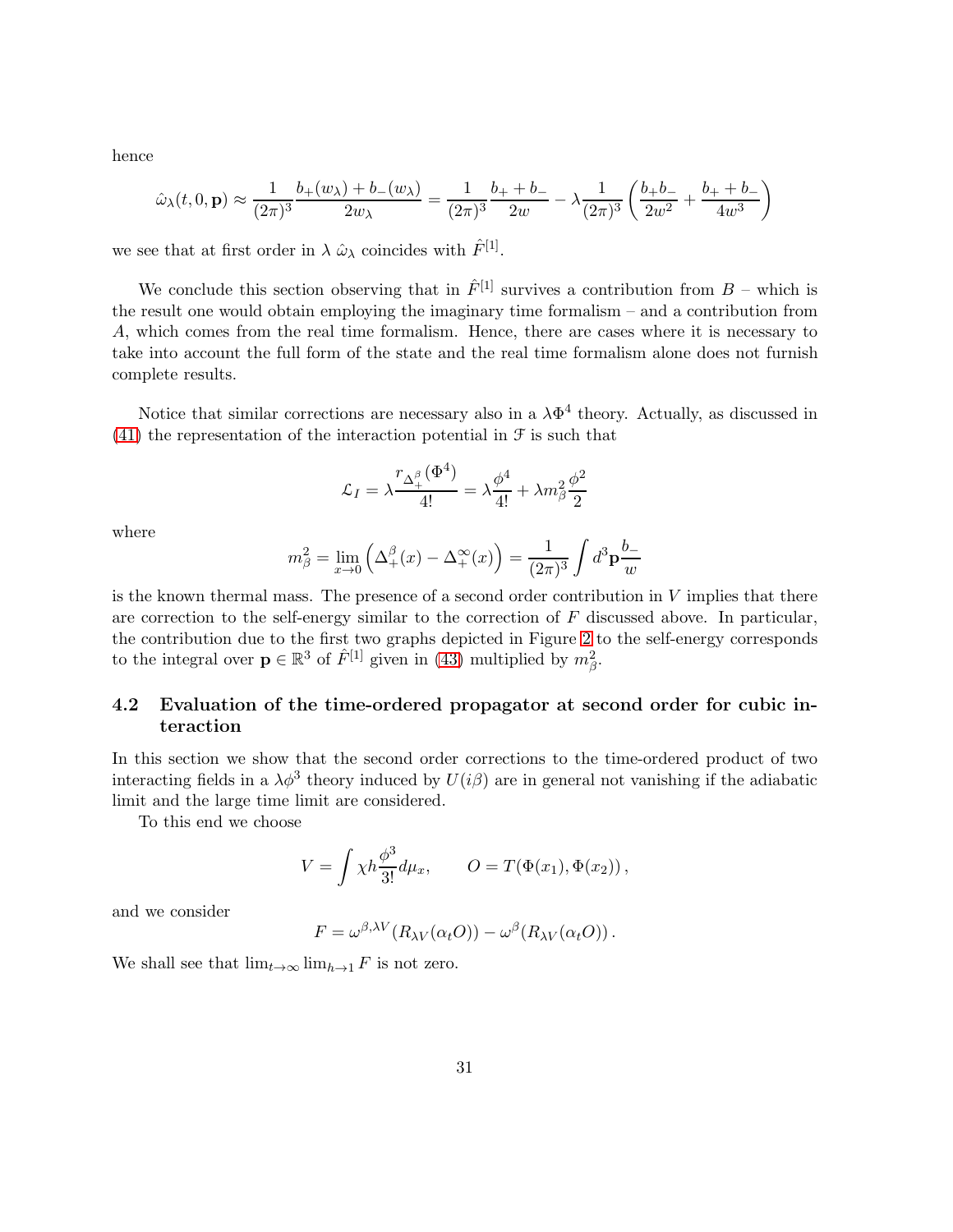To this end, we first of all notice that F vanishes at order 0 and 1 in  $\lambda$ . Furthermore, the second order contributions to  $F$  are the following terms

$$
A = i \int_0^\beta du_1 \omega_\beta^\mathcal{C} \left( T(V, \Phi(x_1) \Phi(x_2)) - V \star \Phi(x_1) \Phi(x_2) \otimes \alpha_{iu_1} \dot{V} \right)
$$
  
\n
$$
B = i \int_0^\beta du_1 \omega_\beta^\mathcal{C} \left( \Phi(x_1) \Phi(x_2) \otimes \alpha_{iu_1} \left( T(V, \dot{V}) - V \star \dot{V} \right) \right)
$$
  
\n
$$
C = \int_0^\beta du_2 \int_0^{u_2} du_1 \omega_\beta^\mathcal{C} \left( \Phi(x_1) \Phi(x_2) \otimes \alpha_{iu_1} \dot{V} \otimes \alpha_{iu_2} \dot{V} \right)
$$

They have the following graphical expansion in the limit where  $h \to 1$  and up to a symmetrization in  $t_1,t_2$ 



where the plane lines correspond to  $\Delta_F^{\beta}$  and the lines with arrows to  $\Delta_{+}^{\beta}$ . We denote by  $t_3$  and  $t_4$  the time of the two internal vertices, by  $p^2$  the internal four momentum of the loop and by  $p^1$ and  $p<sup>3</sup>$  the external four momenta. With this conventions, and in view of the spatial momentum conservation at the internal vertices when the spatial cut-off is removed, we have that the spatial Fourier transform of  $A, B, C$  are such that

<span id="page-31-0"></span>
$$
\hat{A}(t_{1},t_{2},\mathbf{p}) = \frac{1}{(2\pi)^{6}} i \int_{0}^{\beta} du \int dt_{3} \int dt_{4} \int dp_{0}^{1} dp_{0}^{2} dp_{0}^{3} \chi(t_{3}) \dot{\chi}(t_{4}) e^{ip_{0}^{1}(t_{3}-t_{1})} e^{ip_{0}^{3}(t_{4}-t_{2})} e^{ip_{0}^{2}(t_{4}-t_{3})}
$$
\n
$$
\cdot e^{-u(p_{0}^{3}+p_{0}^{2})} \left(\hat{\Delta}_{F}^{\beta}(-p_{0}^{1},\mathbf{p}) - \hat{\Delta}_{+}^{\beta}(-p_{0}^{1},\mathbf{p})\right) (\hat{\Delta}_{+}^{\beta})^{2}(p_{0}^{2},\mathbf{p}) \hat{\Delta}_{+}^{\beta}(p_{0}^{3},\mathbf{p})
$$
\n
$$
\hat{B}(t_{1},t_{2},\mathbf{p}) = \frac{1}{(2\pi)^{6}} i \int_{0}^{\beta} du \int dt_{3} \int dt_{4} \int dp_{0}^{1} dp_{0}^{2} dp_{0}^{3} \dot{\chi}(t_{3}) \chi(t_{4}) e^{ip_{0}^{1}(t_{3}-t_{1})} e^{ip_{0}^{3}(t_{4}-t_{2})} e^{ip_{0}^{2}(t_{4}-t_{3})}
$$
\n
$$
\cdot e^{-u(p_{0}^{3}+p_{0}^{2})} e^{-u(p_{0}^{1}-p_{0}^{2})} \Delta_{+}^{\beta}(p_{0}^{1},\mathbf{p}) \left((\hat{\Delta}_{F}^{\beta})^{2}(p_{0}^{2},\mathbf{p}) - (\hat{\Delta}_{+}^{\beta})^{2}(p_{0}^{2},\mathbf{p})\right) \hat{\Delta}_{+}^{\beta}(p_{0}^{3},\mathbf{p})
$$
\n
$$
\hat{C}(t_{1},t_{2},\mathbf{p}) = \frac{1}{(2\pi)^{6}} \int_{0}^{\beta} du_{2} \int_{0}^{u_{2}} du_{1} \int dt_{3} \int dt_{4} \int dp_{0}^{1} dp_{0}^{2} dp_{0}^{3} \dot{\chi}(t_{3}) \dot{\chi}(t_{4}) \qquad (44)
$$
\n
$$
\cdot e^{ip_{0}^{1}(t_{3}-t_{1})} e^{ip_{0}^{3
$$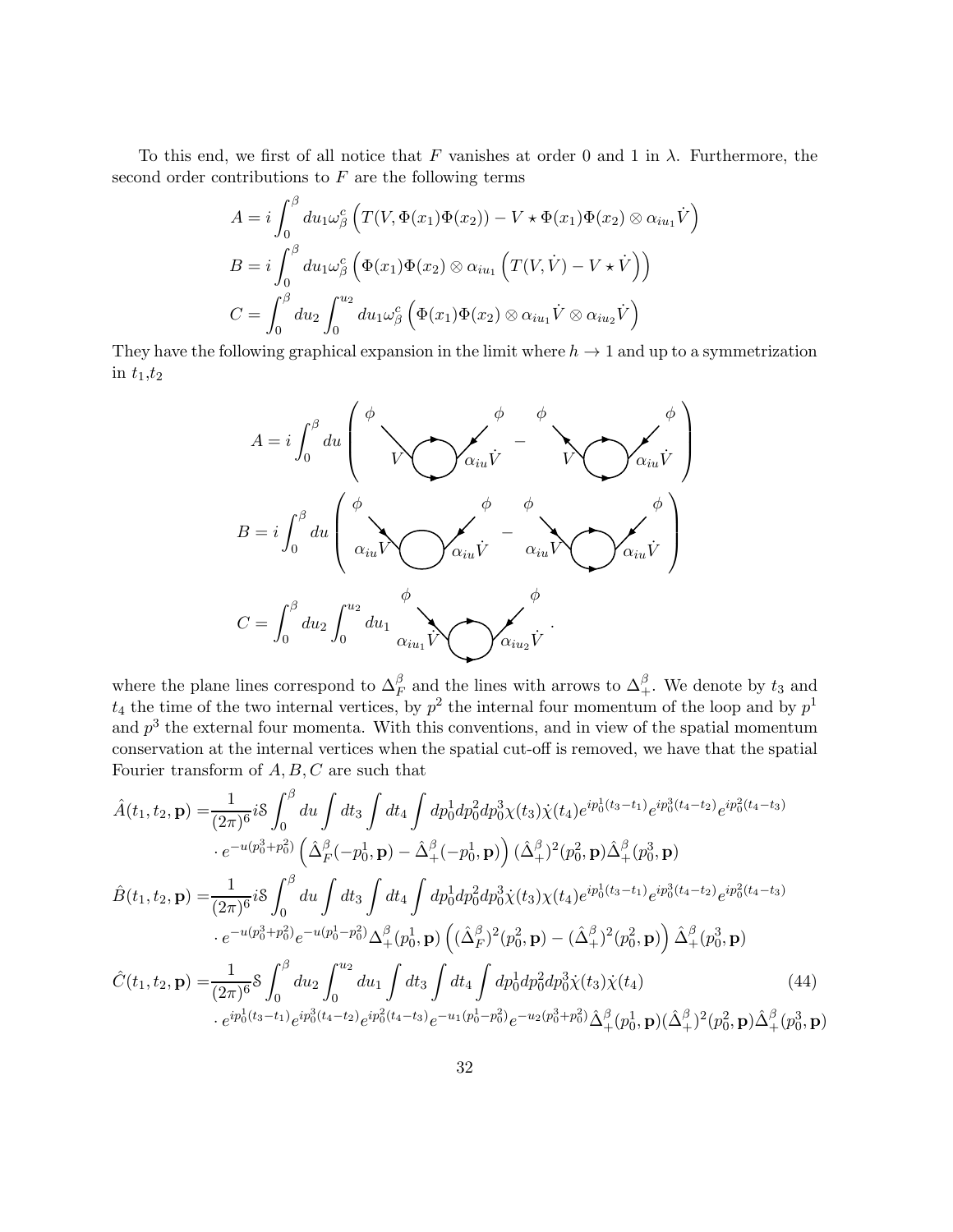where S is the operator which realizes the symmetrization in  $t_1, t_2$  namely  $Sf(t_1, t_2) = \frac{1}{2}f(t_1, t_2) +$ 1  $\frac{1}{2}f(t_2,t_1)$ . Let us discuss C. The integrals over  $u_i$  and  $t_3, t_4$  can be directly taken. We then obtain

$$
\hat{C}(t_1, t_2, \mathbf{p}) = \frac{1}{(2\pi)^6} \mathcal{S} \int dp_0^1 dp_0^2 dp_0^3 e^{-ip_0^1 t_1} e^{-ip_0^3 t_2} \hat{\chi}(p_0^1 - p_0^2) \hat{\chi}(p_0^3 + p_0^2) f(p_0^1, p_0^2, p_0^3, \mathbf{p})
$$

where

$$
f(p_0^1, p_0^2, p_0^3, \mathbf{p}) = \left(\frac{1 - e^{-\beta(p_0^3 + p_0^2)}}{(p_0^1 - p_0^2)(p_0^3 + p_0^2)} - \frac{1 - e^{-\beta(p_0^1 + p_0^3)}}{(p_0^1 - p_0^2)(p_0^1 + p_0^3)}\right) \hat{\Delta}_+^{\beta}(p_0^1, \mathbf{p}) (\hat{\Delta}_+^{\beta})^2(p_0^2, \mathbf{p}) \hat{\Delta}_+^{\beta}(p_0^3, \mathbf{p}) .
$$

We now consider the limit  $t_1 + t_2 \rightarrow \infty$  of C. To this end, we observe that in view of the form on  $\hat{\Delta}^{\beta}_+, p^1 = (p_0^1, \mathbf{p})$  and  $p^3 = (p_0^3, \mathbf{p})$  are forced to be supported on the positive or negative mass shells. Since  $\hat{\chi}$  is of rapid decrease, after computing the integral over  $p_0^2$  and exploiting the form of  $(\hat{\Delta}^{\beta}_+)^2$ , we get that when both  $(p_0^1, \mathbf{p})$  and  $(p_0^3, \mathbf{p})$  are future directed or both are past directed they cannot contribute to  $C$ , because the corresponding contribution vanishes by Riemann Lebesgue lemma. Hence, only combinations of future/past directed momenta can contribute to  $C$  in the large time limit. Therefore,

<span id="page-32-0"></span>
$$
\lim_{t \to \infty} \int d^3 \mathbf{p} \; \hat{C}(t + \delta t, t - \delta t, \mathbf{p}) = \int d^3 \mathbf{p} \; \hat{C}_{\infty}(\delta t, \mathbf{p}),
$$

where

$$
\hat{C}_{\infty}(\delta t, \mathbf{p}) = -\frac{1}{(2\pi)^6} \mathcal{S} \int dp_0^2 e^{-i2w\delta t} |\hat{\chi}(w - p_0^2)|^2 \left( \frac{1 - e^{-\beta(p_0^2 - w)}}{(p_0^2 - w)^2} - \frac{\beta}{(p_0^2 - w)} \right) \frac{b(w)^2}{4w^2} e^{-\beta w} (\hat{\Delta}_{+}^{\beta})^2 (p_0^2, \mathbf{p})
$$

$$
- \frac{1}{(2\pi)^6} \mathcal{S} \int dp_0^2 e^{i2w\delta t} |\hat{\chi}(w + p_0^2)|^2 \left( \frac{1 - e^{-\beta(p_0^2 + w)}}{(p_0^2 + w)^2} - \frac{\beta}{(p_0^2 + w)} \right) \frac{b(w)^2}{4w^2} e^{-\beta w} (\hat{\Delta}_{+}^{\beta})^2 (p_0^2, \mathbf{p}). \tag{45}
$$

We now analyse A. To this end we notice that the integral over  $u$  and  $t_4$  can be directly performed. Before computing the integral over  $t_3$ , we recall that  $\Delta_F^{\beta} - \Delta_+^{\beta} = i \Delta_A$  and hence

$$
\int dp e^{-ipt} (\hat{\Delta}_F^{\beta}(-p, \mathbf{p}) - \hat{\Delta}_+^{\beta}(-p, \mathbf{p})) = i\theta(t) \int dp e^{-ipt} \hat{\Delta}(p, \mathbf{p})
$$

and hence

$$
\int dt_3 e^{-ip_0^2 t_3} \chi(t_3) \int dp_0^1 e^{ip_0^1(t_3 - t_1)} \left( \hat{\Delta}_F^{\beta}(-p_0^1, \mathbf{p}) - \hat{\Delta}_+^{\beta}(-p_0^1, \mathbf{p}) \right)
$$
  
=  $i \int dt_3 e^{-ip_0^2 t_3} \chi(t_3) \theta(t_1 - t_3) \int dp_0^1 e^{ip_0^1(t_3 - t_1)} \hat{\Delta}(p_0^1, \mathbf{p})$   
=  $i \left( \int dp_0^1 \frac{\chi(t_1)}{i(p_0^1 - p_0^2)} e^{-ip_0^2 t_1} - \frac{\hat{\chi}(p_0^1 - p_0^2)}{i(p_0^1 - p_0^2)} e^{-ip_0^1 t_1} \right) \hat{\Delta}(p_0^1, \mathbf{p}),$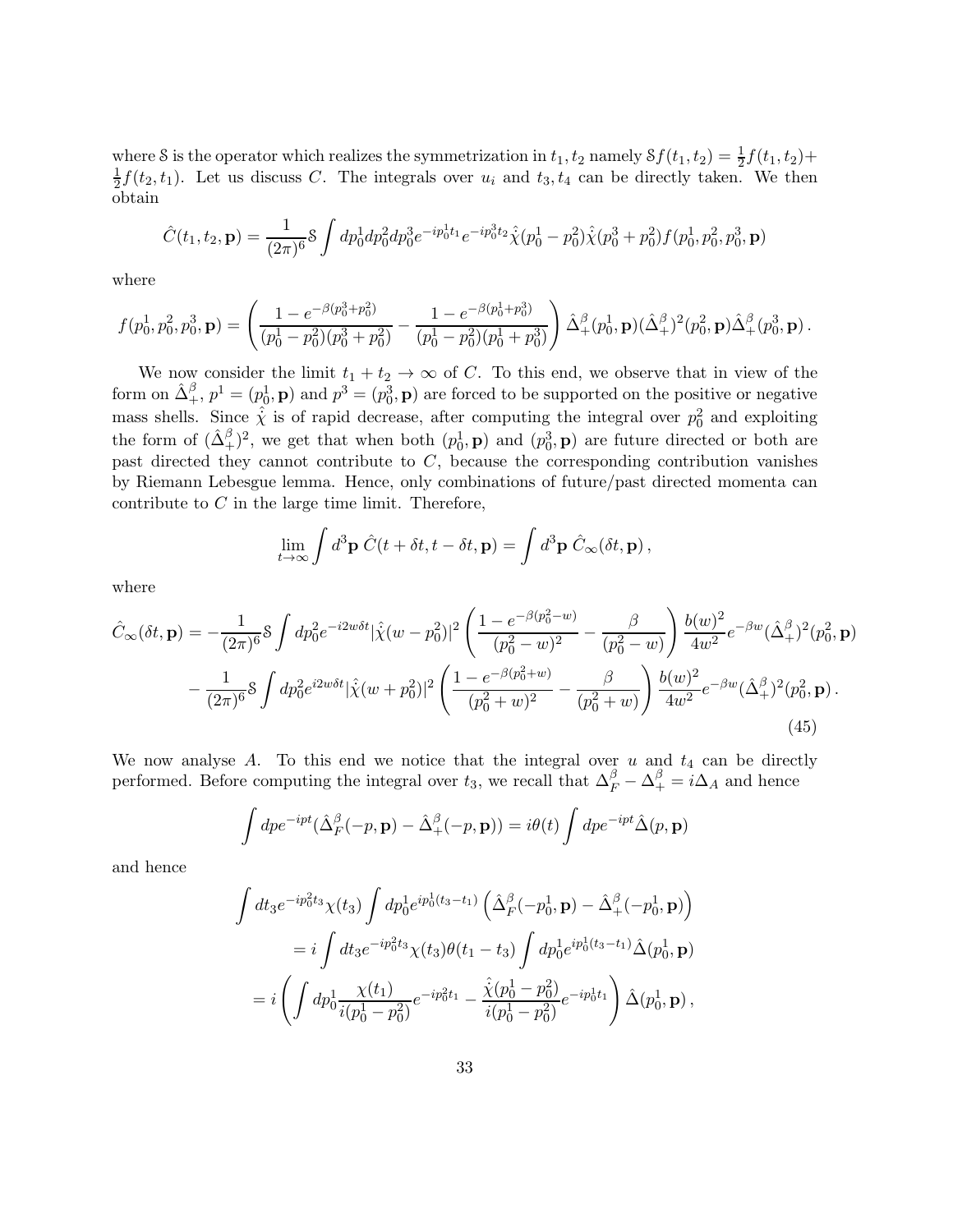where we have integrated by parts. In the limit of large  $t_1$ ,  $\chi(t_1) = 1$ , furthermore, the contribution proportional to  $\chi(t_1) = 1$  vanishes because of the Riemann Lebesgue lemma. Actually,  $\hat{\Delta}^{\beta}_+(p_0^3, \mathbf{p})(\hat{\Delta}^{\beta}_+)^2(p_0^2, \mathbf{p})$  vanishes on the points where  $p_0^2 + p_0^3 = 0$ .

Hence, in the limit  $t \to +\infty$  we have

$$
\hat{A}_{\infty}(\delta t, \mathbf{p}) = \frac{1}{(2\pi)^6} \mathcal{S} \int dp_0^2 e^{-i2w\delta t} |\hat{\chi}(p_0^2 - w)|^2 \frac{1 - e^{-\beta(p_0^2 - w)}}{(p_0^2 - w)^2} \frac{b(w)e^{-\beta w}}{4w^2} (\hat{\Delta}_{+}^{\beta})^2 (p_0^2, \mathbf{p}) \n- \frac{1}{(2\pi)^6} \mathcal{S} \int dp_0^2 e^{i2w\delta t} |\hat{\chi}(p_0^2 + w)|^2 \frac{1 - e^{-\beta(p_0^2 + w)}}{(p_0^2 + w)^2} \frac{b(w)}{4w^2} (\hat{\Delta}_{+}^{\beta})^2 (p_0^2, \mathbf{p})
$$
\n(46)

To compute  $B$  we need to preliminarily analyse

$$
\Delta_F^{\beta}(x)^2 - \Delta_+^{\beta}(x)^2 = (\Delta_F(x) + W_{\beta}(x))^2 - (\Delta_+(x) + W_{\beta}(x))^2
$$
  
=  $\Delta_F(x)^2 - \Delta_+(x)^2 + 2i\Delta_A(x)W_{\beta}(x)$   
=  $(\Box + a) \int_{4m^2}^{\infty} dM^2 \frac{\rho_2(M)}{M^2 + a} i\Delta_A(x; M) - 2i\theta(-t_x)\Delta(x)W_{\beta}(x)$  (47)

where we have used the Källen-Lehmann representation to represent and regularize  $\Delta_F(x)^2$  and  $\Delta_{+}(x)^{2}$ , hence a is a parameter which takes into account the renormalization freedom in the definition of  $\Delta_F^2$ . Moreover,

<span id="page-33-3"></span><span id="page-33-1"></span><span id="page-33-0"></span>
$$
\rho_2(M) = \frac{1}{16\pi^2} \sqrt{1 - \frac{4m^2}{M^2}}
$$

and  $\Delta_A(x; M)$  is the advanced fundamental solution of the Klein Gordon equation with mass M. Outside  $x=0$ ,

$$
\Xi = (\Box + a) \int_{4m^2}^{\infty} dM^2 \frac{\rho_2(M)}{M^2 + a} i \Delta_A(x; M) = i c \delta(x) - \theta(-t_x) \int_{4m^2}^{\infty} dM^2 \rho_2(M) i \Delta(x; M).
$$

where c is a renormalization constant. Choosing  $c = 0$  we have

$$
\Xi = -\theta(-t_x) \int dp_0 d\mathbf{p} e^{ip_0 t_x} e^{-i\mathbf{p} \cdot \mathbf{x}} \int_{4m^2}^{\infty} dM^2 \rho_2(M) \delta(p_0^2 - |\mathbf{p}|^2 - M^2) \text{sign}(p_0)
$$
  
= 
$$
-\theta(-t_x) \int dp_0 d\mathbf{p} e^{ip_0 t_x} e^{-i\mathbf{p} \cdot \mathbf{x}} \theta(p_0^2 - |\mathbf{p}|^2 - 4m^2) \rho_2 \left(\sqrt{p_0^2 - |\mathbf{p}|^2}\right) \text{sign}(p_0)
$$
(48)

The sum of  $\Xi$  and  $-2i\theta(-t_x)\Delta(x)W_\beta(x)$  can be written as  $-i\theta(-t)Q(t)$  where Q is antisymmetric and it is

<span id="page-33-2"></span>
$$
Q(x) = \left(\int_{4m^2}^{\infty} dM^2 \rho_2(M) \Delta(x; M) + 2\Delta(x) W_{\beta}(x)\right).
$$
 (49)

Its Fourier transform can be easily computed, hence when we integrate in  $t_3$  and  $t_4$  we have to take into account the presence of the Heaviside step function. However, after simmetryzing in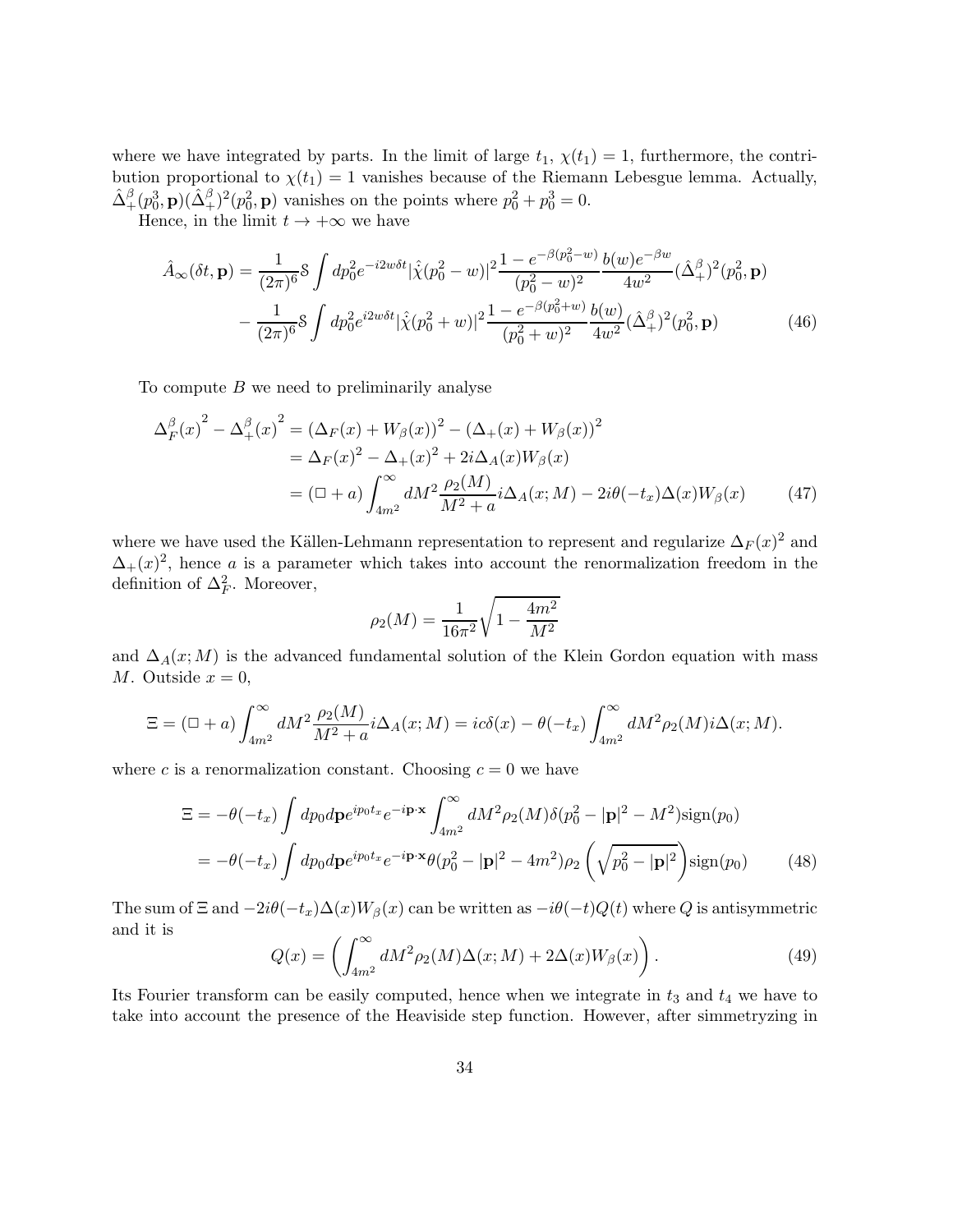the external points and using the antisymmetry of  $Q(t, \mathbf{p})$  for  $t \to -t$  we can tame the presence of the Heaviside step functions. Actually on the points where  $p_0^3 = -p_0^1$  (those which survives under the limit  $t \to \infty$ ) we have that

$$
\int dt_3 \int dt_4 \dot{\chi}(t_3) \chi(t_4) e^{i(p_0^3 + p_0^2)(t_4 - t_3)} \theta(t_3 - t_4) - \int dt_3 \int dt_4 \dot{\chi}(t_4) \chi(t_3) e^{i(p_0^3 + p_0^2)(t_4 - t_3)} \theta(t_4 - t_3)
$$

$$
= \frac{1}{i(p_0^3 + p_0^2)} - \frac{|\hat{\chi}(p_0^2 + p_0^3)|^2}{i(p_0^3 + p_0^2)}.
$$

With these observations, the limit  $t = t_1 + t_2 \rightarrow \infty$  can now be taken in  $\hat{B}(t_1, t_2, \mathbf{p})$  given in [\(44\)](#page-31-0), leading to

$$
\hat{B}_{\infty}(\delta t, \mathbf{p}) = \frac{1}{(2\pi)^3} \beta \mathbf{S} \int dp_0^2 e^{-i2w\delta t} \left( \frac{1}{(p_0^2 - w)} - \frac{|\hat{\chi}(p_0^2 - w)|^2}{(p_0^2 - w)} \right) \frac{b(w)^2 e^{-\beta w}}{4w^2} \hat{Q}(p_0^2, \mathbf{p}) \n+ \frac{1}{(2\pi)^3} \beta \mathbf{S} \int dp_0^2 e^{i2w\delta t} \left( \frac{1}{(p_0^2 + w)} - \frac{|\hat{\chi}(p_0^2 + w)|^2}{p_0^2 + w} \right) \frac{b(w)^2 e^{-\beta w}}{4w^2} \hat{Q}(p_0^2, \mathbf{p})
$$
\n(50)

The contribution of the renormalization freedom is given by

$$
\hat{B}^c(t_1, t_2, \mathbf{p}) = \frac{1}{(2\pi)^3} 28 \int_0^\beta du \int dt_3 \int dp_0^1 dp_0^3 \dot{\chi}(t_3) \chi(t_3) e^{ip_0^1(t_3 - t_1)} e^{ip_0^3(t_3 - t_2)} e^{-u(p_0^3 + p_0^1)} \hat{\Delta}_+^\beta(p_0^1, \mathbf{p}) \hat{\Delta}_+^\beta(p_0^3, \mathbf{p}),
$$

so that in the limit  $t\to\infty$  we have

<span id="page-34-1"></span><span id="page-34-0"></span>
$$
\hat{B}_{\infty}^{c}(\delta t, \mathbf{p}) = \frac{1}{(2\pi)^{3}} c\beta \frac{b(w)^{2}}{4w^{2}} e^{-\beta w}.
$$
\n(51)

We observe that c cannot depend on  $\beta$ .

We thus have that the contribution to  $F^{[2]}$  which survives the limit  $t \to \infty$  is

$$
\hat{F}_{\infty}^{[2]}(\delta t, \mathbf{p}) = \hat{A}_{\infty}(\delta t, \mathbf{p}) + \hat{B}_{\infty}(\delta t, \mathbf{p}) + \hat{C}_{\infty}(\delta t, \mathbf{p}) + \hat{B}_{\infty}^{c}(\delta t, \mathbf{p})
$$

where  $\hat{A}_{\infty}$ ,  $\hat{B}_{\infty}$ ,  $\hat{C}_{\infty}$ ,  $\hat{B}_{\infty}^c$ , are respectively as in [\(46\)](#page-33-1), [\(50\)](#page-34-0), [\(45\)](#page-32-0), [\(51\)](#page-34-1). In order to proceed with our analysis we have to evaluate  $(\hat{\Delta}^{\beta}_+)^2(p_0^2, \mathbf{p})$  in  $\hat{A}_{\infty}$  and  $\hat{C}_{\infty}$  and  $\hat{Q}(p_0^2, \mathbf{p})$  in  $\hat{B}_{\infty}$ .

At this point, we would like to estimate  $\hat{F}_{\infty}^{[2]}$  for  $\delta t = 0$  and for  $p = 0$ . We start from the analysis of the B contribution. We thus need an expression for  $\hat{Q}(p_0, \mathbf{p})$  to be inserted in [\(50\)](#page-34-0). We decompose Q given in [\(49\)](#page-33-2) as  $Q = Y + U$ , where

$$
U(x) = 2\Delta(x)W_{\beta}(x)
$$

and its Fourier transform is such that

$$
\hat{U}(p_0, \mathbf{p}) = \frac{1}{(2\pi)^6} 2 \int_{\mathbb{R}^3} d\mathbf{q}_1 \int_{\mathbb{R}^3} d\mathbf{q}_2 \frac{b(w_2)}{4w_1w_2} \delta(\mathbf{p} - \mathbf{q}_1 - \mathbf{q}_2)
$$

$$
e^{-\beta w_2} (\delta(p_0 - w_1 - w_2) - \delta(p_0 + w_1 - w_2) + \delta(p_0 - w_1 + w_2) - \delta(p_0 + w_1 + w_2))
$$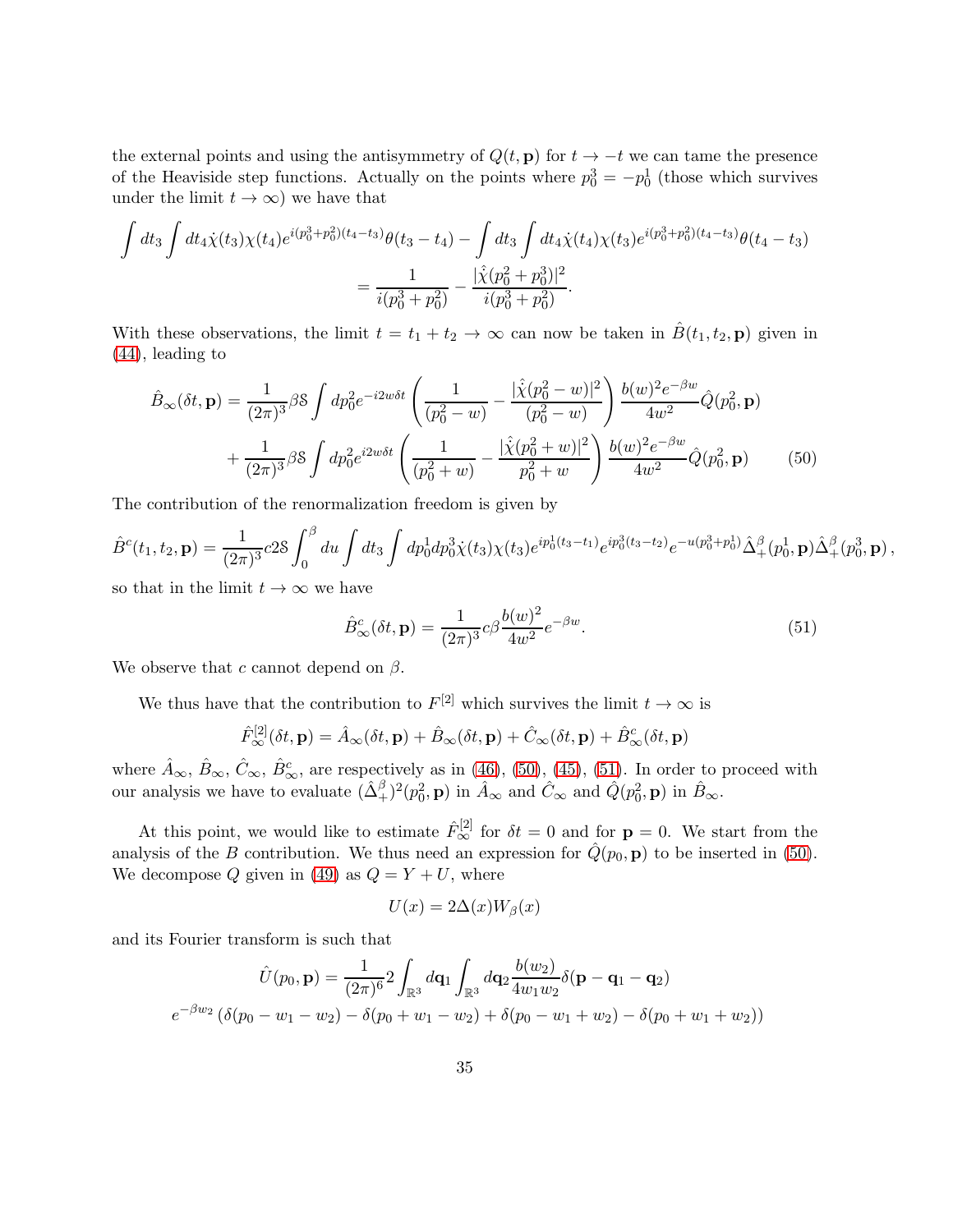we observe that this is an odd function of  $p_0^2$ . At the same time, recalling that the expression of Y is similar to that of  $\Xi$  in [\(48\)](#page-33-3) where the Heaviside step function is removed, we have that the Fourier transform of Y is

$$
\hat{Y}(p_0, \mathbf{p}) = -\theta(p_0^2 - |\mathbf{p}|^2 - 4m^2)\rho_2(p_0^2 - |\mathbf{p}|^2)\text{sign}(p_0)
$$

which is an odd function of  $p_0$ . Hence

$$
\hat{Q}(p_0, \mathbf{p}) = \hat{Y}(p_0, \mathbf{p}) + \hat{U}(p_0, \mathbf{p})
$$

is an odd function of  $p_0$ . This implies that  $\hat{B}_{\infty}(\delta t, \mathbf{p}) = 0$  because, after symmetrization, the integrand in  $p_0^2$  present in [\(50\)](#page-34-0) is a multiplication of an even function with and an odd function of  $p_0^2$ , therefore the integral vanishes. The contribution of the graph B in the limit  $t \to \infty$  is thus made by the renormalization freedom [\(51\)](#page-34-1) only.

To analyse the contribution of A and C at  $\delta t = 0$  and  $\mathbf{p} = 0$  we need  $(\hat{\Delta}^{\beta}_+)^2(p_0, \mathbf{p})$ . Notice that (up to a constant)

$$
(\hat{\Delta}^{\beta}_{+})^{2}(p_{0}, \mathbf{p}) = \frac{1}{(2\pi)^{6}} \int_{\mathbb{R}^{3}} d\mathbf{q}_{1} \int_{\mathbb{R}^{3}} d\mathbf{q}_{2} \frac{b(w_{1})b(w_{2})}{4w_{1}w_{2}} \delta(\mathbf{p} - \mathbf{q}_{1} - \mathbf{q}_{2})
$$

$$
\left(\delta(p_{0} - w_{1} - w_{2}) + \delta(p_{0} + w_{1} - w_{2})e^{-\beta w_{1}} + \delta(p_{0} - w_{1} + w_{2})e^{-\beta w_{2}} + \delta(p_{0} + w_{1} + w_{2})e^{-\beta(w_{1} + w_{2})}\right)
$$

where  $w_i = \sqrt{\mathbf{q}_i^2 + m^2}$ . Hence, after substituting the previous expression in [\(46\)](#page-33-1) and in [\(45\)](#page-32-0), setting  $p = 0$  we have that the integral over  $q_2$  can be taken and it forces  $w_2 = w_1 = m$ . Using ordinary spherical coordinates centred in the origin for  $q_1$  we see that the integral over the angular coordinates can be taken because at  $p = 0$  the function which is integrated is spherically symmetric. The integral over the radial coordinates can be reparametrized with  $M = 2\sqrt{|\mathbf{q}_1|^2 + m^2}$ . Proceeding in this way we obtain  $\hat{A}_{\infty}(0,0) + \hat{C}_{\infty}(0,0)$  and recalling [\(51\)](#page-34-1) we obtain

$$
\hat{F}_{\infty}^{[2]}(0,0) = \frac{1}{(2\pi)^6} c\beta \frac{b(m)^2}{4m^2} e^{-\beta m} + \frac{1}{(2\pi)^6} \frac{\pi}{8} \frac{e^{-\beta m}}{m^2} b(m) \int_{2m}^{\infty} dM \sqrt{1 - \frac{4m^2}{M^2}} b\left(\frac{M}{2}\right)^2
$$
\n
$$
\cdot \left[\beta b(m)(1 - e^{-\beta M}) \left(\frac{|\hat{\chi}(M-m)|^2}{M-m} + \frac{|\hat{\chi}(M+m)|^2}{M+m}\right) + (e^{-\beta m} - e^{-\beta M}) \left(\frac{|\hat{\chi}(M-m)|^2}{(M-m)^2}\right) + (e^{-\beta (M+m)} - 1) \left(\frac{|\hat{\chi}(M+m)|^2}{(M+m)^2}\right) - 2e^{-\beta \frac{M}{2}} \frac{|\hat{\chi}(m)|^2}{m^2} \left(\frac{1}{b(m)}\right)\right]
$$

From this analysis and from the expression of  $\hat{F}_{\infty}^{[2]}(\delta t, 0)$  we can draw these conclusions: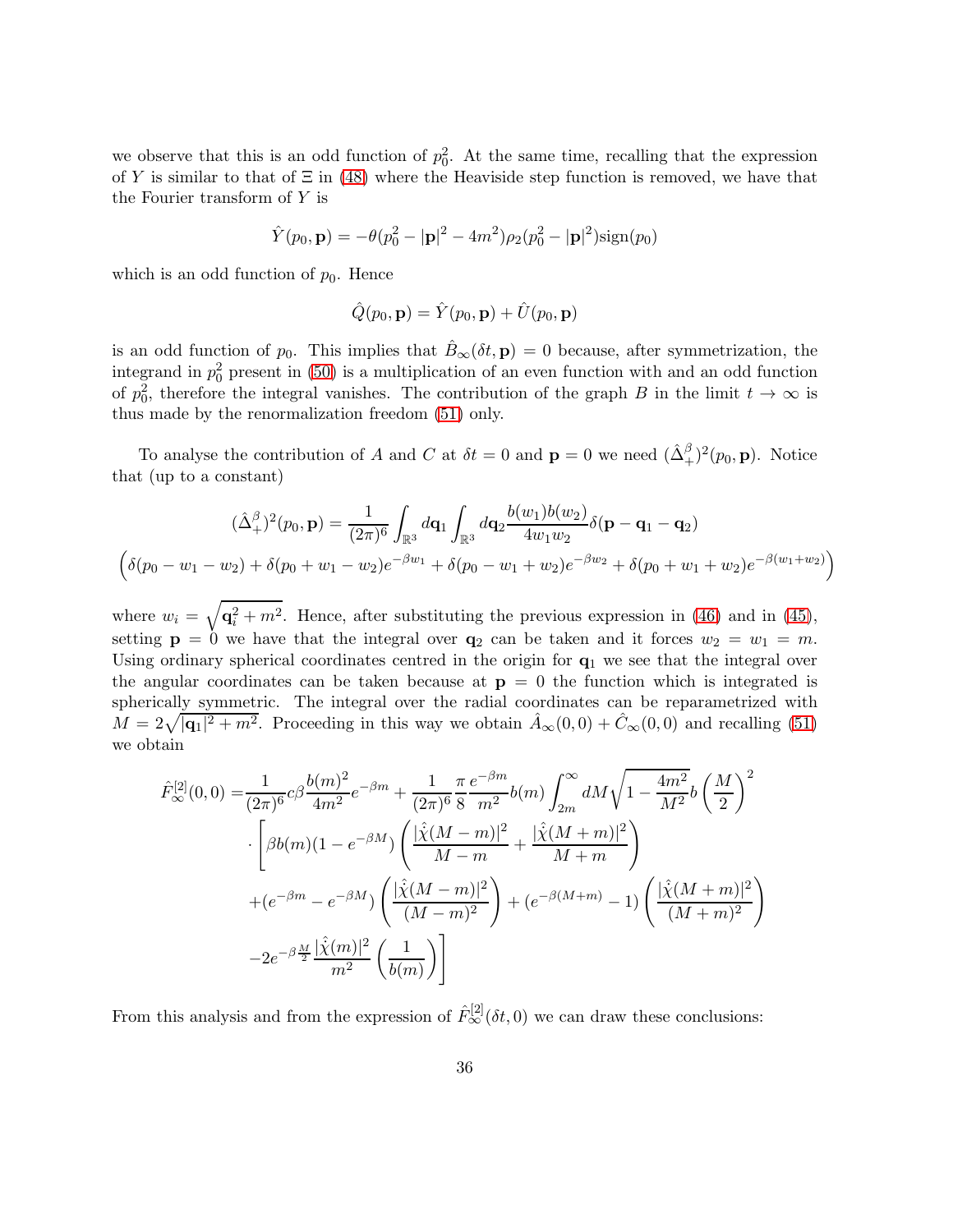- 1. In the limit  $\beta \to \infty$   $F_{\infty}^{[2]}$  vanishes.
- 2. F depends on  $\hat{\chi}$ , more precisely in  $\hat{F}_{\infty}^{[2]}$  there are two contributions, one which depends on  $\hat{\chi}$  and another one which depends on the choice of the renormalization constant c. In particular, the renormalization constant can be chosen in such a way that  $c = 0$ .
- 3. Notice that in the limit  $\chi(t) \to \theta(t)$ ,  $\hat{\chi}$  tends to a constant and the integral in dM diverges.
- 4. We analyse now the limit where  $\chi \to 1$ . To this end, consider a smooth  $\chi$  with  $\chi(t) = 1$ for  $t \geq 0$  and  $\chi(t) = 0$  for  $t < 1$ . Consider now the family of time cut off functions  $\chi_n(t) = \chi\left(\frac{t}{n}\right)$  $\frac{t}{n}$ ). In the limit for large n,  $\chi_n$  tends to the constant, while its derivative  $\dot{\chi}_n$ tends to 0. At the same time its Fourier transform is  $\hat{\chi}_n(p) = \hat{\chi}(np)$ . Hence in the limit  $n \to \infty$ ,  $\hat{\chi}_n(p)$  vanishes for  $p \neq 0$  because  $\hat{\chi}$  is a rapidly decreasing function. This implies that in the limit  $n \to \infty$   $\hat{F}_{\infty}^{[2]}(0,0)$  vanishes if  $c = 0$ .

In particular, while  $\omega^{\beta,V}$  does not depend on  $\chi$  because of [\[FL14\]](#page-38-0), the analysis presented here shows that the real time formalism – which corresponds to considering  $\omega^{\beta}$  and ignoring  $U(i\beta)$  – is very sensitive to the way in which the cut-off function is chosen. We also notice that even if the limit  $n \to \infty$  is taken the analysis done in the real time formalism differs by the one done with  $\omega^{\beta,V}$  by the choice of the renormalization freedom. However the principle of general covariance [\[BFV03,](#page-37-5) [HW01\]](#page-38-8) requires that the renormalization constant  $c$  is not state dependent hence it cannot depend on  $\beta$ , and actually c can be fixed in the vacuum theory. Therefore, whenever  $c \neq 0$ , we see a difference between the computation done in the real time formalism with the one in the full equilibrium state  $\omega^{\beta,V}$ .

#### Acknowledgments

The work of J. Braga de Góes Vasconcellos is supported in part by the National Group of Mathematical Physics (GNFM - INdAM).

# References

- <span id="page-36-3"></span>[Al90] T. Altherr "Infrared problem in  $g\phi^4$  theory at finite temperature," Phys. Lett. **B** 238, 360 (1990)
- <span id="page-36-0"></span>[Ar73] H. Araki, "Relative Hamiltonian for faithful normal states of a von Neumann algebra," Publ. RIMS, Kyoto Univ. 9 (1), 165-209 (1973)
- <span id="page-36-2"></span>[BKR78] O. Bratteli, A. Kishimoto, D.W. Robinson, "Stability properties and the KMS condition," Commun. Math. Phys. 61, 209-238 (1978)
- <span id="page-36-1"></span>[BR87] O. Bratteli, D.W. Robinson, "Operator algebras and quantum statistical mechanics 1," Springer, Berlin (1987)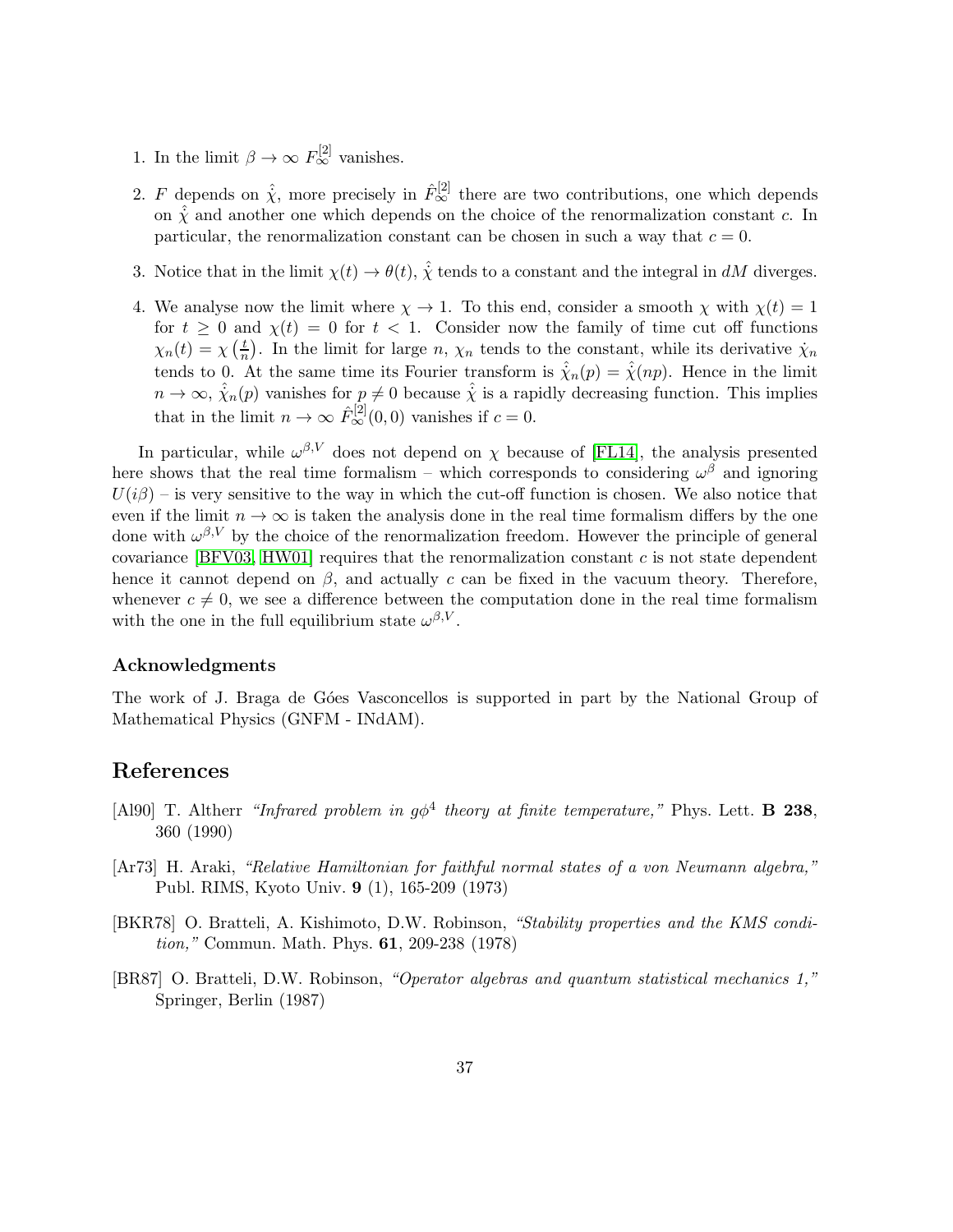- <span id="page-37-6"></span>[BR97] O. Bratteli, D.W. Robinson, "Operator algebras and quantum statistical mechanics 2," Springer, Berlin (1997)
- <span id="page-37-4"></span>[BDF09] R. Brunetti, M. Duetsch and K. Fredenhagen, "Perturbative Algebraic Quantum Field Theory and the Renormalization Groups," Adv. Theor. Math. Phys. 13, 1541 (2009)
- <span id="page-37-3"></span>[BF00] R. Brunetti and K. Fredenhagen, "Microlocal analysis and interacting quantum field theories: Renormalization on physical backgrounds," Commun. Math. Phys. 208, 623 (2000)
- <span id="page-37-11"></span>[BFK95] R. Brunetti, K. Fredenhagen and M. Köhler, "The microlocal spectrum condition and Wick polynomials of free fields on curved spacetimes," Commun. Math. Phys. 180, 633 (1996)
- <span id="page-37-5"></span>[BFV03] R. Brunetti, K. Fredenhagen and R. Verch, "The Generally covariant locality principle: A New paradigm for local quantum field theory," Commun. Math. Phys. 237, 31 (2003)
- <span id="page-37-0"></span>[CH88] E. Calzetta and B. L. Hu, "Nonequilibrium quantum fields: Closed-time-path effective action, Wigner function, and Boltzmann equation, " Phys. Rev. D 37, 2878-2900 (1988)
- <span id="page-37-1"></span>[CM05] M. E. Carrington and S. Mrowczynski "Transport theory beyond binary collisions,". Phys. Rev. D 71, 065007 (2005)
- <span id="page-37-14"></span>[CF09] B. Chilian, K. Fredenhagen, "The time-slice axiom in perturbative quantum field theory on globally hyperbolic spacetimes," Commun. Math. Phys. 287, 513-522 (2009)
- <span id="page-37-9"></span>[DD16] C. Dappiaggi and N. Drago, "Constructing Hadamard states via an extended Møller operator," Lett. Math. Phys. 106 (11), 1587-1615 (2016)
- <span id="page-37-10"></span>[Dr19] N. Drago, "Thermal State with Quadratic Interaction," Ann. Henri Poincaré 20, 905-927 (2019)
- <span id="page-37-2"></span>[DFP18] N. Drago, F. Faldino, N. Pinamonti, "On the stability of KMS states in perturbative algebraic quantum field theories," Commun. Math. Phys. 357 267-293 (2018)
- <span id="page-37-8"></span>[DFP19] N. Drago, F. Faldino, N. Pinamonti, "Relative Entropy and Entropy Production for Equilibrium States in  $pAQFT$ ", Ann. Henri Poincaré (2018) 19: 3289.
- <span id="page-37-7"></span>[DHP16] N. Drago, T.-P. Hack, N. Pinamonti, "The generalised principle of perturbative agreement and the thermal mass," Ann. Henri. Poincaré  $18$ , 807-868 (2017)
- <span id="page-37-13"></span>[DFKR14] M. Duetsch, K. Fredenhagen, K. J. Keller and K. Rejzner, "Dimensional regularization in position space and a Forest Formula for Epstein-Glaser renormalization," J. Math. Phys. 55, 122303 (2014)
- <span id="page-37-12"></span>[EG73] H. Epstein and V. Glaser, "The role of locality in perturbation theory," Ann. Inst. Henri Poincaré Section A, vol. XIX, n.3, 211 (1973)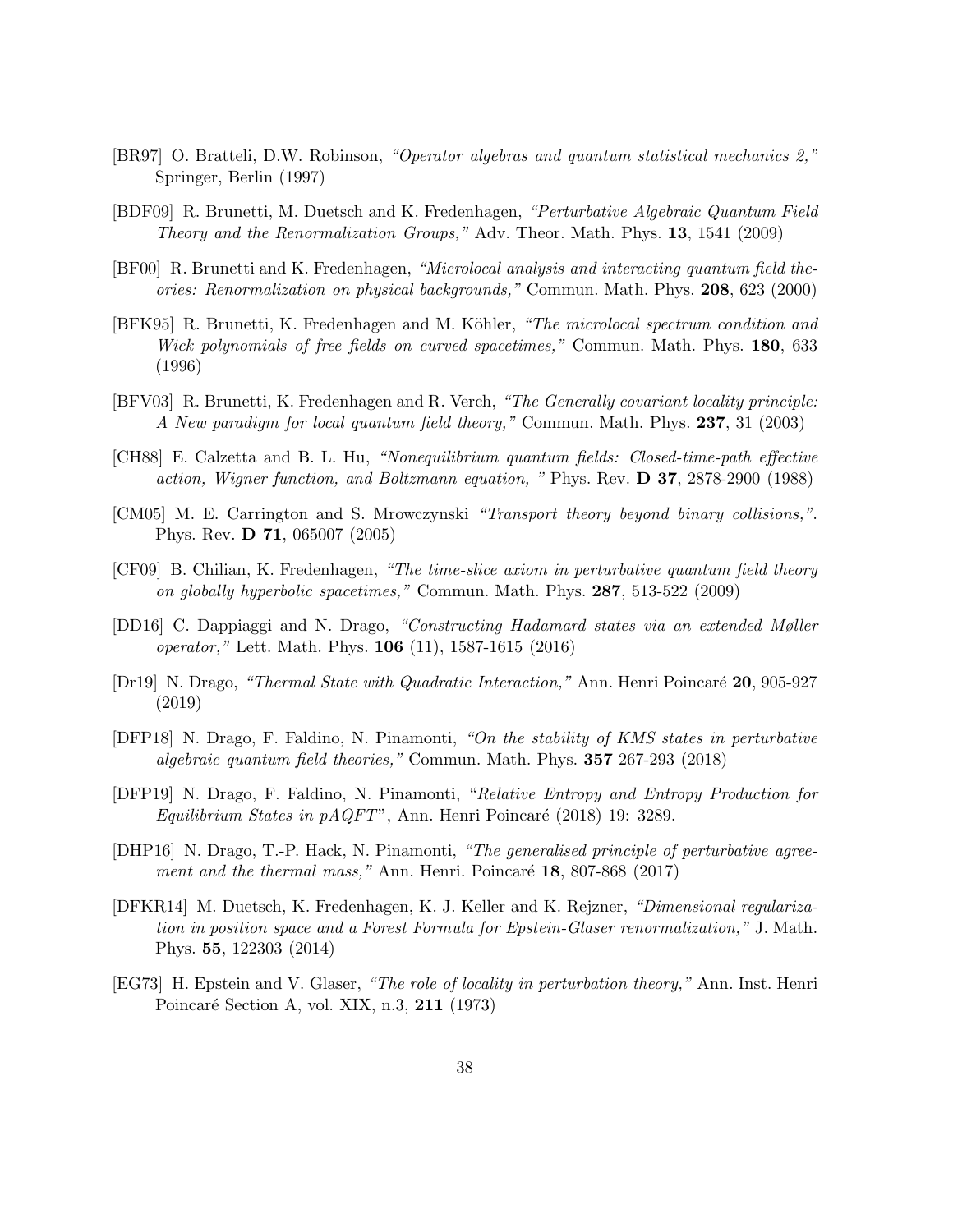- <span id="page-38-0"></span>[FL14] K. Fredenhagen and F. Lindner, "Construction of KMS States in Perturbative QFT and Renormalized Hamiltonian Dynamics," Commun. Math. Phys. 332, 895 (2014)
- <span id="page-38-10"></span>[FK15] K. Fredenhagen and K. Rejzner, "Perturbative algebraic quantum field theory," In: Calaque D., Strobl T. (eds) Mathematical Aspects of Quantum Field Theories. Mathematical Physics Studies. Springer, Cham (2015)
- <span id="page-38-15"></span>[FR87] S. A. Fulling and S. N. M. Ruusenaars, "Temperature, periodicity and horizons," Phys. Rep. 152, 135-176 (1987)
- <span id="page-38-8"></span>[HW01] S. Hollands and R. M. Wald, "Local Wick polynomials and time-ordered products of quantum fields in curved space-time," Commun. Math. Phys. 223, 289 (2001)
- <span id="page-38-9"></span>[HW02] S. Hollands and R. M. Wald, "Existence of local covariant time-ordered products of quantum fields in curved space-time," Commun. Math. Phys. 231, 309 (2002)
- <span id="page-38-12"></span>[HW05] S. Hollands and R. M. Wald, "Conservation of the stress tensor in interacting quantum field theory in curved spacetimes," Rev. Math. Phys. 17, 227 (2005)
- <span id="page-38-13"></span>[Ho03] L. Hörmander "The Analysis of Linear Partial Differential Operators I," Springer Berlin (2003)
- <span id="page-38-4"></span>[Ka84] K. Kajantie, (ed). "Quark Matter '84 " Springer, Berlin, (1985)
- <span id="page-38-6"></span>[KG06] J. I. Kapusta and C. Gale "Finite-Temperature Field Theory - Principles and Applications" Cambdridge University Press (2006)
- <span id="page-38-2"></span>[Kel65] L. V. Keldysh, "Diagram Technique for Nonequilibrium Processes," JETP 20, 1018 (1965).
- <span id="page-38-14"></span>[KMS93] I. Kolář, P. W. Michor, J. Slovák, "Natural Operations in Differential Geometry," (1993) Springer, 434p.
- <span id="page-38-7"></span>[LW97] N. P. Landsman, C. G. van Weert, "Real and imaginary time field theory at finite temperature and density," Phys. Rep.  $145$ ,  $141$   $(1987)$
- <span id="page-38-5"></span>[Le00] M. Le Bellac, "Thermal Field Theory," Cambridge University Press, Cambridge (2000)
- <span id="page-38-11"></span>[Li13] F. Lindner, "Perturbative Algebraic Quantum Field Theory at Finite Temperature," PhD thesis, University of Hamburg (2013).
- <span id="page-38-1"></span>[Mat55] T. Matsubara, "A New Approach to Quantum-Statistical Mechanics," Prog. Theo. Phys. 14, 351-378 (1955)
- <span id="page-38-3"></span>[McL85] L. D. McLerran, "Eleven lectures on the Physics of the Quark-Gluon Plasma,", (FNAL/C–84/101-T) (1985)